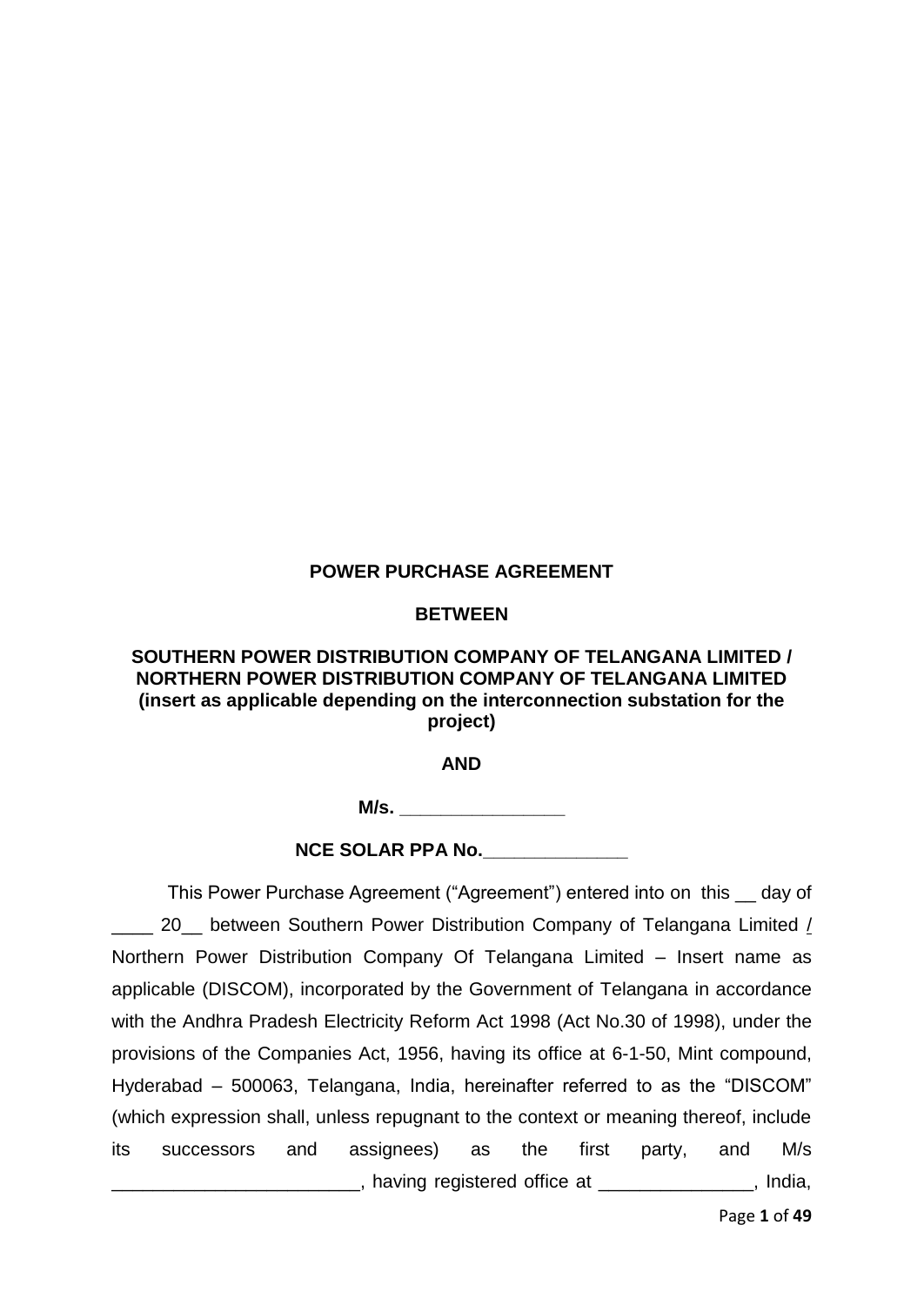hereinafter referred to as the "Solar Power Developer" (which expression shall, unless repugnant to the context or meaning thereof, include its successors and assignees) as the second party;

2. WHEREAS, the Government of Telangana vide letter dated 18-03-2015 has directed the CMD of Transmission Corporation of Telangnana Ltd (TSTRANSCO) and the Chairman of Telangana State Power Coordination Committee (TSPCC) to initiate the process of floating tender on behalf of Telangana State Electricity Distribution Companies (TS DISCOMs) for purchase of 2000 MW solar power. Further, the CMD, TSTRANSCO and the Chairman, TSPCC vide letter dated 31-03-2015 has instructed the TSSPDCL to initiate the process of floating tenders on behalf of TSDISCOMs for purchase of 2000 MW solar power. Accordingly, the authorized representative (TSSPDCL) on behalf of TSDISCOMs has floated the tender for procurement of 2000 MW solar power through e-procurement platform as per the directions of Energy Department, Govt. of Telangana State (GoTS).

3. WHEREAS, the Solar Power Developer has been selected as the successful bidder through an open competitive bidding process conducted by the authorised representative of the DISCOMs and is setting up the Solar Power Project of \_\_\_\_\_\_ MW capacity at \_\_\_\_\_\_\_\_\_\_\_\_\_Village, \_\_\_\_\_\_\_\_\_\_\_\_\_\_\_District, Telangana (hereinafter called the Project) with a proposal of \_\_\_\_\_\_\_\_\_ MW for Sale to DISCOM as detailed in Schedule 1 attached herewith and the Letter of Intents (LoIs) issued by DISCOM is enclosed as Schedule – 3.

4. WHEREAS, TSDISCOM has no obligation to recommend to any department for the grant of permission or sanction for the solar power project. The solar power developer shall on its own obtain permission or sanction from the Govt. authorities, if any required for establishing the project.

5. Whereas the solar power developer desires to sell the entire solar energy from the contracted capacity to the DISCOM in accordance with the announcement by the Govt. of Telangana vide Letter No. 238 / Budget / 2015 -1 dated 18-03-2015.

6. WHEREAS, the solar power developer shall achieve the Commercial Operation Date (COD) within 12 months / 15 months (insert as applicable based on RFS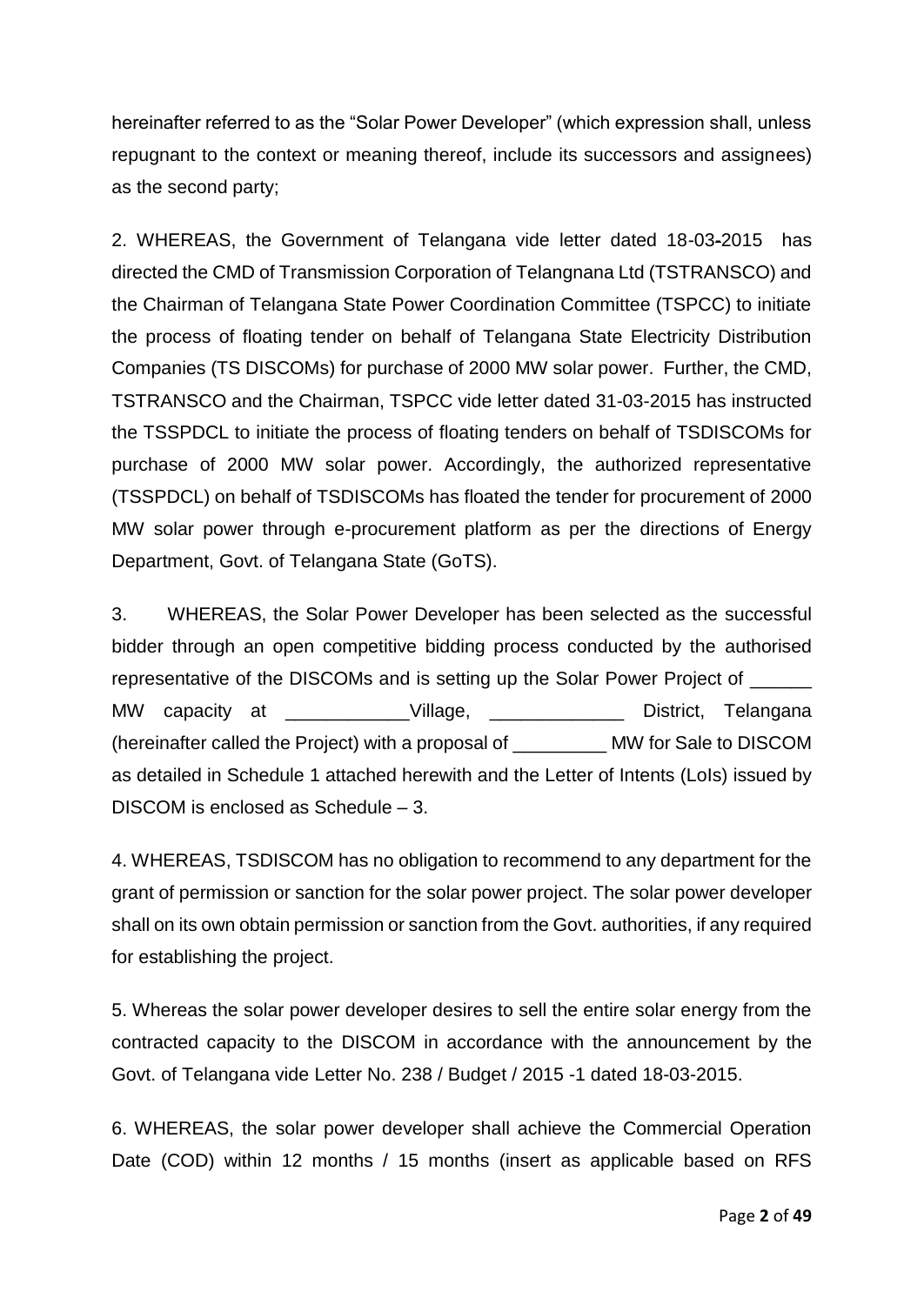provisions regarding SCOD) from the date of signing of this Agreement and in default thereof, the solar power developer's Performance Bank Guarantee shall be liable for forfeiture and the agreement shall be liable for termination as per the provisions of this agreement.

The PPA shall continue to be in force for a period of 25 years from the Date of Commercial Operation (COD).

7. WHEREAS, it has been agreed that the Project shall be designed, engineered and constructed and operated by or on behalf of the solar power developer or its successors with reasonable diligence subject to all applicable Indian laws, rules, regulations and orders having the force of law from time to time;

8. WHEREAS, the Project proposed at \_\_\_\_\_\_\_ Village, \_\_\_\_\_ District shall be connected to 400/220 KV or 220/132 KV or 132/33 KV or 33/11 KV \_\_\_\_\_\_\_\_\_ grid substation for easy power evacuation within the time frame stipulated in this Agreement. The injection of power from the Project to the grid is to be limited to the contracted capacity.

9. The terms and conditions of this Agreement are subject to the provisions of the Electricity Act / Rules and also subject to the relevant Regulations, if any, issued by the Telangana State Electricity Regulatory Commission (TSERC) from time to time.

10. The solar power developer shall deploy only commercially established technologies for generation of solar power.

11. The solar power developer shall not be eligible for obtaining renewable energy certificates (RECs), as per prevailing Regulations issued by CERC and TSERC, for energy generated from this Project and supplied to DISCOM under this Agreement. However the solar power developer shall be eligible for the various incentives applicable as per the integrated solar policy 2015, as when notified by the GoTS.

12. NOW THEREFORE, in consideration of the foregoing premises and their mutual covenants herein, and for other valuable consideration, the receipt and sufficiency of which are acknowledged, the parties hereto, intending to be legally bound hereby agree as follows: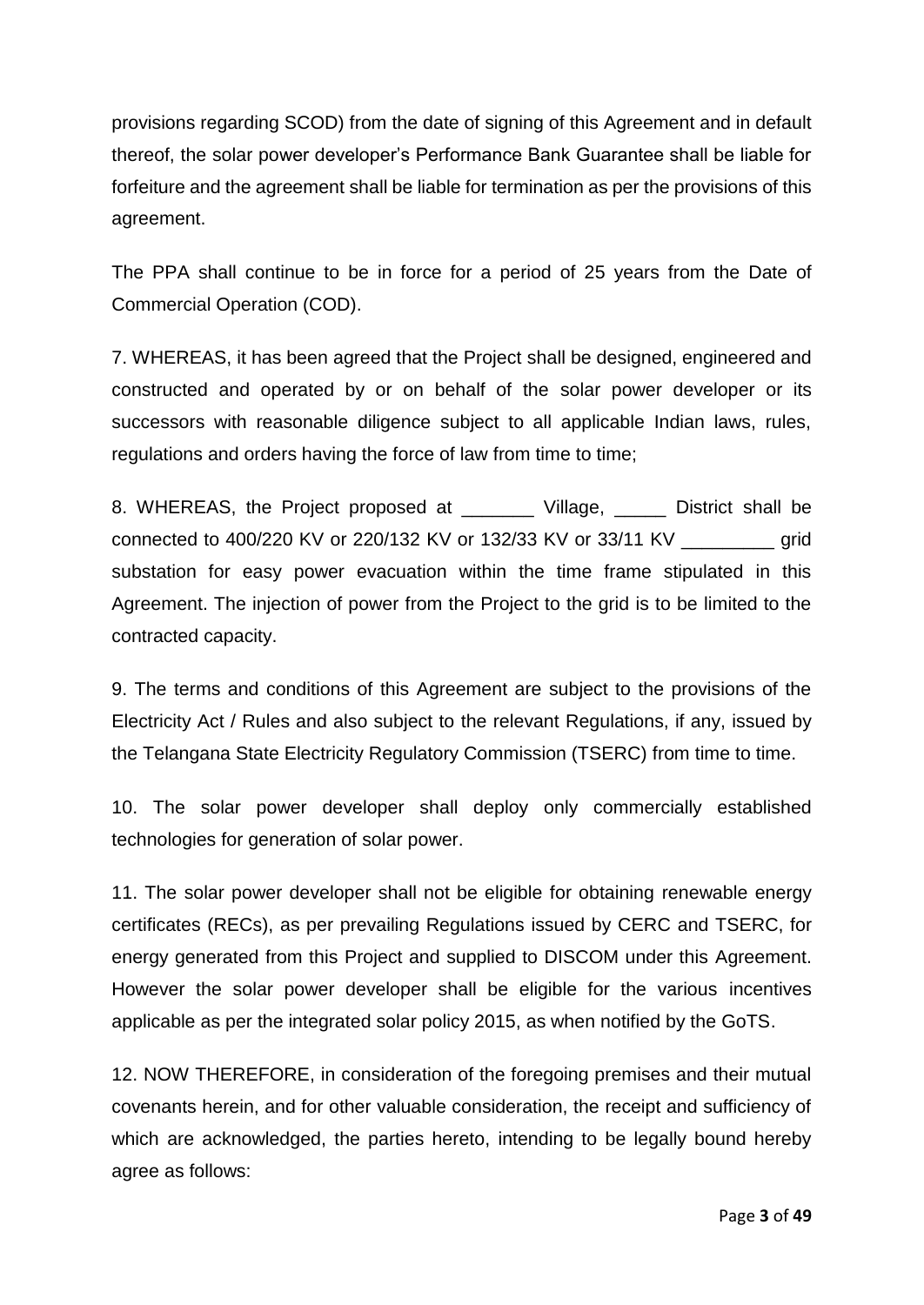### **DEFINITIONS**

**1.1** Unless the context otherwise expressed in this Agreement, the following terms shall have the meanings set forth herein below. Defined terms of singular number shall include the plural and vice-versa.

**1.2 "Act"** means the Electricity Act, 2003 and includes any modifications, amendments and substitution from time to time;

**1.3 "Agreement"** means this Power Purchase Agreement (PPA), including the articles, schedules, amendments, modifications and supplements made in writing by the parties from time to time.

**1.4 "Appropriate Commission"** means TSERC or CERC under the Electricity Act, 2003 as the case may be.

**1.5 "Authorised Representative"** means Southern Power Distribution Company of Telangana Ltd (TSSPDCL) authorized by the Telangana State DISCOMs (TS DISCOMs) to carryout the bidding process for selection of the successful bidder(s) on their behalf.

**1.6 "Bidder"** shall mean bidding individual / bidding firm / bidding company / bidding consortium that has submitted its response in accordance with the provisions of this RFS. Bidding Individual / Bidding Firm / Bidding Company have been defined in in the RFS.

**1.7** "**Bidding Consortium" or "Consortium"** refers to an association of persons / firms / Companies or a combination of the three that have collectively responded and submitted the Bid in response to and in accordance with the provisions of the RFS.

**1.8 "Billing Date"** means the fifth (5th) Working day after the Meter Reading Date.

**1.9 "Billing Month" means** the period commencing from 25th of the calendar month and ending on the 24t**h** of the next calendar month.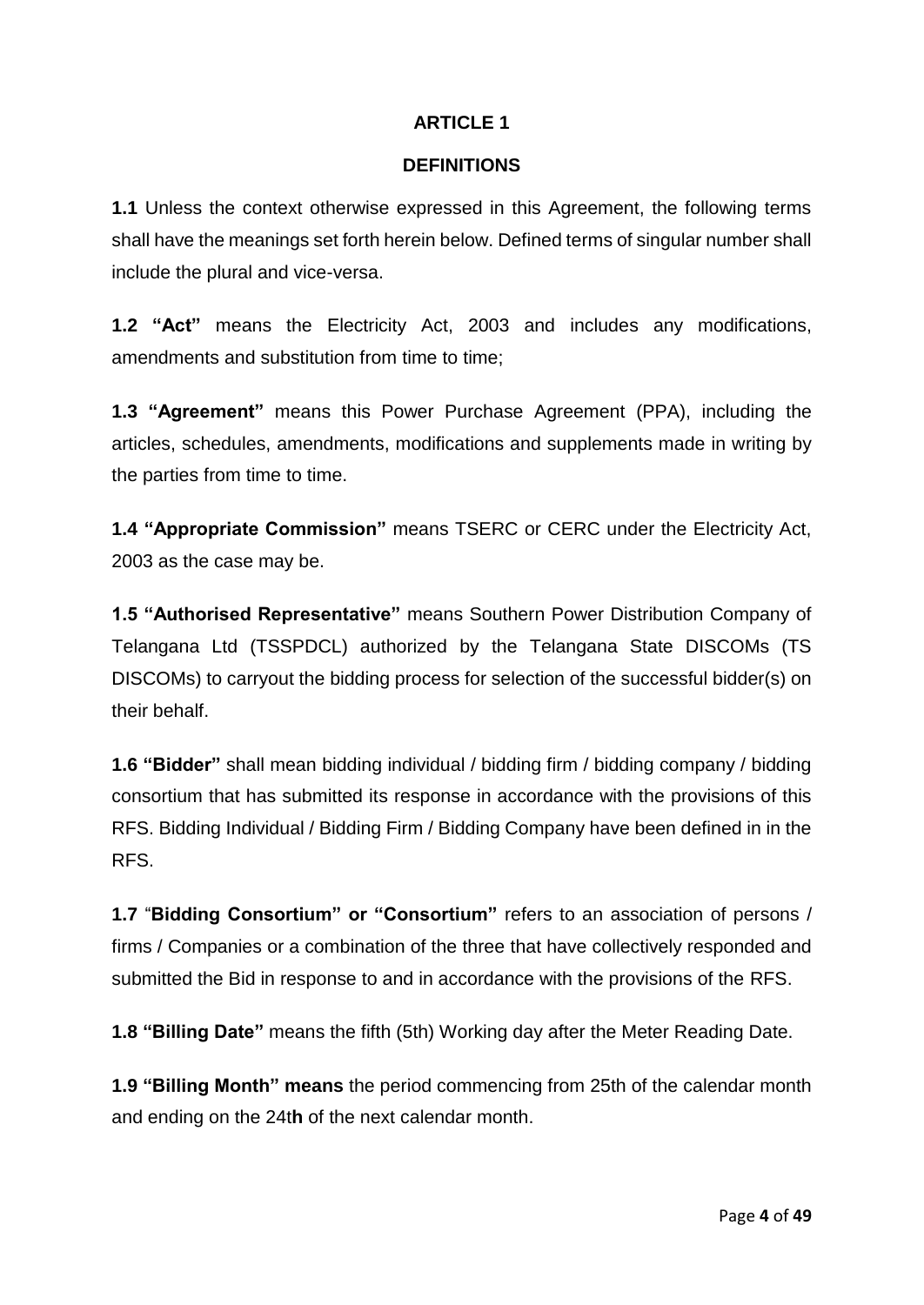**1.10 "Capacity Utilization factor" ("CUF")** means the ratio of total kWh (units) of power generated by solar plant in a tariff year and contracted capacity in kW multiplied with number of hours in the same tariff year.

**1.11 "CERC"** means the Central Electricity Regulatory Commission formed under Section 76 of the Electricity Act, 2003.

**1.12** "**Change in Law"** means any change or amendment to the provisions of electricity law in force, regulations, directions, notifications issued by the competent authorities and Government of Indian (GoI), Government of Telangana State (GoTS) including the erstwhile Government of Andhra Pradesh (GoAP) from time to time.

**1.13 "Commercial Operation Date"/ "Date of Commercial Operation" ("COD")**  means the date on which the project is declared by the solar power developer to be operational (which means project is able to inject contracted capacity to grid), provided that the solar power developer shall not declare a generating unit to be operational until such generating unit has complied with the conditions of the Clause 3.8 of this Agreement.

**1.14 "Conciliation Period"** means the period of sixty (60) days or such other longer period as the parties may agree, commencing from the date of issuance of a Solar Power Developer Preliminary Default Notice or DISCOM Preliminary Default Notice as provided in Article 10 of this Agreement, for conciliation between the parties to mitigate the consequence of the relevant event having regard to all the circumstances;

**1.15 "Contracted Capacity"** means \_\_\_\_\_\_\_\_ MW contracted with DISCOM for supply by the solar power developer to the DISCOM at the Interconnection Point from the Project and same shall not be more than the Installed Capacity. Contracted Capacity shall be in MW measured in Alternate Current (AC) terms and shall not change during the tenure of this Agreement.

**1.16 Controlling Shareholding"** means not less than 51% of the voting rights and paid up share capital including fully and mandatorily convertible preference shares or debentures, as the case may be, in the project Company established as per provisions of the Companies Act, 2013;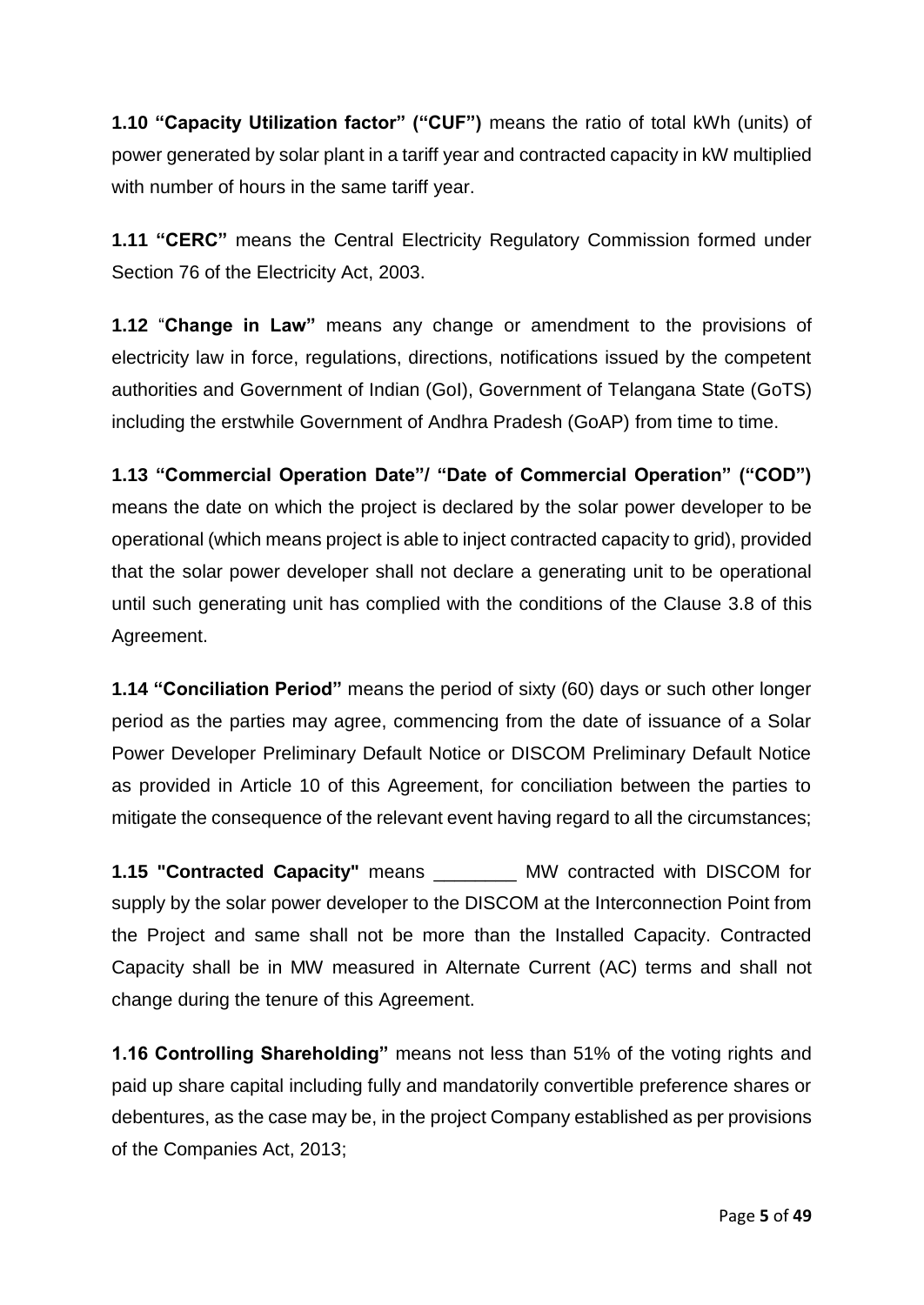**1.17** "**Delivered Energy"** means with respect to any Billing Month, the kilo watt hours (kWh) of electrical energy generated by the Project and delivered to the DISCOM at the Interconnection Point, as measured by the energy meters at the Interconnection Point during that Billing Month at the designated substation of TSTRANSCO or the DISCOM.

**Explanation 1:** For removal of doubts, the Delivered Energy, excludes all energy consumed in the Project, by the main plant and equipment, lighting and other loads of the Project from the energy generated and as recorded by the energy meter at Interconnection Point.

**Explanation 2:** The Delivered Energy in a Billing Month shall be limited to the energy calculated based on the Contracted Capacity in KW multiplied with number of hours and fraction thereof, the Project is in operation during that Billing Month.

**Explanation 3:** The Delivered Energy shall be purchased by the DISCOM at a tariff for that year stipulated in Article 2.2 of this Agreement upto 25% CUF. The Delivered Energy beyond the 25% CUF may be purchased from the solar power developer (SPD) by the DISCOM at 50% of the tariff for that Tariff Year as per the Article 2.2 of the Agreement.

**1.18 "Delivery Point"** means the Interconnection Point at which the solar power developer delivers power to the TSTRANSCO or DISCOM.

**1.19 "Due Date of Payment"** means the date on which the amount payable by the DISCOM to the solar power developer hereunder for Delivered Energy, if any, supplied during a billing month becomes due for payment, which date shall be thirty (30) days from the meter reading date provided the bill is received by DISCOM within 5 working days from meter reading date, and in the case of any supplemental or other bill or claim, if any, the due date of payment shall be thirty (30) days from the date of the presentation of such bill or claim to the designated officer of the DISCOM. If the last date of payment falls on a statutory holiday, the next working day shall be considered as last date.

**1.20 "Effective Date"** means the date of execution of this Power Purchase Agreement (PPA) by both the parties;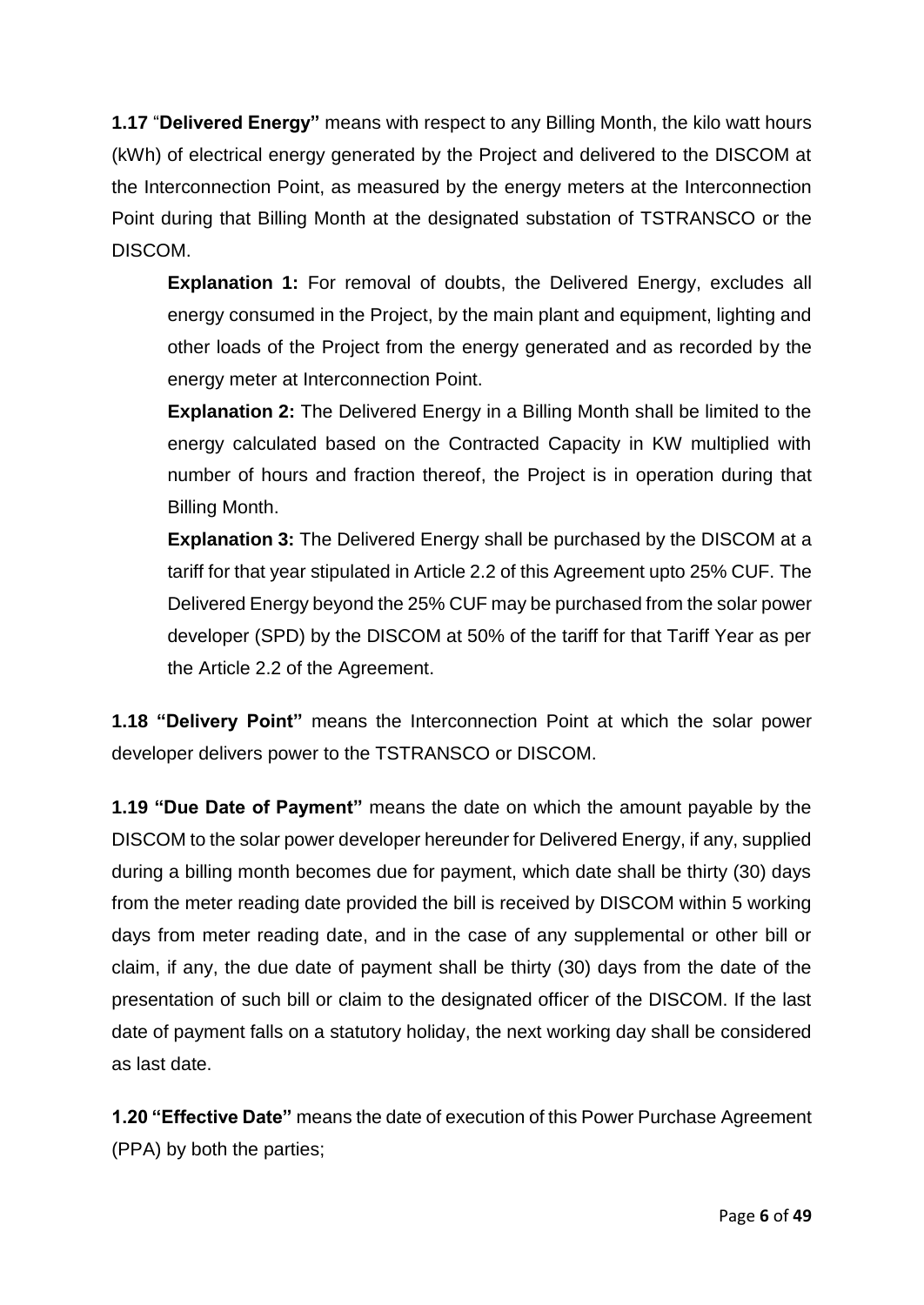**1.21** "**Financial Year"** means with respect to the initial Financial Year, the period beginning on the Commercial Operation Date and ending at 12.00 midnight on the following March 31. Each successive Financial Year shall begin on April 1 and end on the following March 31, except that the final Financial Year shall end on the date of expiry of the term or on termination of this Agreement as per the provisions of Clauses 9.2, 10.4.4 and 10.5 whichever is earlier.

**1.22 "Financing Agreement"** means the agreement pursuant to which the solar power developer has sought financing for the Project including the loan agreements, security documents, notes, indentures, security agreements, letters of credit and other documents, as may be amended, modified, or replaced from time to time, but without anyway liability of TSTRANSCO or DISCOM;

**1.23 "Financial Bid**" means the information provided by the SPD as per the Format 6.10 of RFS and shall be inserted as Schedule 5 to this PPA.

**1.24** "**Financial Closure**" means arrangement of necessary funds by the Solar Power Developer either by way of commitment of funds by the SPD from its internal resources and / or tie up of funds through a bank / financial institution by way of sanction of a loan;

**1.25** "**Grid Code"** means the Indian Electricity Grid Code issued by CERC and amended or modified from time to time and the TS Grid Code issued by TSERC as modified and amended from time to time. In case of any conflict between the Indian Electricity Grid Code and TS Grid Code, the provisions of TS Grid Code shall prevail.

**1.26** "**Installed Capacity"** means the sum total of name plate capacity of all the Units of the Project**.** 

**1.27** "**Interconnection Facilities"** means all the equipment and facilities, including, but not limited to, all metering facilities, switchgear, substation facilities, transmission lines and related infrastructure, to be installed at the Voltage of Delivery at the Solar Power Developer's expense from time to time throughout the Term of the Agreement, necessary to enable the DISCOM to economically, reliably and safely receive Delivered Energy from the Project in accordance with the terms of this Agreement. The Solar Power Developer has to bear the entire expenditure of Interconnection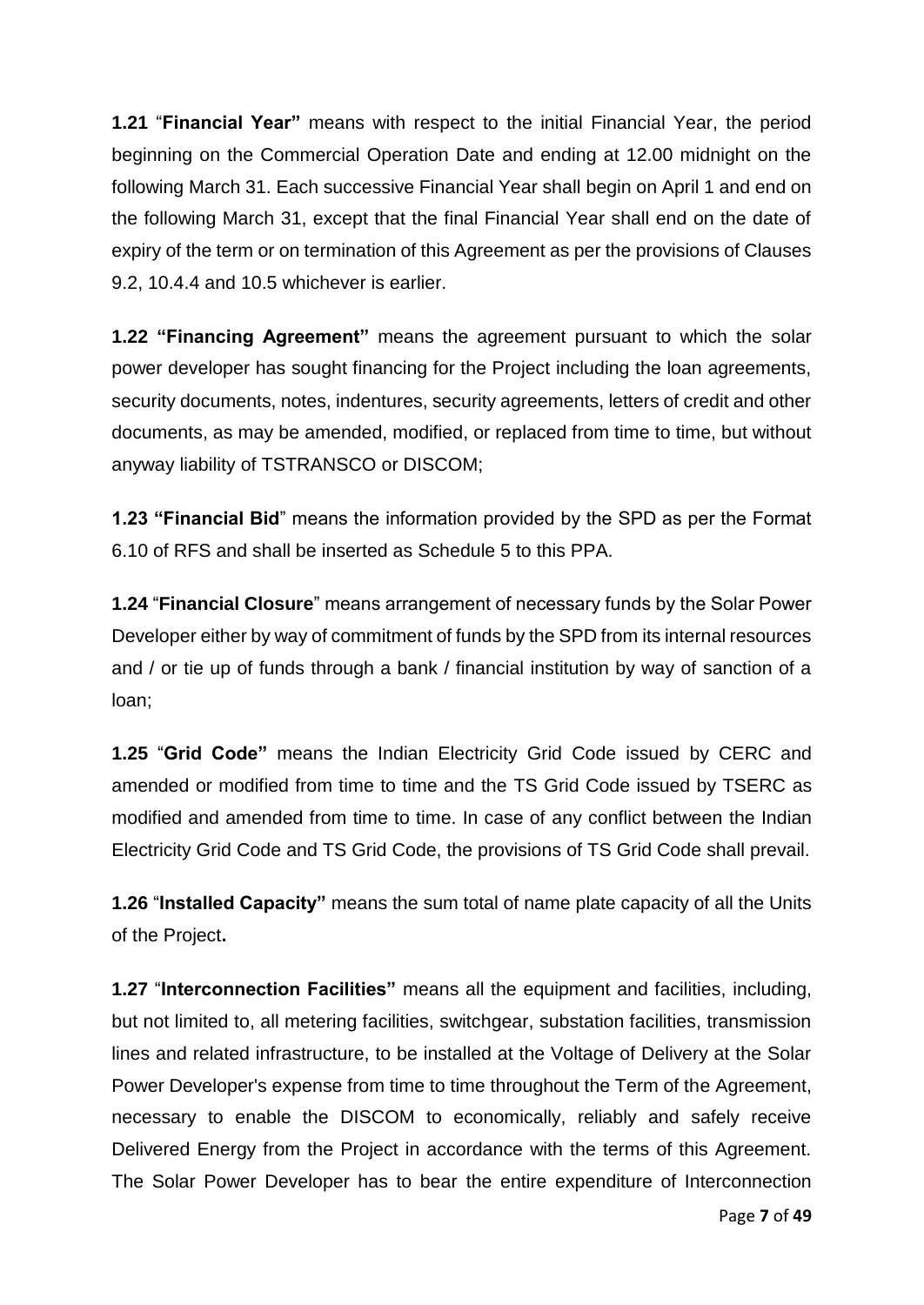Facilities for power evacuation as per the approved estimate by the personnel of DISCOM.

**1.28 "Inter-connection Point / Injection Point"** means the point at 220 kV bus of 400/220 kV substation, 220 kV bus or 132 kV bus of 220/132 kV substation, 132 kV bus or 33 kV bus of 132/33kV substation or 33 kV bus of 33/11 kV substation where the power from the solar power Project is injected into the state transmission or distribution system.

Metering shall be done at this interconnection point where the power is injected into the state transmission or distribution system, i.e. the Delivery Point. For interconnection with grid and metering, the SPDs shall abide by the Appropriate Commission Regulations, Grid Code and Central Electricity Authority (Installation and Operation of Meters) Regulations, 2006 as amended and revised from time to time

**1.29 "Interconnection Substation"** means the Interconnection substation agreed in the allocation process between the successful bidder and the DISCOM for connecting the solar power project to the state transmission or distribution system, pursuant to the evaluation process specified in the RFS.

**1.30 "Injection voltage or voltage of delivery"** means the voltage at which the SPD injects the power at the Interconnection point.

**1.31** "**Lead Member of the Bidding Consortium" or "Lead Member**" means only one Lead Member, having the controlling shareholding of not less than 51% in the Bidding Consortium and cannot be changed till the end of one (1) year from the Commercial Operation Date (COD) of the Project.

**1.32 "Lenders"** shall mean the financial institutions, banks except co-operative banks, multilateral lending agencies, public trusts, funds (which are registered under SEBI) and agents of trustees of debenture holders, including their successors and assignees, who have agreed to guarantee or provide finance to the developer under any of the financing agreements, for meeting all or any part of the total project cost and who hold parri passu charge on the assets, rights, title and interests of the developer.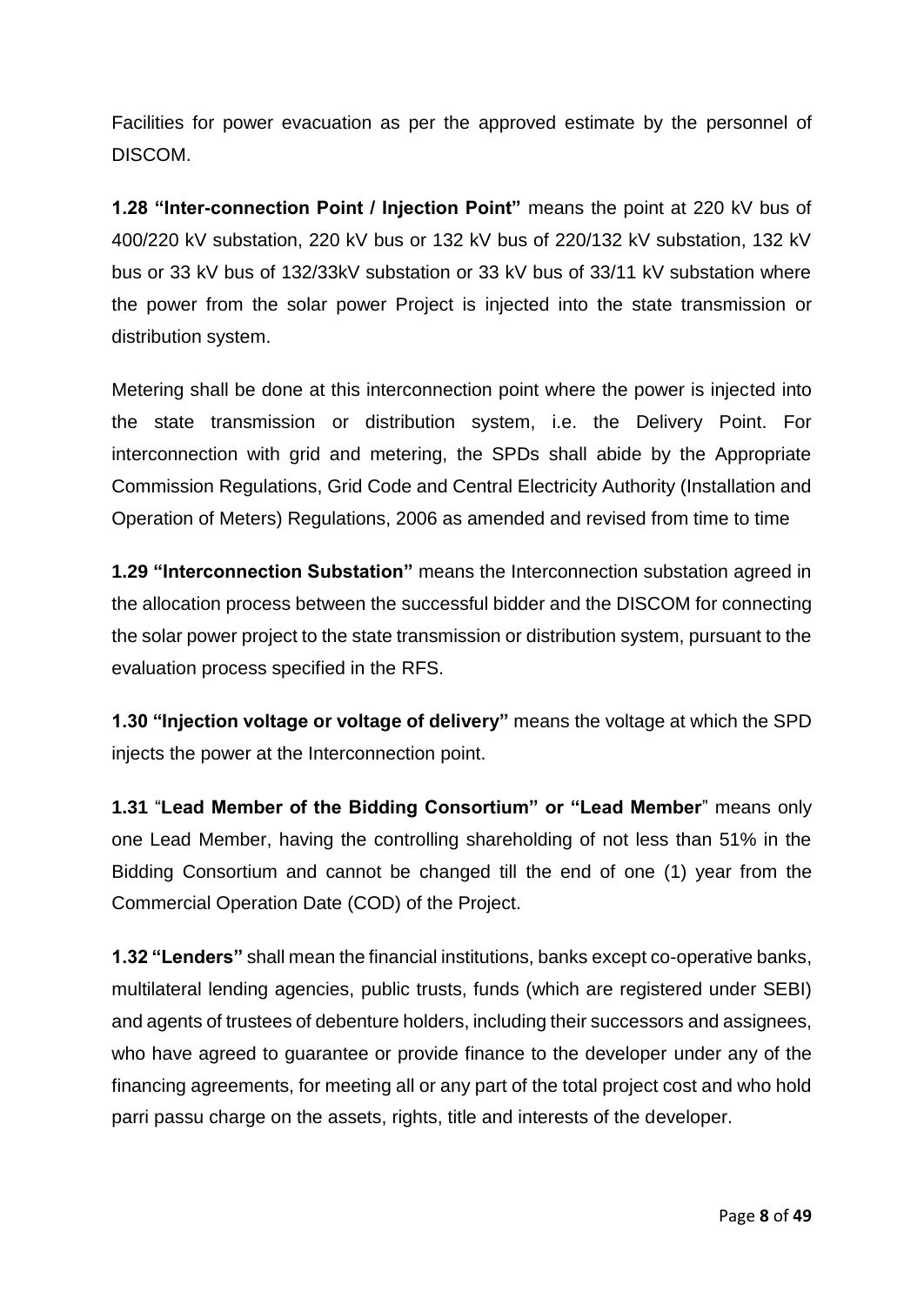**1.33 "Lenders' Representative"** shall mean the person duly authorised by the lenders to act for and on behalf of the lenders with regard to matters arising out of or in relation to this agreement and includes its successors, assignees and substitutes.

**1.34** "**Metering Code"** means the Central Electricity Authority ("CEA") (Installation and Operation of Meters) Regulations, 2006, as amended from time to time.

**1.35** "**Meter Reading Date"** means the 25th (twenty fifth) day of each calendar month, at 12:00 hours, at the Interconnection Point.

**1.36 "Metering Point**" means the points where the metering shall be provided for Project and shall be as follows:

(a). Main meter and check meter shall be provided at the Interconnection Point for the purposes of recording of Delivered Energy of the Project; and a standby meter shall be provided as per CEA norms in Metering Code.

(b). Metering point shall have three separate sets of 0.2s class accuracy Available Based Tariff (ABT) meters as specified in Clause 4.1. The main meter, check meter and standby meter installed by the solar power developer shall be sealed by the DISCOM which shall have the facilities to record export and import of electricity to / from the grid.

**1.37 "Performance Bank Guarantee (PBG)"** means any Bank Guarantee (PBG) furnished by the solar power developer to the DISCOM as per the terms of the RFS and as per the format specified in Schedule 4 of this Agreement, to assure timely and satisfactory completion of the Project by the SPD.

**1.38 "Project**" means the solar power generation facility of Installed Capacity of \_\_\_\_\_\_\_ MW, located at \_\_\_\_\_\_\_\_ Village, \_\_\_\_\_\_ district, Telangana State; which includes all units and auxiliaries such as water supply, treatment or storage facilities; bay/s for transmission system in the switchyard, and all the other assets, buildings / structures, equipments, plant and machinery, facilities and related assets required for the efficient and economic operation of the power generation facility; whether completed or at any stage of development and construction or intended to be developed and constructed for the purpose of supply of power as per this Agreement;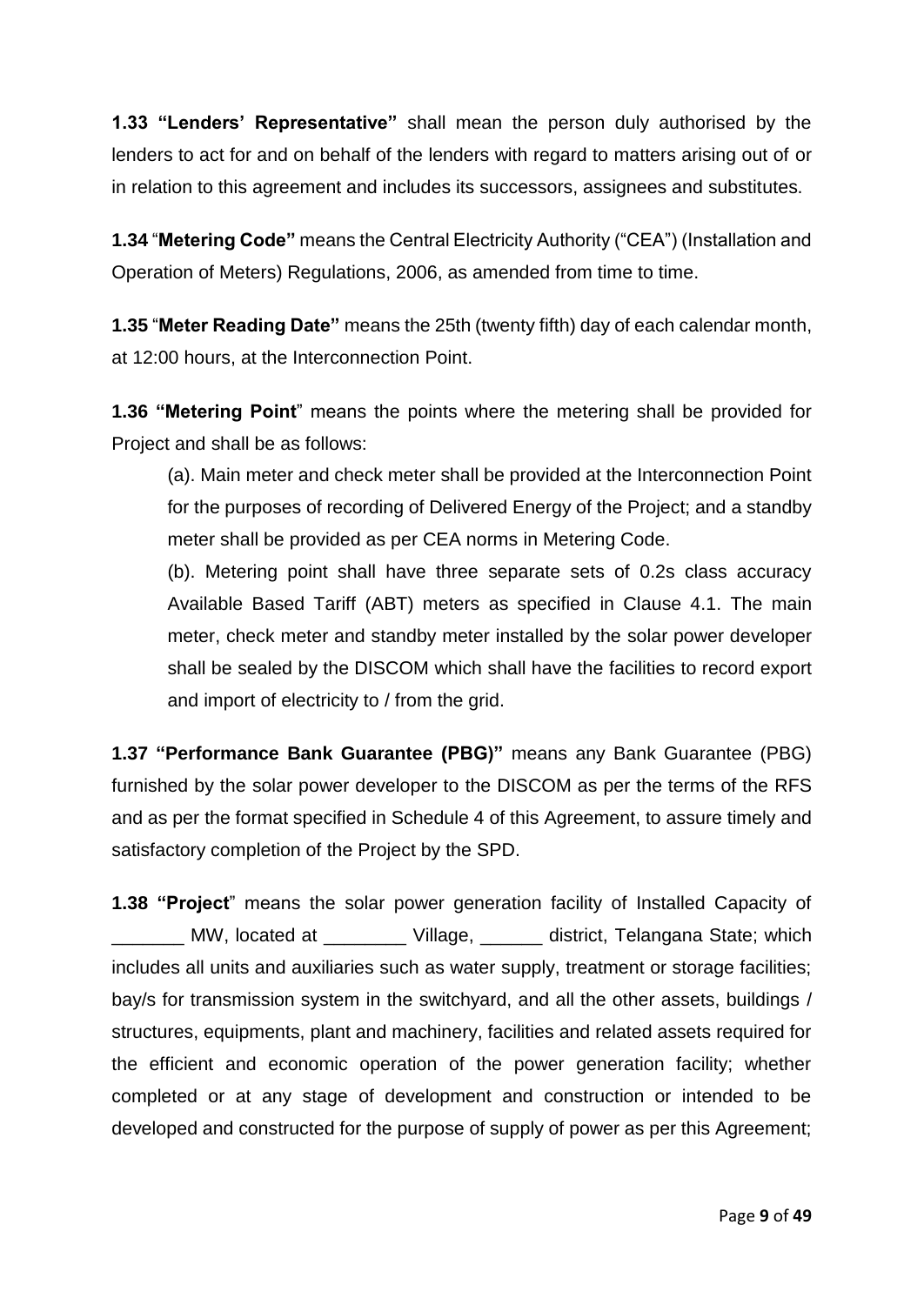After the expiry of the PPA, facilities and infrastructure including all equipment installation at the bay extension developed by SPD for interconnection at the interconnection point of the interconnection substation have to be handed over to the licensee concerned at a depreciated value as approved by the commission in case the agreement is not extended or the project is shut, however the lines from the project to the interconnection point can be retained by SPD.

**1.39 "Project Company"** means the Company incorporated by the successful bidder as per Indian Laws for the implementation of Project selected on the basis of RFS.

**1.40 "Prudent Utility Practices"** means those practices, methods, techniques and standards, that are generally accepted for use in electric utility industries taking into account conditions in India, and commonly used in prudent electric utility engineering and operations to design, engineer, construct, test, operate and maintain equipment lawfully, safely, efficiently and economically as applicable to power stations of the size, service and type of the Project, and that generally conform to the manufacturers' operation and maintenance guidelines.

**1.41 "Quoted Tariff"** means charges for each year of supply of power as per the terms of the Agreement, quoted by the SPD as a part of the Financial Bid submitted on ……………. [Insert date of submission of Financial Bid] in response to the RFS TSSPDCL / 01 / LTSPP / 2015 issued by TSSPDCL on 01/04/2015.

**1.42 "RFS"** means the bidding document issued by the Authorised Representative of DISCOMs including all attachments vide RFS No. TSSPDCL / 01 / LTSPP / 2015 issued by TSSPDCL on 01/04/2015 for 'Selection of Grid Connected Solar Photo Voltaic Projects' in the state of Telangana and includes any modifications, amendments, alterations or clarifications thereto;

**1.43** "**Scheduled Commercial Operation Date (SCOD) or Scheduled date of Commercial Operations**" means the date whereupon the SPD is required to start injecting power from the power project to the Delivery Point i.e. and shall mean twelve (12) months from the Effective Date for projects connecting at 33/11 KV substation and shall mean fifteen (15) months from the Effective Date for projects connecting at 132 KV / 33KV or 220 KV / 132 KV or 400 KV / 220 KV substation;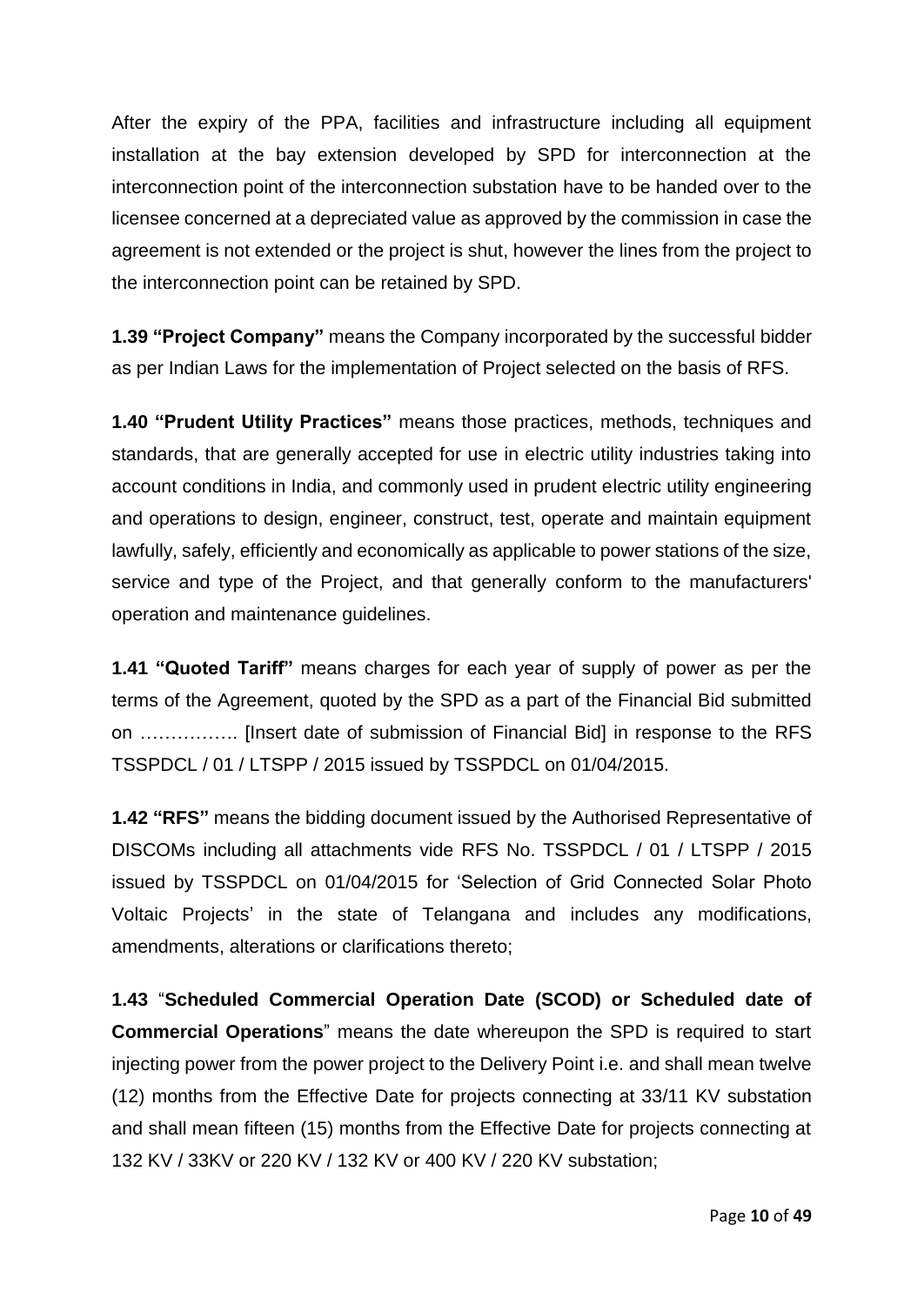**1.44 "Selectee"** means a developer, proposed by the lender pursuant to the terms of this PPA and approved by the DISCOM for substituting the solar power developer for the residual period of the PPA, provided such selectee shall meet the eligibility.

1.45 "**SERC**" means the Telangana State Electricity Regulatory Commission of the state constituted under Section-82 of the Electricity Act, 2003 or its successors, and includes a Joint Commission constituted under sub-section (1) of Section 83 of the Electricity Act 2003;

**1.46 "SLDC"** means the State Load Dispatch Center as notified by the Telangana State Government under the provisions of the Electricity Act, 2003.

**1.47 "Solar Power"** means power generated from the Solar PV project.

**1.48** intentionally left blank

**1.49 "Solar Photovoltaic Project"** or **"Solar PV Project"** means the solar photovoltaic power project that uses sunlight for conversion into electricity and that is being set up by the solar power developer to provide solar power to DISCOM as per the terms and conditions of this Agreement.

**1.50 "System Emergency**" means a condition affecting the electrical system including grid of TSTRANSCO or DISCOM which threatens the safety and reliable operation of such system or which is likely to result in the disruption of safety, adequacy and continuity of electric supply of the TSTRANSCO or DISCOM, or which endangers the life or property, or such condition is affected or aggravated by the continued delivery of Delivered Energy from the Project.

**1.51 "Solar Power Developer" or SPD"** means the Bidder who has been selected based on the RFS and includes its successor in interest.

**1.52 Successful Bidder** shall mean the bidder selected for implementing the project pursuant to the evaluation and allocation process as provided in the RFS.

**1.53 "Tariff"** shall have the same meaning as ascribed in Clause 2.2 of this Agreement.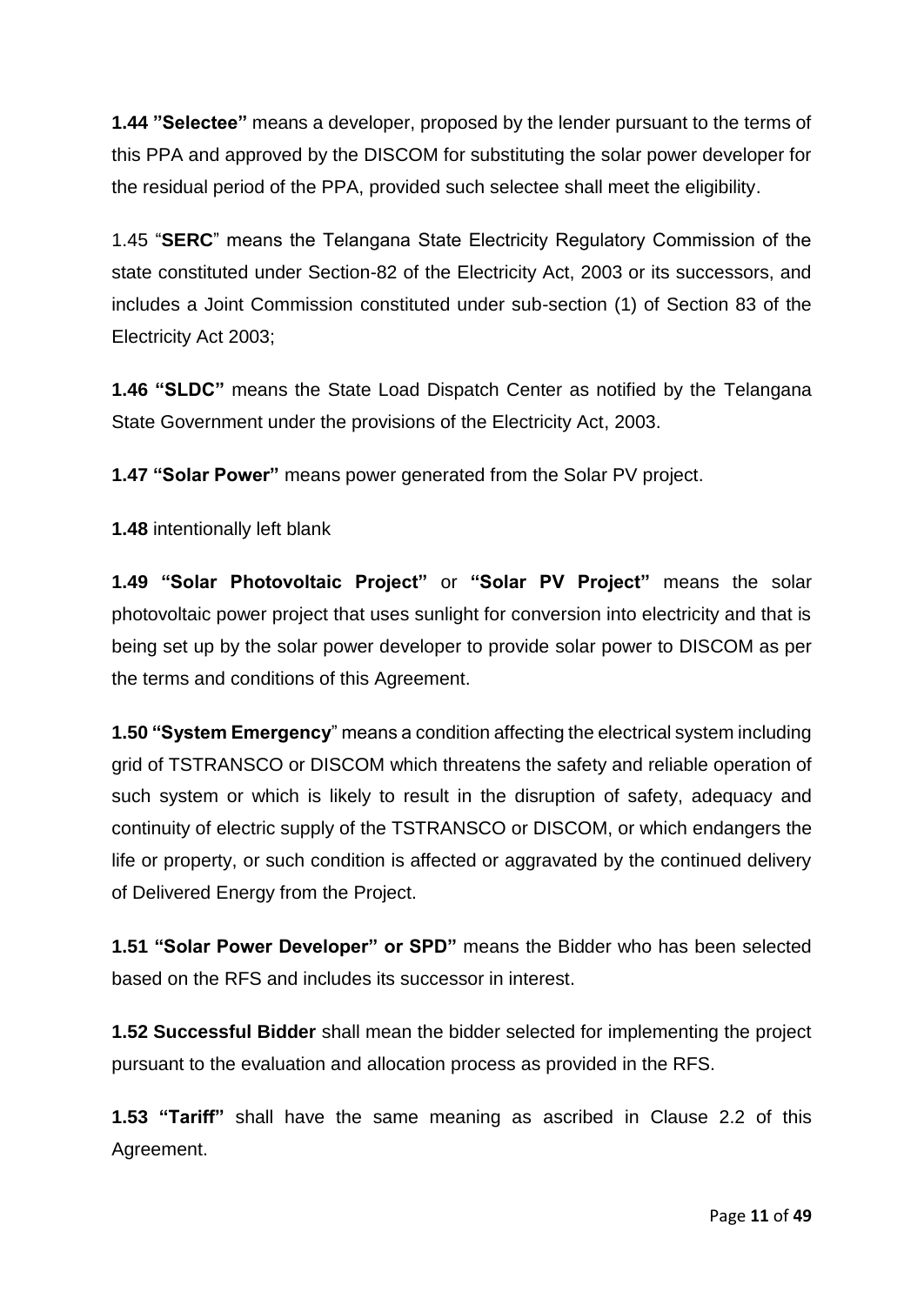**1.54 "Tariff Year"** means each period of 12 months commencing from the Commercial Operations Date of the Project. The last Tariff Year of this Agreement shall end on the date of expiry of this Agreement.

**1.55 "Term of the Agreement"** shall have the same meaning as provided for in Article 7 of this Agreement.

**1.56 "TSTRANSCO"** means Transmission Corporation of Telangana Limited, incorporated under the Companies Act, 2013.

**1.57 "Unit"** when used in relation to the solar generating equipment, means the set of solar panels multiplied by their name plate capacity in MW in the case of Solar PV Project and connected equipment along with related auxiliary equipment and facilities form part of the Project. Further, in relation to electrical energy, the "unit" means a Kilo Watt Hour (kWh).

**1.58** All other words and expressions used herein and not defined herein but defined in A P Electricity Reform Act, 1998 and the Electricity Act, 2003 and rules and Regulations made there under shall have the meanings respectively assigned to them in the said laws, as amended from time to time.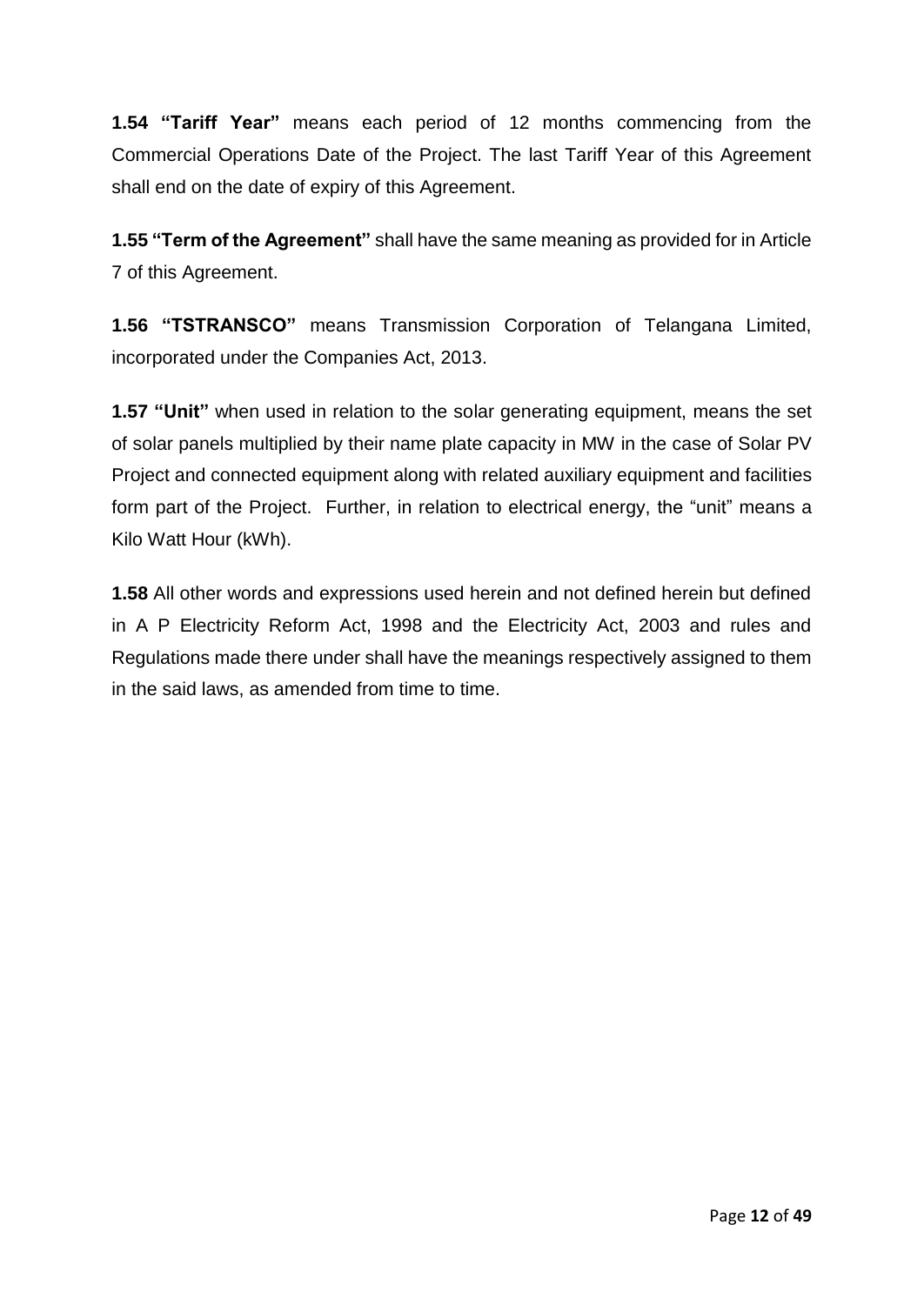### **PURCHASE OF DELIVERED ENERGY AND TARIFF**

**2.1** Entire Delivered Energy, as mentioned in Schedule 1, at the Interconnection Point for sale to the DISCOM shall be purchased at the Tariff as provided in Clause 2.2 limited to the contracted capacity of the Project after the Date of Commercial Operation. Title to the Delivered Energy purchased shall pass from the Solar Power Developer to the DISCOM at the Interconnection Point.

Provided the units of energy generated by the SPD prior to the COD of the Project shall be purchased by the DISCOM at quoted tariff as provided in clause 2.2.

**2.2** The DISCOM shall pay Tariff to the Solar Power Developer as per the tariff quoted by the Solar Power Developer in the bid.

Provided, further that the SPD or the licensee may seek correction / adjustment of the tariffs upon completion 10 years of the project subject to approval of Commission to bring the tariff in line with the realities of that day.

2.3 The tariff payable by the DISCOM shall be inclusive of all taxes, duties and levies or any other statutory liability, as applicable from time to time.

2.4 The solar power developer, at any time during the validity of this Agreement, shall not add any extra solar modules or equipment that shall alter the contracted capacity.

2.5 For Delivered Energy corresponding to less than or equal to 25% CUF, the applicable tariff shall be as per Article 2.2 of this Agreement. For Delivered Energy beyond 25% CUF, the applicable tariff shall be equal to the 50% of the Quoted Tariff specified for that Tariff Year. The calculation of CUF shall be done on an yearly basis i.e., over the Tariff Year.

2.6 The Solar Power Developer is entitled to draw the power from the DISCOM for its auxiliary consumption, subject to limit *a*is specified in Schedule-1. The energy supplied by the DISCOM to the solar power developer through a bilateral arrangement, to maintain the auxiliaries of the power plant in situations of non-generation of power, in any billing month shall be adjusted from the delivered energy, as indicated below: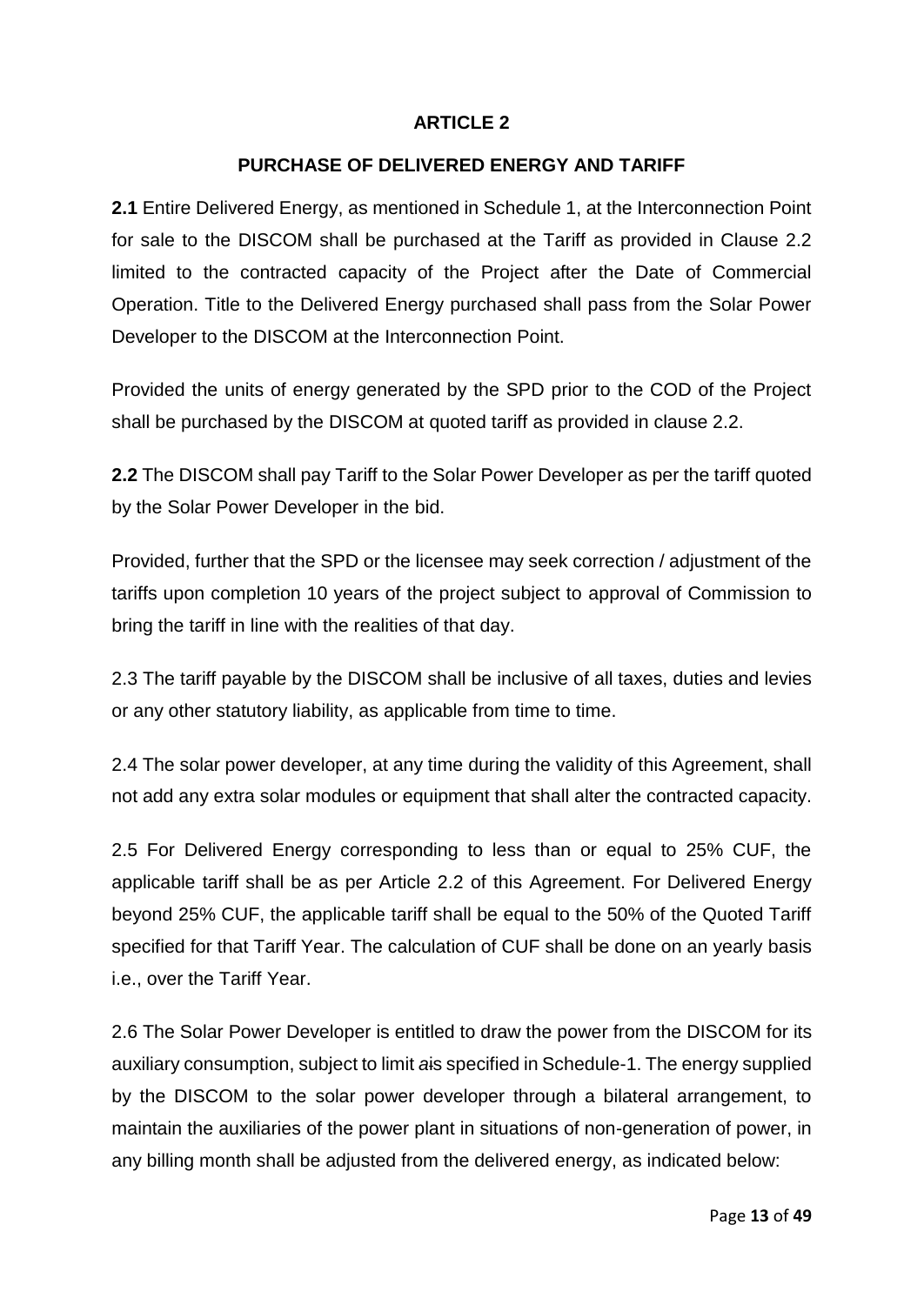# **Net Energy = Delivered energy by the developer at interconnection point - Energy drawl from DISCOM for auxiliaries.**

Provided that where there is NO Delivered Energy by the SPD at the Interconnection Point in any month, then Energy drawl from the DISCOM shall be billed at the applicable tariff of HT-1 category consumers as notified by the TSERC for the relevant financial year.

Provided further that during the plant shut down or non-generation periods, the project shall draw the energy from the DISCOM only for the essential loads not exceeding the auxiliary consumption. Auxiliary consumption allowed for the purpose of the PPA is as specified in Schedule 1 of this Agreement.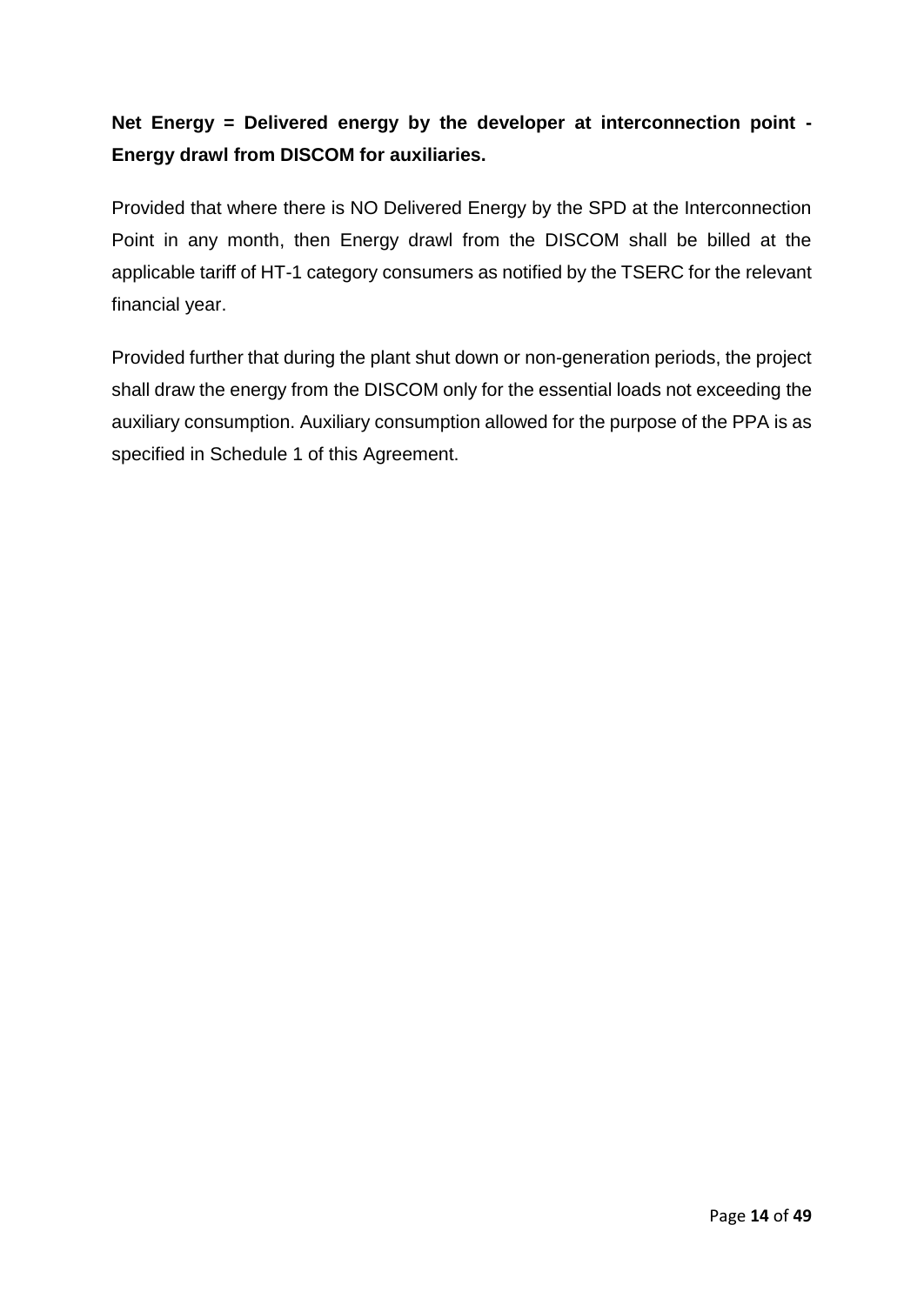### **INTERCONNECTION FACILITIES, SYNCHRONIZATION, COMMISSIONING AND COMMERCIAL OPERATIONS**

3.1 Upon receipt of a requisition from the solar power developer, TSTRANSCO or DISCOM shall prepare an estimate of cost for arranging the Interconnection Facilities for power evacuation at the Voltage of Delivery. The solar power developer has to bear the entire cost of the Interconnection Facilities as per the approved estimate made by TSTRANSCO or DISCOM.

Provided that the TSTRANSCO or DISCOM may allow the solar power developer to execute the Interconnection Facilities for power evacuation as per the approved estimate at its discretion duly collecting the supervision charges as per the procedure in vogue.

In case the project connects to a 33 / 11 kV interconnection substation where available capacity is subject to bay extension and bay extension is not feasible, then the bidder shall procure land and undertake bay extension at its own cost.

Further in case the project connects to EHT interconnection substations of 132/33, 220/132 KV and 400/220 KV, the SPD shall invariably pay land cost for bays whether existing or to be constructed, to TSTRANSCO.

3.2 The Solar Power Developer shall own, operate and maintain Interconnection Facilities from Project to grid sub-station from time to time and shall bear the necessary expenditure. The maintenance work of the connected bay together with equipment at the interconnection substation has to be done in coordination with the TSTRANSCO and DISCOM personnel. Where TSTRANSCO or DISCOM carries out the maintenance work, the solar power developer shall pay the expenses to TSTRANSCO or DISCOM as applicable. The SPD have to be handed over to the licensee concerned, the facilities provided at interconnection point at a depreciated value as approved by the Commission in case the agreement is not extended or the project is shut,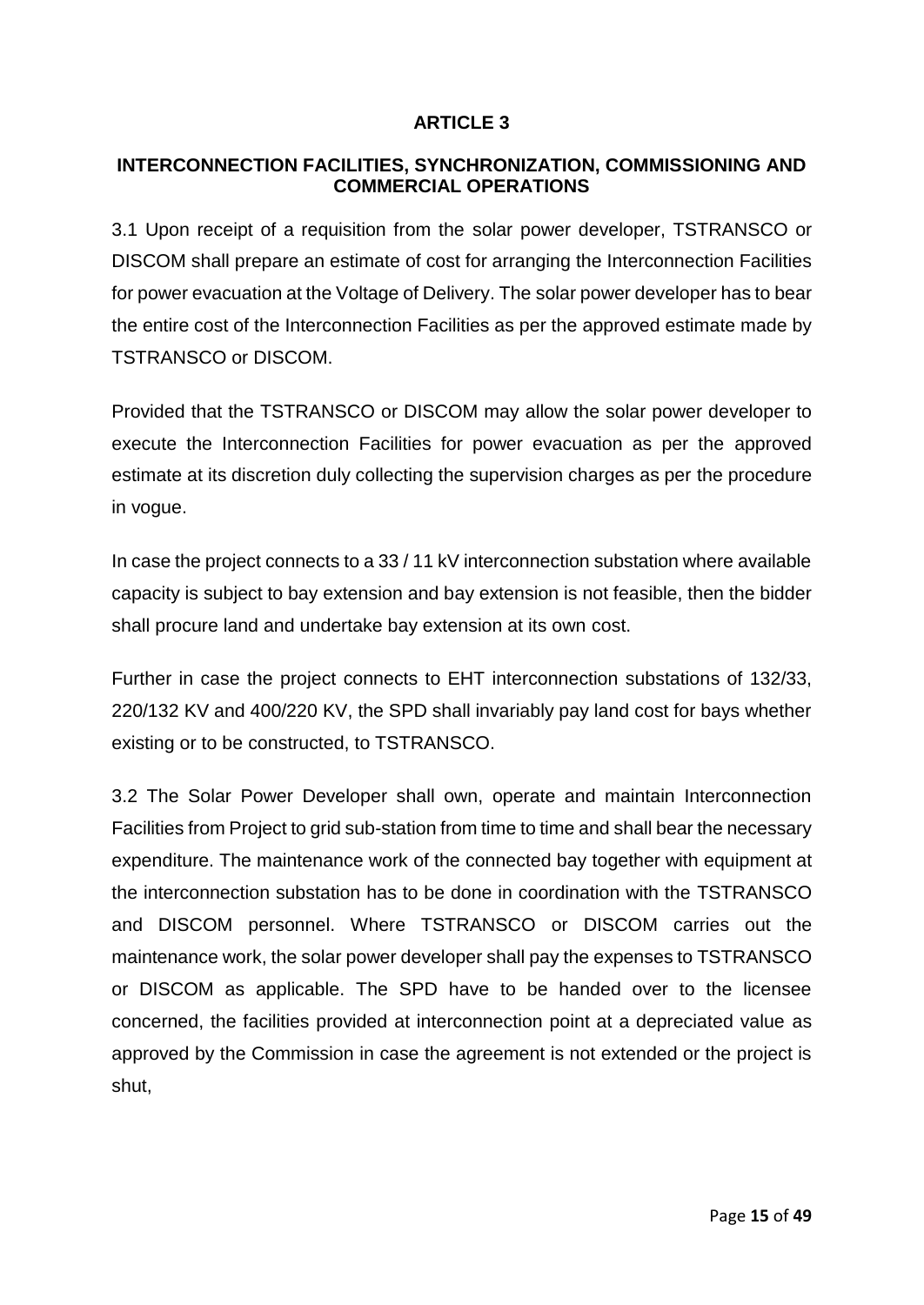3.3 Any modifications or procedures or changes in arranging the Interconnection Facilities for power evacuations shall rest with TSTRANSCO or DISCOM as the case may be.

3.4 The solar power developer shall be responsible to operate the Project as per this Agreement and to provide appropriate facility or instrumentation or metering arrangement as per Clause 4.1.

3.5 The solar power developer shall use components or equipment for the SPV complying with approved or minimum technical standards as per the International Electro-technical Commission ("IEC") or Bureau of Indian Standards ("BIS") or technical standards that are prescribed by the Ministry of New and Renewable Energy ("MNRE") as amended from time to time at the cost of the solar power developer.

### **3.6 Intentionally left blank**

Intentionally left blank

### **Acceptance or Performance Test**

Prior to synchronization of the Project as per Clause 3.8, the Solar Power Developer shall be required to get the Project certified in accordance with the Acceptance or Performance test laid down by CEA or TSERC or TSTRANSCO. Such test shall be conducted and certified either by TSTRANSCO or DISCOM or any agency identified by TSTRANSCO or DISCOM.

### **3.7 Verification by TSTRANSCO / DISCOM**

**3.7.1** The solar power developer shall allow entry to the site of the Project free of all encumbrances at all times during the term of the agreement to the personnel of TSTRANSCO or DISCOM for inspection and verification of the works being carried out by the solar power developer at the site of the Project.

**3.7.2** The TSTRANSCO or DISCOM or its representative may verify the construction works or operation of the Project being carried out by the solar power developer and if it is found that the construction works or operation of the Project is not as per the Prudent Utility Practices, it may seek clarifications from the Solar Power Developer or require the works to be stopped or to comply with their instructions.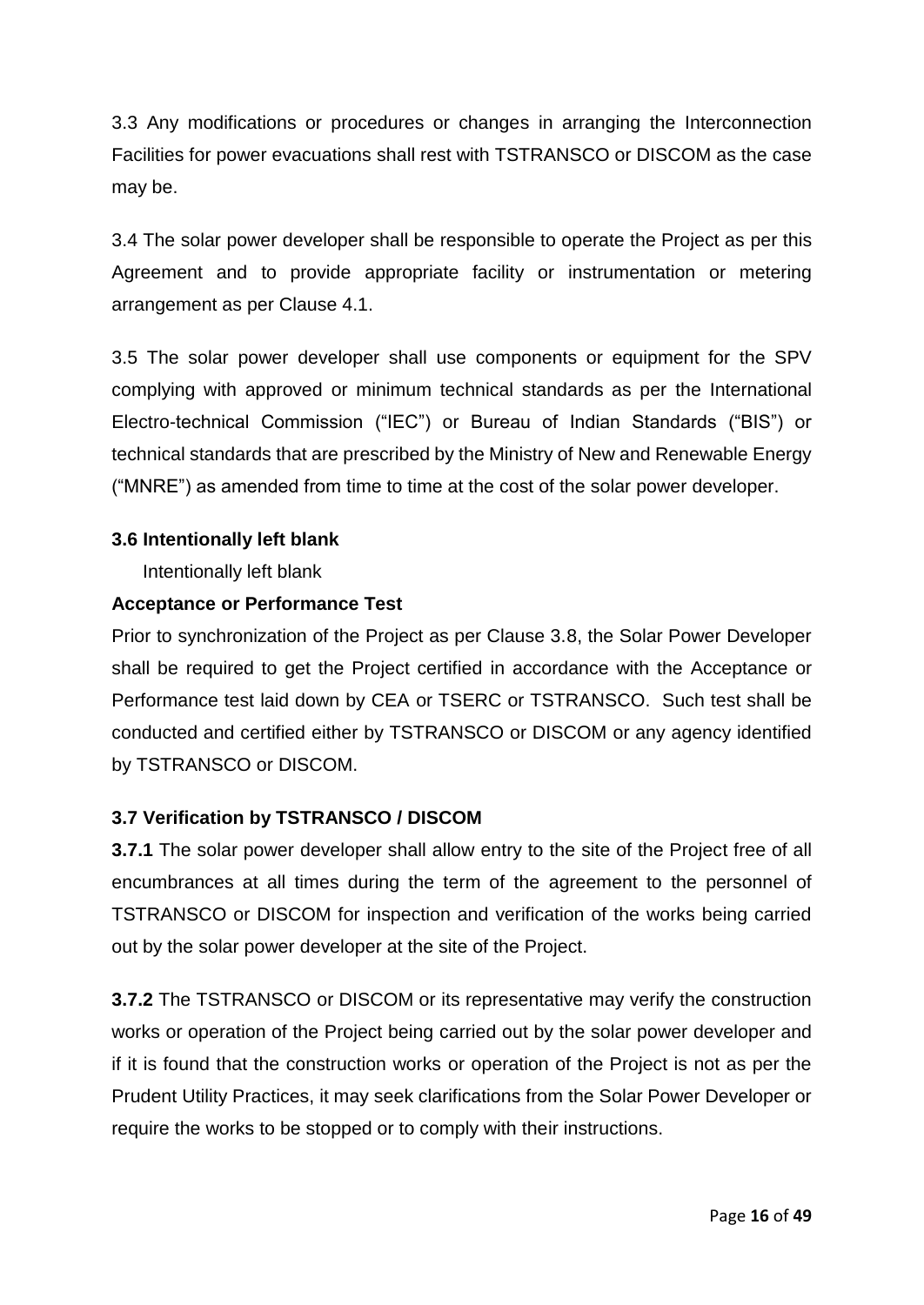# **3.8 Synchronization, Commissioning and Commercial Operation**

**3.8.1** The solar power developer shall give a notice in writing to the SLDC and DISCOM, at least (15) days before the date on which it intends to synchronize the Project to the grid system.

**3.8.2** The Project may be synchronized by the solar power developer to the grid system when it complies with all the connectivity conditions specified in the Grid Code in force.

**3.8.3** The synchronization equipment shall be installed by the solar power developer at its generation facility of the project at its own cost. The solar power developer shall synchronize its system with the grid system only after the approval of synchronization scheme under the supervision of the concerned authorities of the grid system.

**3.8.4** The solar power developer shall immediately after synchronization / tripping of generator, inform the sub-station of the grid system to which the Project is electrically connected in accordance with the Grid Code in force.

**3.8.5** The solar power developer shall commission the Project within timelines specified in this agreement i.e. twelve (12) months from the effective date for projects connected at 33 kV level and fifteen  $er(15)$  Months from the effective date for projects connected at 132 kV or 220 kV, and any delay in commissioning of the project shall be subject to the penalties as stipulated in Clause 10.5 of this Agreement. After commissioning of the project, the SPD shall invariably register the project with SLDC.

**3.8.6** The solar power developer may undertake the commissioning of the Project in phases and provisions of Clauses 3.8.1 to 3.8.4 and clause 3.6 shall apply mutatis mutandis for generating units commissioned in phases. However, prior to the completion of the synchronization of the entire project, the SPD shall obtain certification for full contracted capacity from the competent authority duly demonstrating the full commissioning of the contracted capacity.

**3.8.7** The solar power developer shall ensure the connectivity standards applicable to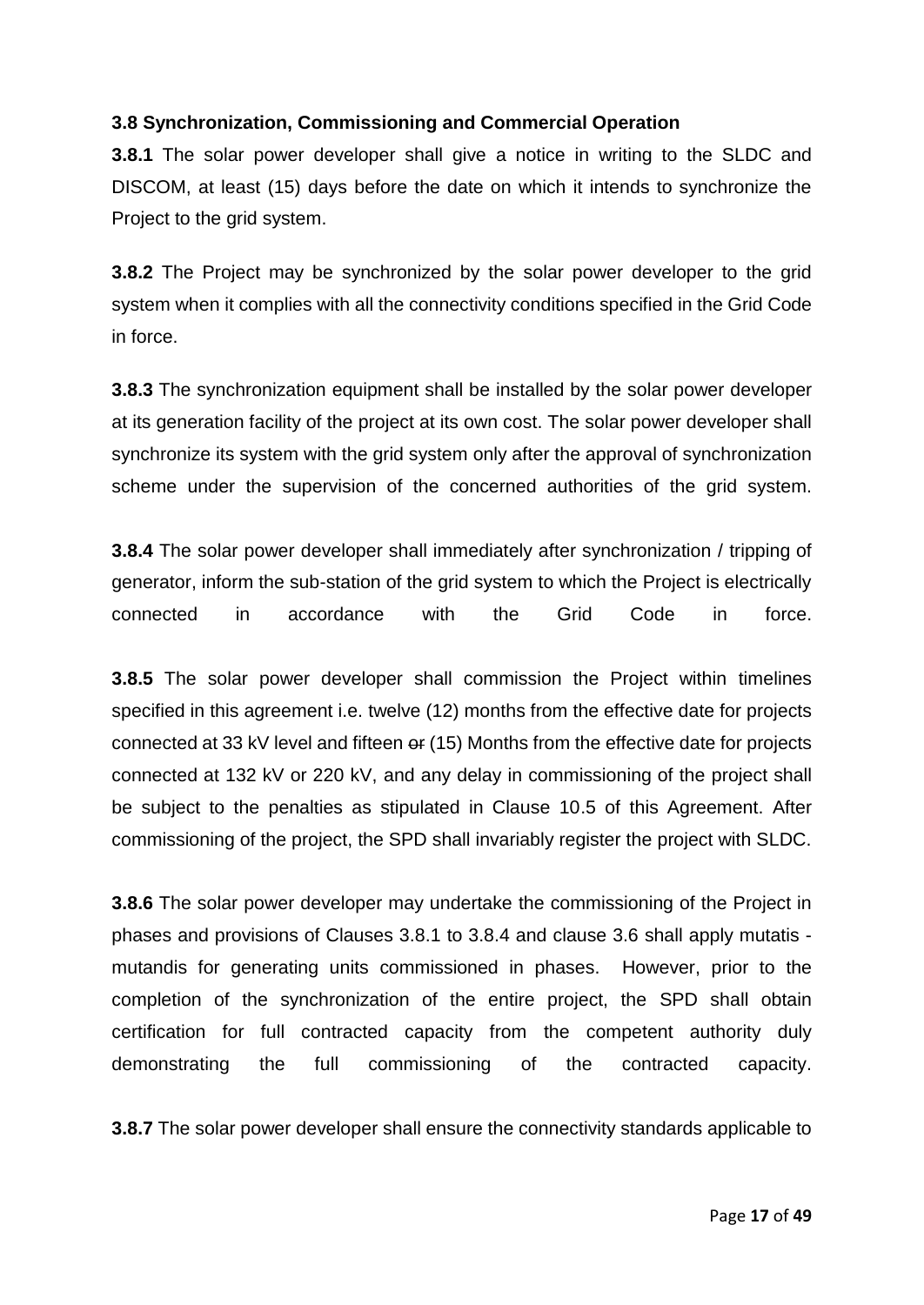the solar generating stations as per the Central Electricity Authority (CEA) Regulations and its amendments thereto from time to time.

**3.8.8** The solar power developer shall be eligible for a one – time early commissioning incentive as determined below:

| Time period                          | One time incentive applicable for early |  |  |
|--------------------------------------|-----------------------------------------|--|--|
|                                      | completion                              |  |  |
| Commissioning between 30 days and    | INR 2 lakhs per MW of contracted        |  |  |
| 59 days before scheduled COD         | capacity                                |  |  |
| Commissioning between 60 days and    | INR 3 lakhs per MW of contracted        |  |  |
| 89 days before scheduled COD         | capacity                                |  |  |
| Commissioning between 90 days of the | INR 5 lakhs per MW of contracted        |  |  |
| scheduled COD                        | capacity                                |  |  |

The following conditions shall be applicable for availing early commissioning incentives:

- 1. The incentive shall be payable only if the SPD has demonstrated commissioning of full contracted capacity as per the provisions of this PPA
- 2. The incentive shall be a one-time incentive which shall be paid along with the bill for the first billing month after the COD of the project.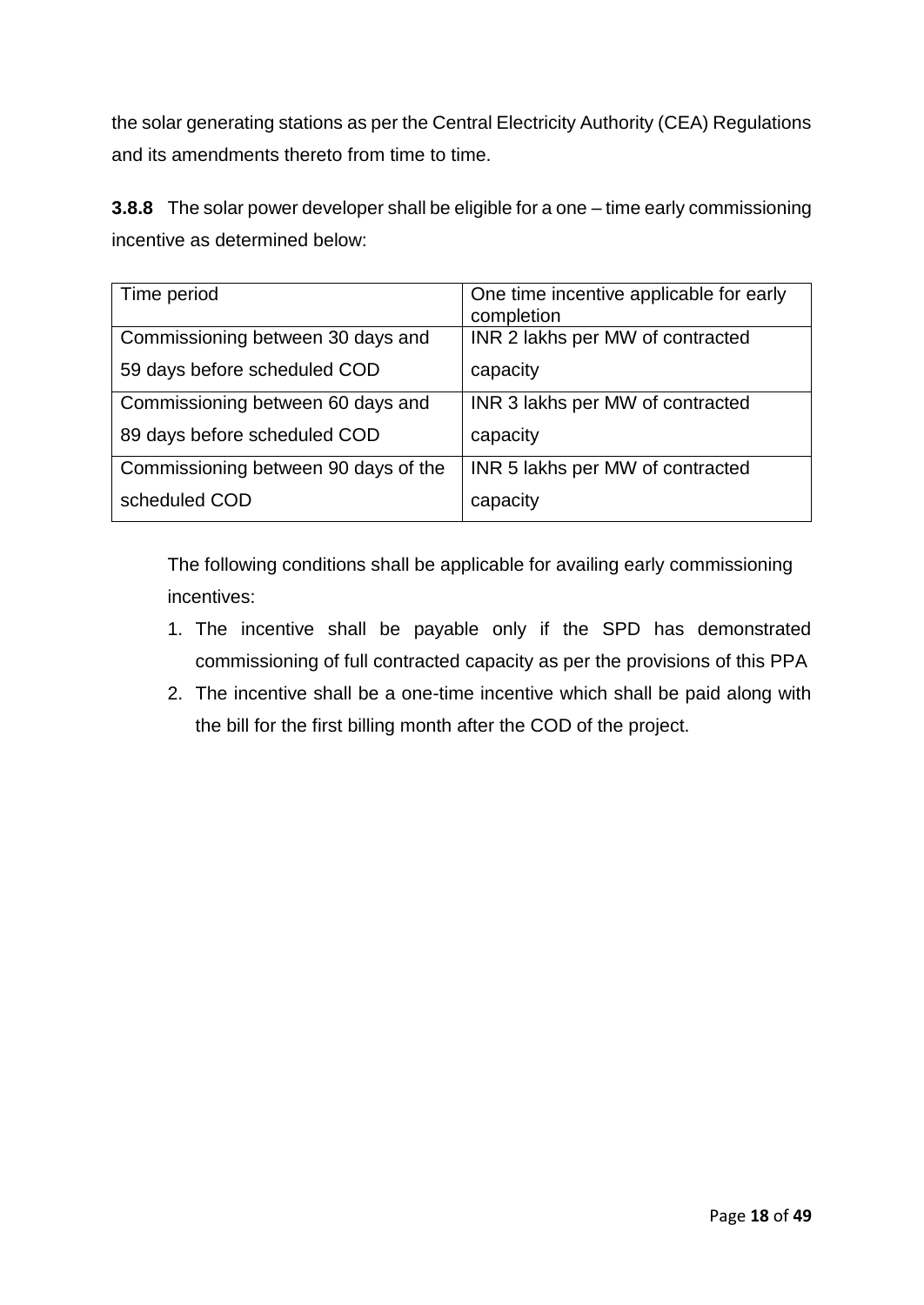#### **METERING AND PROTECTION**

4.1 The solar power developer shall install main meter and check meter of static type 0.2s class accuracy of ABT Meters at the Interconnection Point. The solar power developer shall also install stand-by meter of same accuracy as per the norms specified in the Metering Code by CEA or norms of TSERC. The main meter, check meter and stand-by meter shall consist of a pair of export and import parameters with facility for recording meter readings using meter recording instrument. The solar power developer shall be responsible to enable remote monitoring of generation by providing AMR modules to the billing meters.

4.2 All the meters required to be installed in pursuant to Clause 4.1 of this Agreement, shall be jointly inspected and sealed and shall not be interfered with, tested or checked except in the presence of representatives of both parties and as per the Metering Code**.** 

4.3 The meter readings of the main meter shall form the basis of billing. If any of the meters required to be installed pursuant to Clause 4.1 of this Agreement are found to be registering inaccurately the affected meter shall be replaced immediately.

4.4 The test check of the main meter and check meter shall be conducted half yearly for their accuracy in measuring the units. Where the half yearly meter check indicates an error in the main meter beyond the limits, but no such error is indicated in the corresponding check meter, billing for the month shall be done on the basis of the reading of the check meter and the main meter shall be replaced immediately. If main meter and check meter indicate an error beyond the limits, billing for the month shall form the basis of the readings of the standby meter, and the main meter and the check meter shall be replaced immediately.

4.5 During the half yearly test checks, if the main meter, check meter and standby meter are found to be incorrect in measuring the units beyond the permissible limits of error, all the meters shall be replaced immediately. The correction applied to the consumption registered by the main meter to arrive at the correct Delivered Energy for billing purposes for the period of one month up to the time of such test check,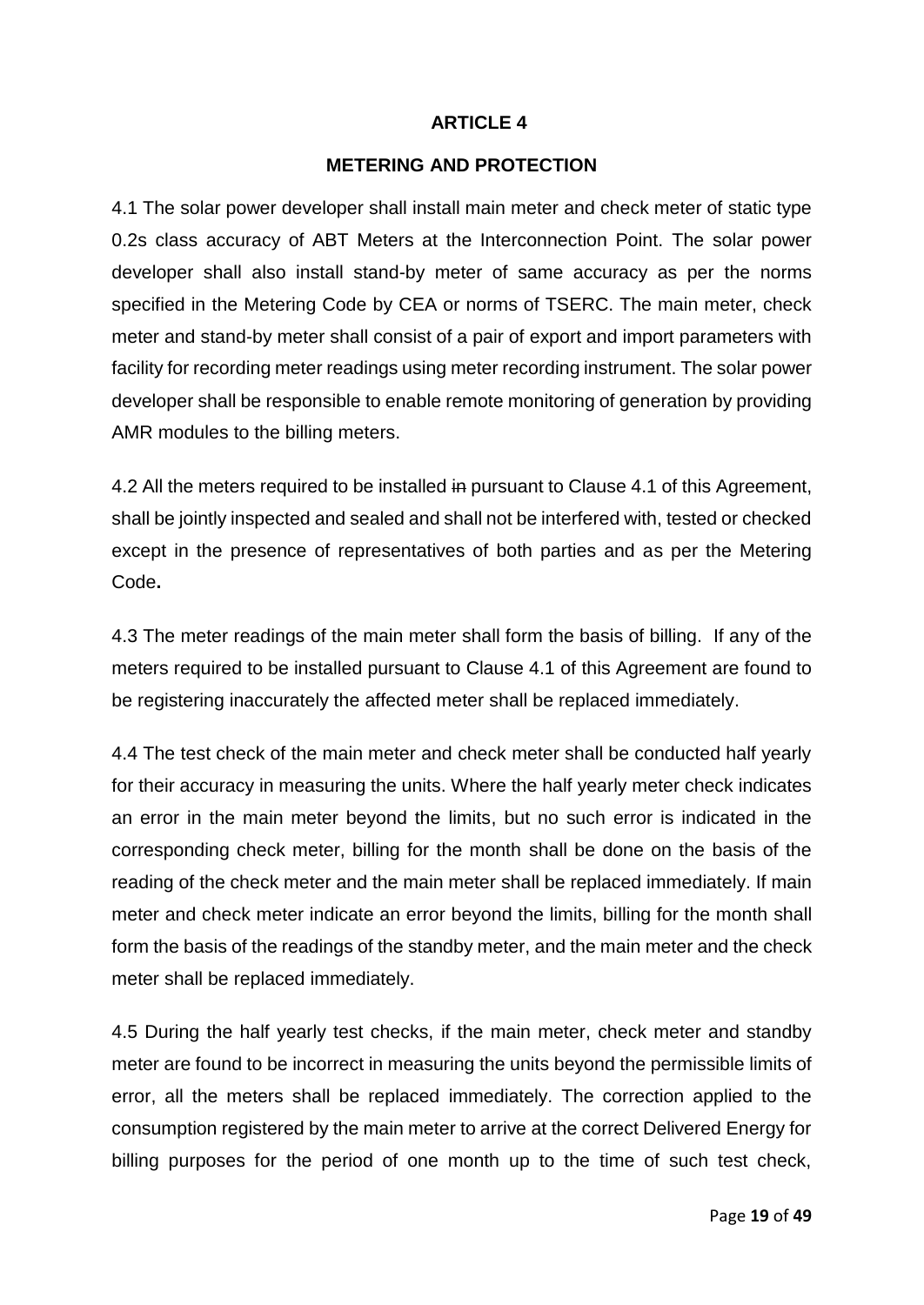computation of Delivered Energy for the period thereafter till the next monthly meter reading shall be as per the replaced main meter.

4.6 Corrections in billing of Delivered Energy, whenever necessary, shall be applicable to the period between the previous monthly meter reading and the reading at date and time of the test calibration conducted in the current month and this correction derived with reference to the standard meter to the defective meter shall be for the full value of the error. For the purpose of determining the correction to be applied to any meter registering inaccurately, the meter shall be tested under conditions simulating 100, 50, 20 and 10 percent load at unity power factor and 0.5 power factor. Of these eight values, the error at the load and power factor nearest the average monthly load served at the Interconnection Point during the applicable period shall be taken as the error to be applied for correction.

4.7 Where the main meter, check meter and standby meter fail to record or any of the Potential Transformer (PT) fuse is blown out, then the energy shall be computed on a mutually agreeable basis for that period of defect.

4.8 The main meter, check meter and standby meter shall be tested and calibrated once in a financial year utilizing a standard meter of 0.02s class accuracy testing meter ("Standard Meter"). The Standard Meter shall be calibrated once in every year at the approved laboratory by the Government of India or Government of Telangana, as per terms and conditions of supply. The testing of meters shall be carried out as per order issued from time to time by TSTRANSCO or CEA scrupulously.

4.9 The tests of the main meter, check meter and standby meter shall be conducted by the TSTRANSCO or DISCOM in the presence of authorized representatives of both the parties and the results and such corrections arrived at shall be binding on both the parties.

4.10 On the meter reading date of each month, the meter readings shall be taken and an acknowledgement thereof signed by the authorized representatives of both the parties.

4.11 Within six (6) months, from the execution of this Agreement, the solar power developer and the TSTRANSCO or DISCOM shall mutually agree for technical and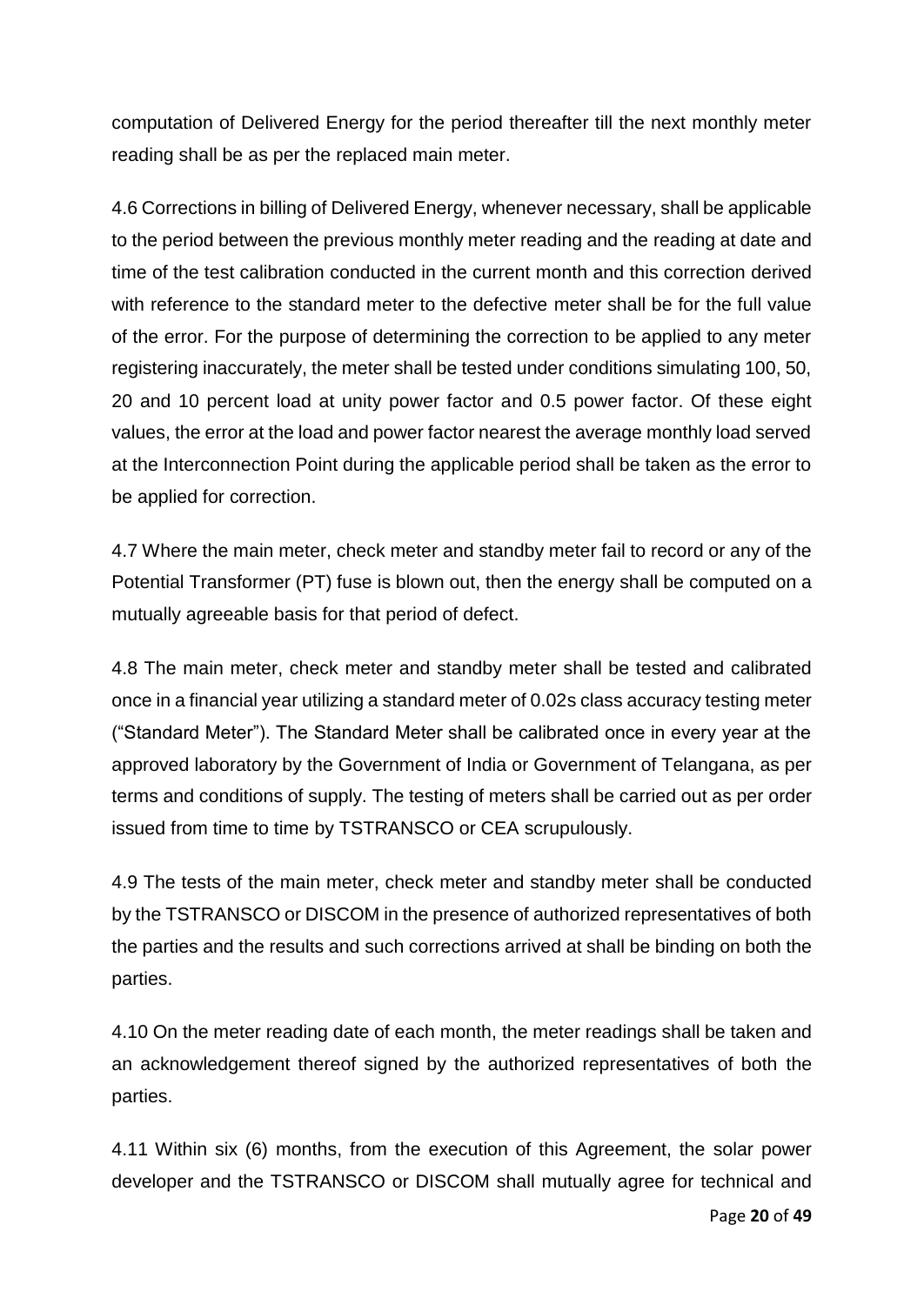performance specifications (including, but not limited to, the metering configuration for the Project) concerning the design and operation of the facilities required to be installed by the solar power developer so as to operate in parallel with the grid. Thereafter, any change in such specifications shall be subject to mutual agreement of the parties.

4.12 The Project shall be operated and maintained in accordance with good and generally accepted prudent utility standards with respect to synchronizing, Voltage, frequency and reactive power control.

4.13 Voltage regulation shall be such as to enable continued paralleling and synchronization with the network voltage at the point of interconnection.

4.14 The equipment of the solar power developer shall be designed for fluctuations in the frequency within limits of -5% and +3% of the standard frequency of 50 cycles per second.

4.15 The solar power developer shall ensure that the power factor of the power delivered to the DISCOM is maintained as per the TSERC or CEA norms from time to time.

4.16 Any change in rupturing capacity of switch-gear, settings of the relays or any other protection system shall be subject to approval of the TSTRANSCO or DISCOM.

4.17 As the Solar Project's plant may carry fault currents that may occur on the grid, the solar power developer shall provide adequate switchgear protection against such faults. The TSTRANSCO or DISCOM is not responsible for damage, if any, caused to the Project's plant and allied equipment during parallel operation of the plant with the grid.

4.18 The solar power developer shall make bonafide effort to operate the Project in such a manner so as to avoid fluctuations and disturbances to the TSTRANSCO or DISCOM network due to parallel operation with the network.

4.19 The SLDC may instruct the solar power developer to back down generation on consideration of grid safety and security or safety of any equipment or personnel is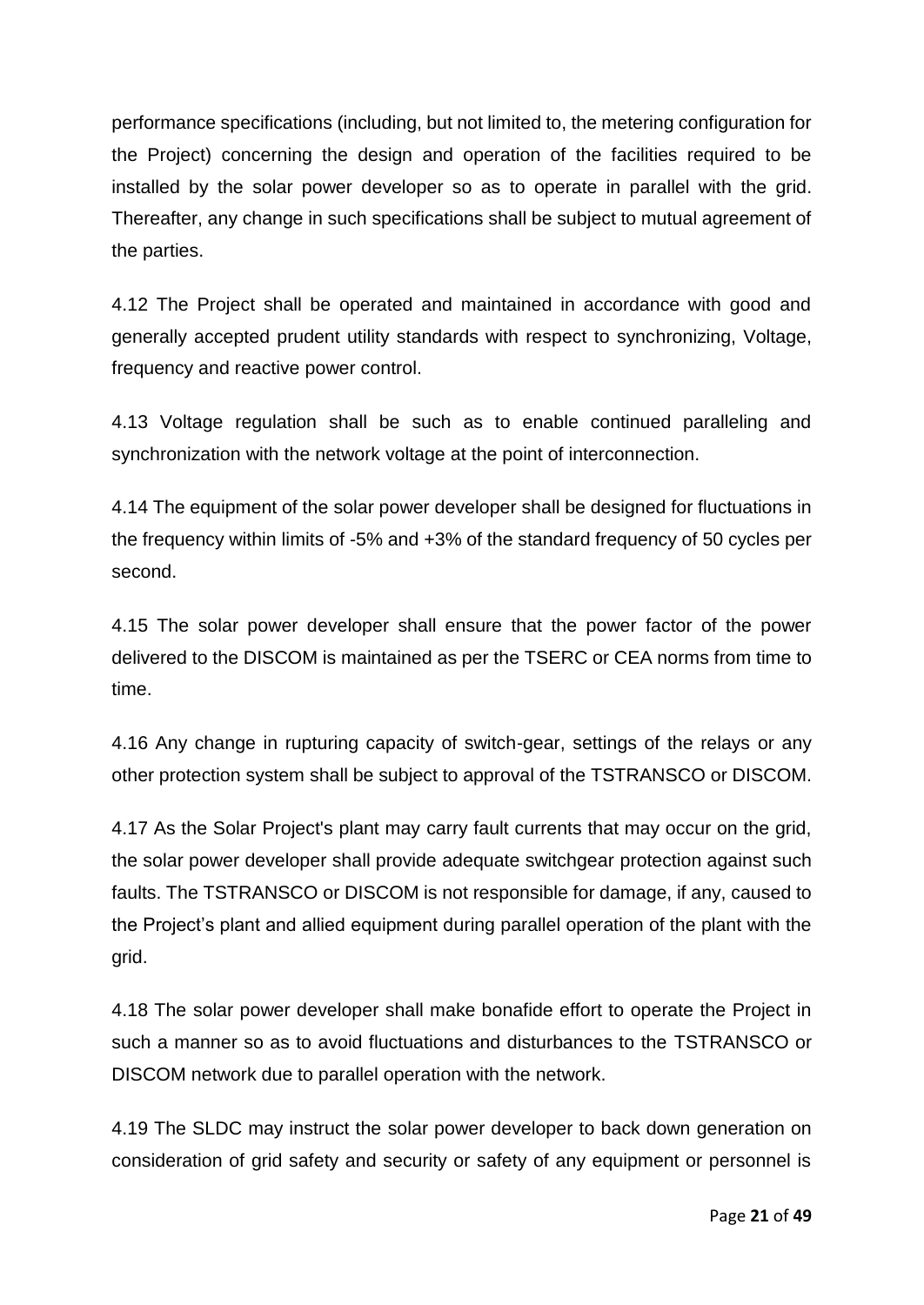endangered and the solar power developer shall comply the same. For this purpose, the solar power developer shall provide Data Acquisition System ("DAS") facility compatible with SLDC Supervisory Control and Data Acquisition ("SCADA") system in consultation with SLDC for transfer of online information to SLDC as per TSERC Grid Code and IEGC 2010.

(i). SLDC may direct the solar power developer to curtail its VAR or injection incase the security of grid or safety of any equipment or personnel is endangered.

(ii). During the Project start-up, the solar power developer shall ensure that the reactive power drawl shall not affect the grid performance.

4.20 The solar power developer shall install necessary current limiting devices such as thyristors or any other device. The solar power developer shall provide protection system in compliance with the grid code requirement for short circuit level, neutral grounding, current unbalance, limiting of harmonics, fault-clearing time etc.

4.21 **Harmonics:** The generator shall ensure that the harmonics injected into the grid shall conform to the grid specifications as specified by TSERC or CERC from time to time. In default, the generator is liable to pay the penalty as may be specified from time to time through regulation by TSERC or CERC as the case may be.

The project shall comply with the following stipulation issued by Ministry of Power, (Central Electricity Authority) vide notification dated 15.10.2013 and as amended form time to time.

"B1 Requirement of Harmonics, Direct Current (DC) injection and flicker.

- i) Harmonic current injections from a generating station shall not exceed the limits specified in Institute of Electrical and Electronics Engineers (IEEE) Standard 519.
- ii) The Generating station shall not inject DC current greater than 0.5% of the full rated output at the interconnection point.
- iii) The generating station shall not introduce flicker beyond the limits specified in IEC 61000. Provided that the standards for flicker will come into effect from 1st April 2014.
- iv) Measurement of harmonic content, DC injection and flicker shall be done at least once in a year in presence of the parties concerned and the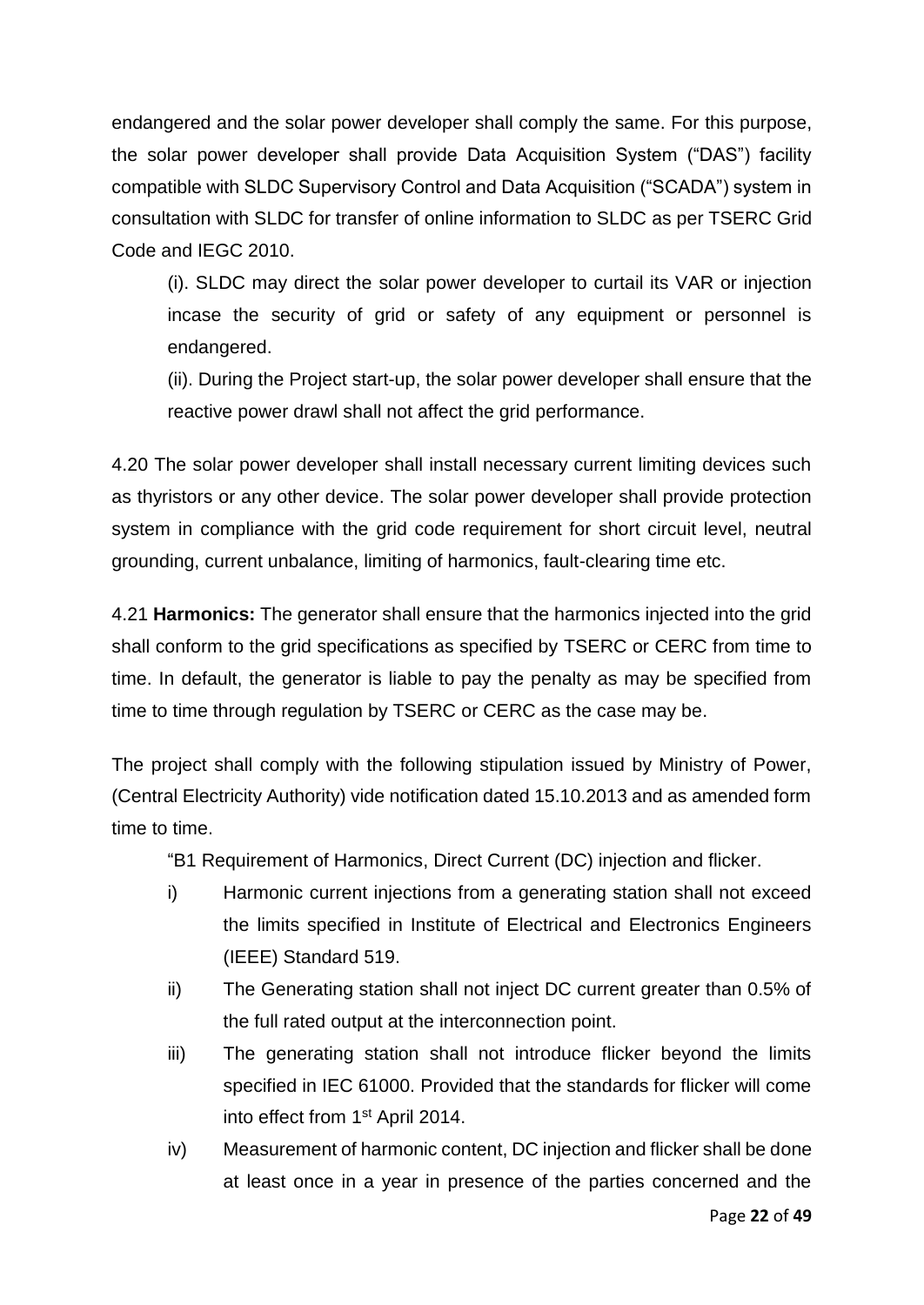indicative date for the same shall be mentioned in the connection agreement."

In addition to the above, the solar power developers shall have to demonstrate that the harmonic content injections at any point of time shall be within specified limits.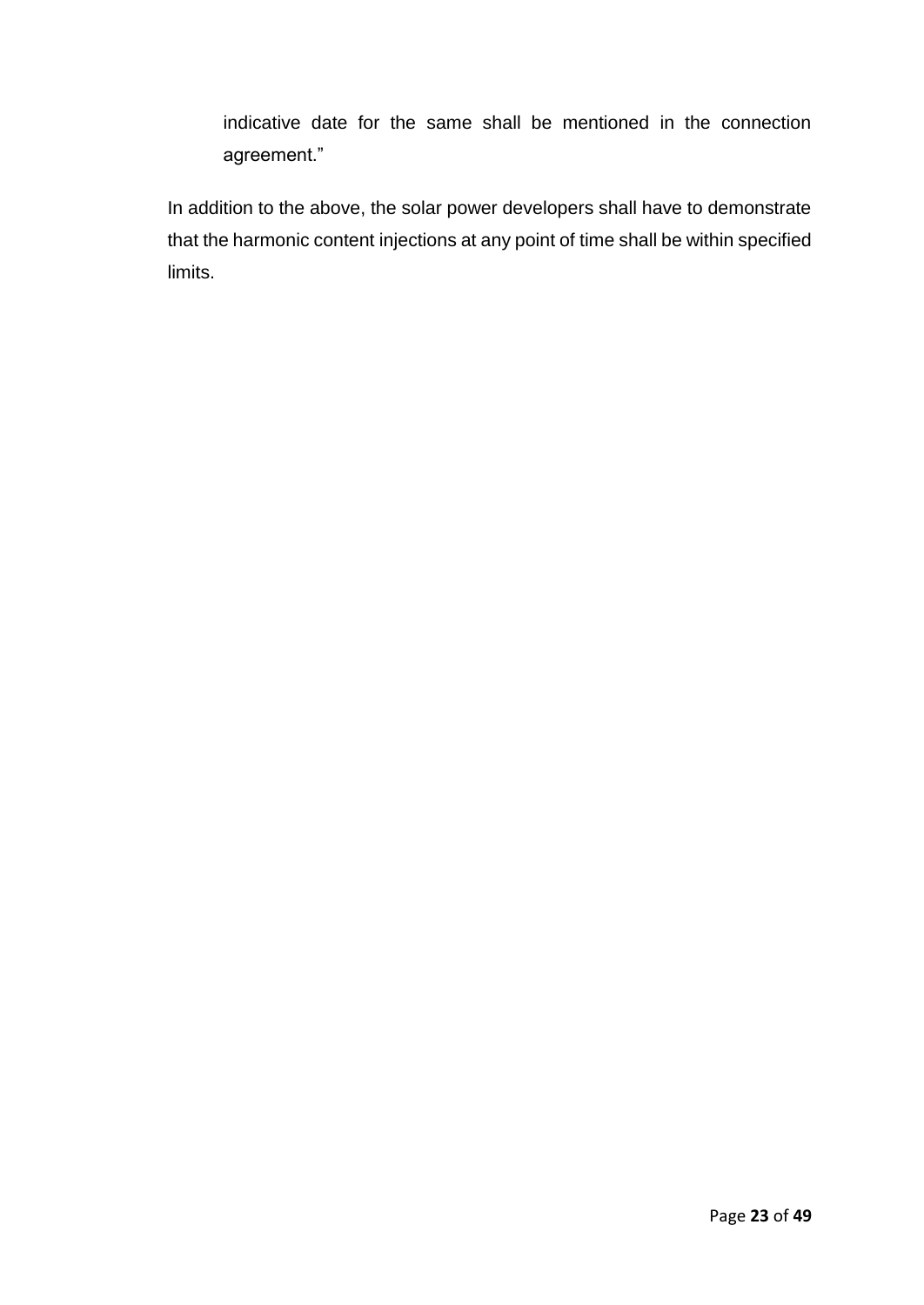#### **BILLING AND PAYMENT**

5.1 For the Delivered Energy, the solar power developer shall furnish a bill to the DISCOM calculated at the tariff provided for in Article 2, in such form as may be mutually agreed upon between the DISCOM and the solar power developer, for the billing month on or before the  $5<sup>th</sup>$  working day following the Meter Reading Date.

5.2 The DISCOM shall be entitled to get a rebate of 1% of the total amount billed in any billing month for payments made before the Due Date of Payment. Any payment made beyond the Due Date of Payment, the DISCOM shall pay simple interest at prevailing base prime lending rate of State Bank of India and in case this rate is increased / reduced, such an increased / reduced rate is applicable from the date of such notification.

**5.3 Billing and payment** The solar power developer shall open a bank account at ……(the "solar power developer's designated account") for all payment s to be made by the DISCOMs to the solar power developer, and notify the details of such account atleast thirty (30) days before the dispatch of the first monthly bill.

All payments shall be made by either cheques, National Electronic Fund Tranfer (NEFT) or Real time Gross settlement (RTGS) payments in to solar power developer's designated account.

5.4 **Letter of Credit:** Before 30 days prior to the due date of first monthly bill of the generating unit, the DISCOM shall cause to put in place an irrevocable revolving Letter of Credit issued in favour of the solar power developer by a scheduled bank (the "Letter of Credit") for one month's billing value. Provided that any increase in the delivered energy on account of commissioning of additional capacity after the first month's billing or in subsequent billing months, the DISCOM shall revise the revolving letter of credit in favour of the solar power developer covering the latest previous month billing upto achieving of COD.

a. Provided further that the Letter of Credit shall not be invoked for any disputed or objected bill amount.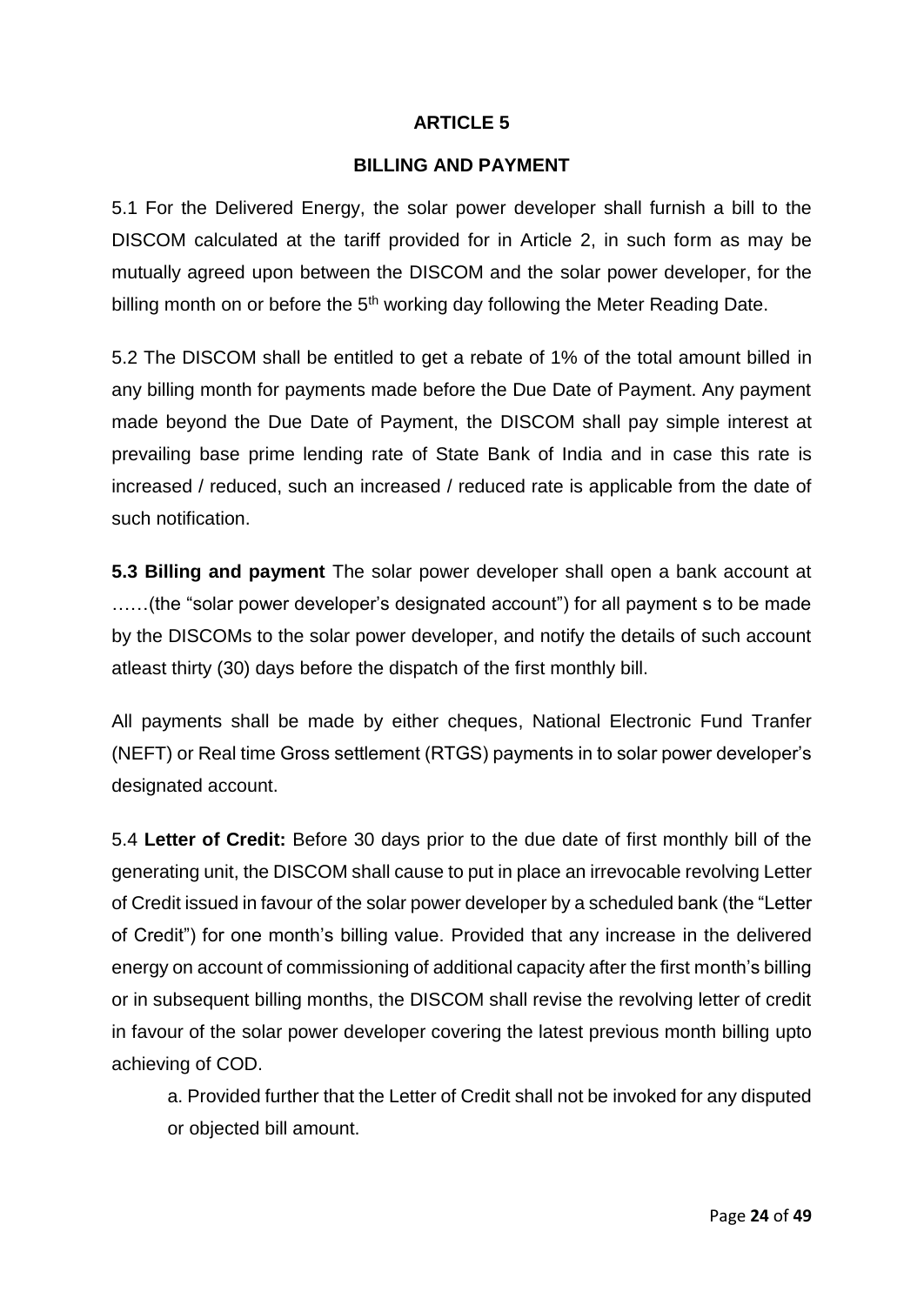b. Provided further that the Letter of Credit can be invoked only when DISCOM fails to pay the current month bill amount by the due date.

5.5 **Payment for bills raised:** The **s**olar developer shall submit bills for the energy delivered during the billing period as per the provision of this Agreement and there upon the DISCOM shall make payment of for the undisputed amount of the bill by the due date of payment.

5.6 **Billing disputes:** The DISCOM shall pay the bills of solar power developer promptly subject to the Clauses 5.1 and 5.2.

The DISCOM shall notify the solar power developer in respect of any disallowed amount on account of any dispute as to all or any portion of the bill. The solar power developer shall immediately take up issue with the relevant and complete information with the DISCOM which shall be rectified by the DISCOM, if found satisfactory. Otherwise notify its (DISCOM's) rejection of the disputed claim within reasonable time with reasons therefor. The dispute may also be resolved by the mutual agreement. If the resolution of any dispute requires the DISCOM to reimburse the solar power developer, the amount to be reimbursed shall bear simple interest at prevailing base prime lending rate of State Bank of India and in case this rate is reduced / increased, such a reduced / increased rate is applicable from the date of reduction / increase from the date of disallowance to the date of reimbursement.

5.7 All payments by the DISCOM to the solar power developer hereunder shall be made to such address as may be designated by the solar power developer to the DISCOM in writing from time to time.

> Address: M/s \_\_\_\_\_\_\_\_\_\_, Telephone: +91 Mobile No +91 Fax: +91 Mail ID

5.8 Notwithstanding anything contained in this Agreement, the dispute of correctness or otherwise of the applicable tariff, shall not be considered as a billing dispute.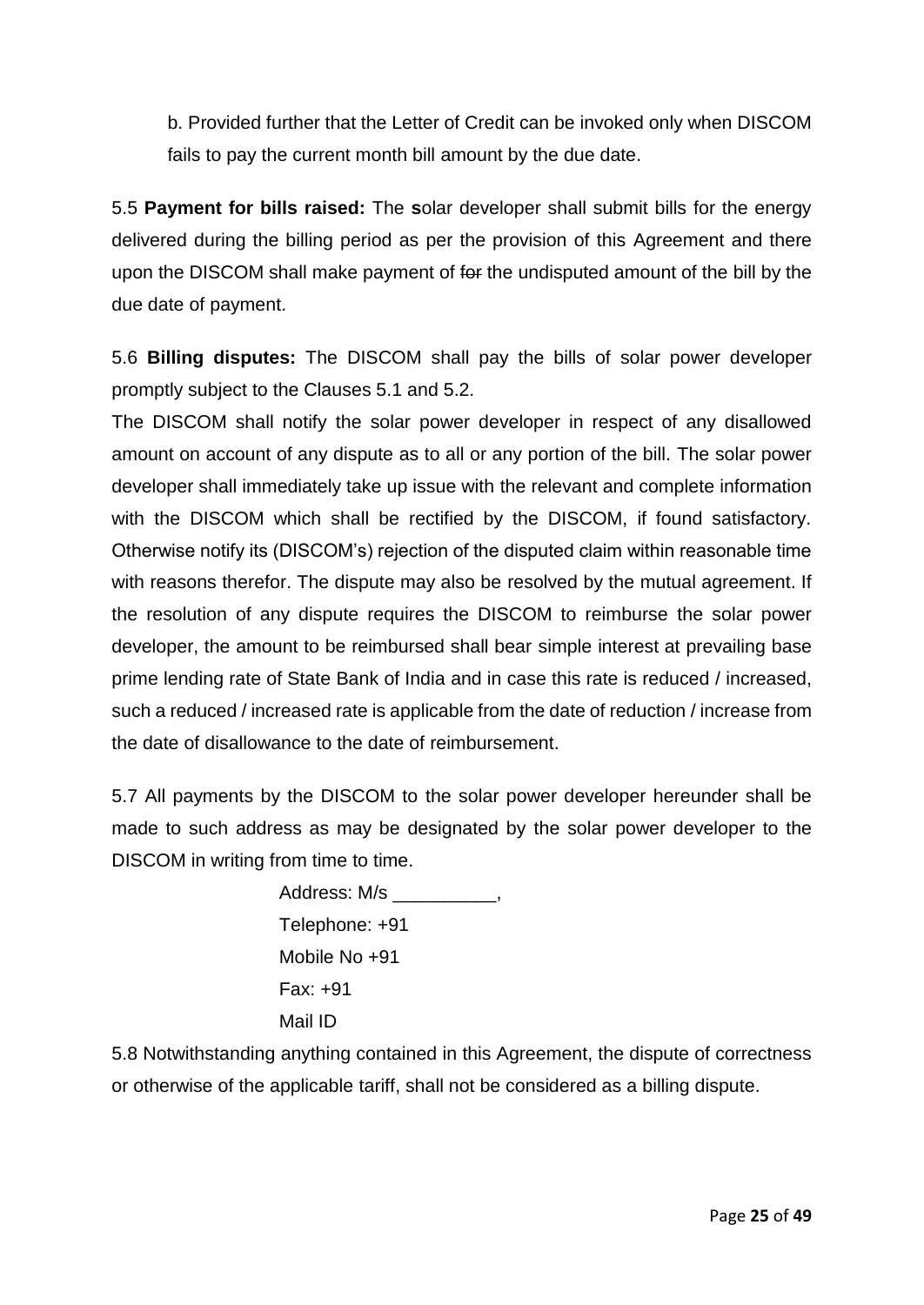5.9 Where the DISCOM finds at any time, that amount is due from solar power developer either under this agreement the DISCOM is entitled to recover the said due amount by adjusting from the bill amount payable to the solar power developer.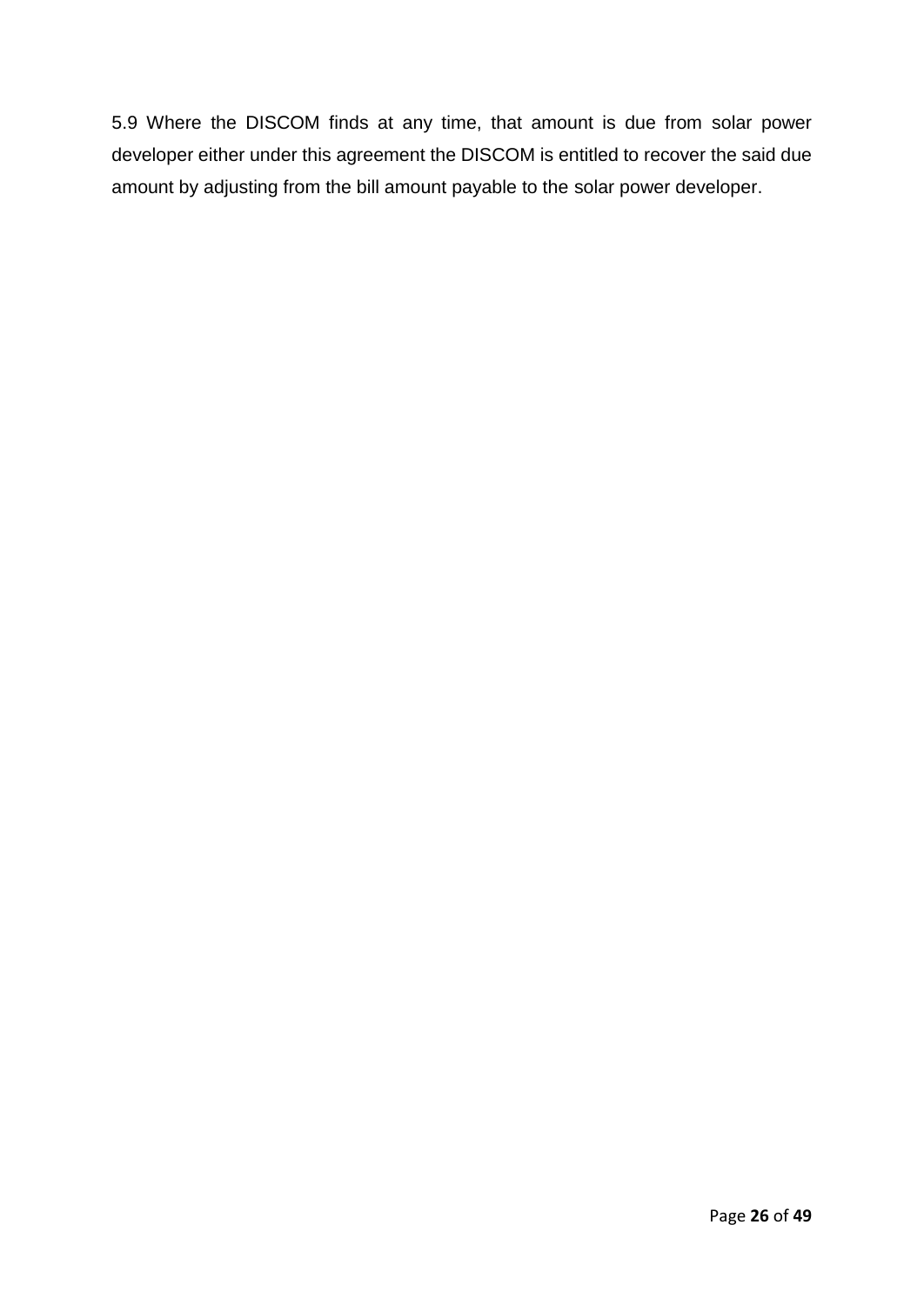#### **UNDERTAKING**

- 6.1 The solar power developer shall be responsible:
- (i). for proper maintenance of the Project in accordance with the established Prudent Utility Practices.
- (ii). for operation, maintenance, overhaul of the plant, equipment, works, switch yard and transmission lines and equipment up to the Interconnection Point of the Project in coordination with the TSTRANSCO or DISCOM personnel.
- (iii). to furnish the generation and maintenance schedules every year, during peak and non-peak season.
- (iv). for making all payments on account of any taxes, cess, duties or levies or any statutory obligation imposed by any government or competent statutory authority on the land, equipment, material or works of the Project or on the energy generated or consumed by the Project or the solar power developer or on the income or assets of the solar power developer.
- (v). for obtaining necessary approvals, permits or licences for operation of the Project and sale of energy to DISCOM there from under the provisions of the relevant laws or rules.
- (vi). to comply with the provisions of the Grid Code. Notwithstanding any provision in this Agreement, the solar power developer shall comply with the state Grid Code, dispatch practices, performance standard, protection & safety as required under the rules & regulations in force from time to time in the State of Telangana.
- (vii). In case the solar power developer that is bidder, such solar power developer shall achieve financial closure within six (6) months from the effective date of the Agreement and shall submit a copy of the financing agreements to the DISCOM within six (6) months form the effective date of the agreement.
- (viii). for achieving the Commercial Operation Date within 12 months / 15 months (insert as applicable as per the provisions of the RFS) from effective date of the Agreement.
- (ix). for seeking approval of TSTRANSCO or DISCOM in respect of Interconnection Facilities with grid substation and synchronization of the Project with grid.
- (x). to install new machinery or modules in the plant.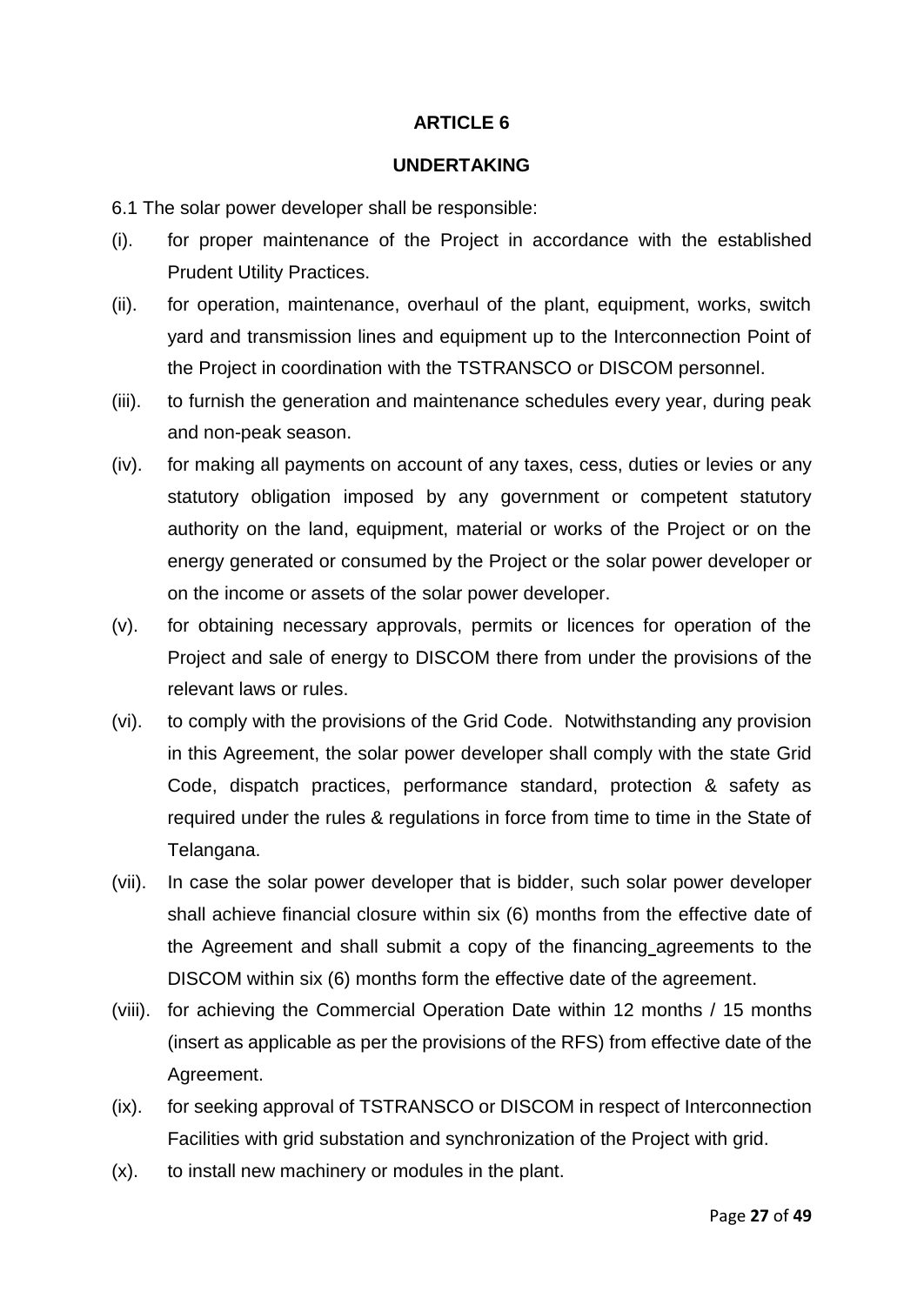- (xi). for not to dismantle and take away any Project machinery and Interconnection Facilities during the term of this agreement.
- (xii). The SPD has to hand over to the licensee concerned, the facilities provided at interconnection point at a depreciated value as approved by the Commission in case the agreement is not extended or the project is shut, Provided however the SPD may retain the lines from the project to the interconnection point.
- (xiii) To share Clean Development Mechanism ("CDM") benefit with the DISCOM as provided in CERC (Terms and Conditions for the Tariff determination from Renewable Energy Sources) Regulations, 2012, and as amended from time to time to the extent indicated below:

The proceeds of carbon credit from the approved CDM Project shall be shared between the Solar Power Developer and the DISCOM in the following manner, namely,

- a) 100% of the gross proceeds on account of CDM benefit to be retained by the solar power developer in the first year after the date of commercial operation of the generating station;
- b) In the second year after COD, the share of the DISCOM shall be 10% which shall be progressively increased by 10% every year i.e. in the third year after COD it shall be 20% and so on till it reaches 50%, where after the proceeds shall be shared in equal proportion, by the solar power developer and the DISCOM.
- (xiv). The solar power developer, which is a project company formed pursuant to provisions of the RFS, shall abide by the shareholding requirements as follows
	- (1) After execution of the Agreement, the percentage of Controlling Shareholding of the Bidding Company or Lead Member in the Project Company setting up the Project shall be maintained for a period of one (1) year after the COD of Project. Thereafter, any change can be undertaken after intimation to the DISCOM.
	- (2) Lead Member in the Consortium shall have the Controlling Shareholding in the Company by having more than 51% of voting rights and paid up share capital in the Company.
	- (3) However, notwithstanding anything to the contrary contained in this agreement, the aforementioned provisions related to the percentage of controlling shareholding of the bidding company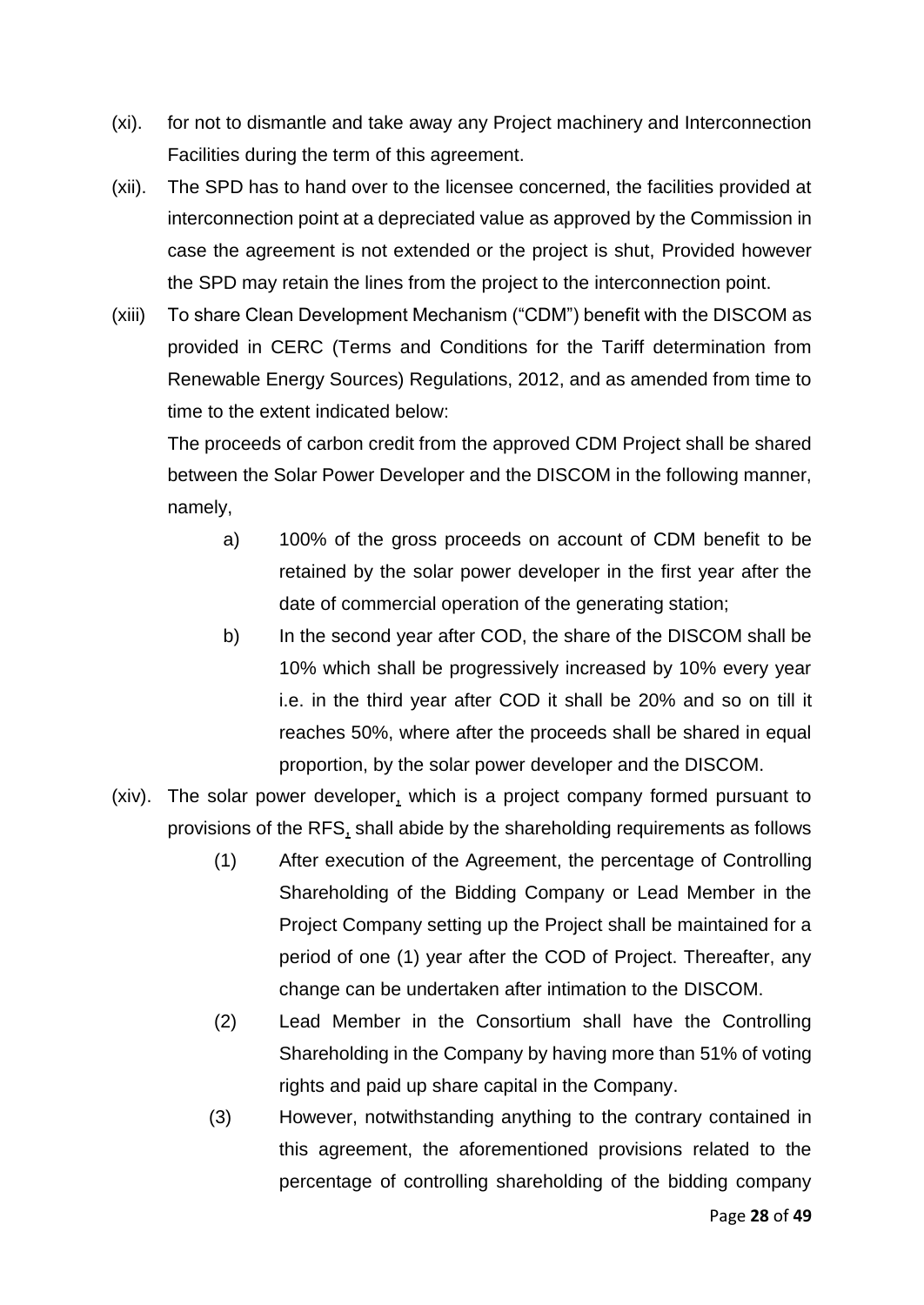may be relaxed only upon the occurrence of event of default of the SPD under the financing agreement, and the lenders shall have the rights to alter the original shareholding structure and controlling shareholding for the sole purpose of recovering the amounts due and payable to the lender subject to the approval of the DISCOM which shall not be unreasonably withheld. However, both the lenders and the selectee shall be jointly and severally responsible for ensuring compliance with the controlling shareholding requirements specified in this PPA. Further the selectee shall submit a certificate confirming the compliance to above provisions and meeting minimum net worth criteria specified in the RFS duly certified by a Chartered Accountant prior to appointment of the selectee.

(xv) Obligations specified in RFS shall be applicable in addition to the obligations specified in this PPA.

#### (xvi) **Satisfaction of conditions subsequently by the SPD:**

The SPD agrees and undertakes to duly perform and abide by the following activities at the SPD's own cost and risk within six (6) months from the date of signing of this Agreement, unless such completion is affected by any Force Majeure event, or if any of the activities as specifically waived in writing by the DISCOM:

(1) To obtain all Consents, Clearances and Permits required for supply of power to the DISCOM as per the terms of this Agreement;

(2) To make the project financing agreements and complete the financial closure and shall provide financing agreements to the DISCOM in this regard;

(3) To make adequate arrangements to connect the Power Project switchyard with the Interconnection Facilities at the Delivery Point;

(4) The SPD shall produce the documentary evidence of fulfilling the requisite technical criteria and placing of orders or entering into agreements, for supply of plant and equipment for the Project.

(5) The SPD shall fulfill the technical requirements according to the following criteria and produce the documentary evidence in support thereof

a. The SPD shall deploy only commercially established and operational technologies to minimize the technology risk and to achieve timely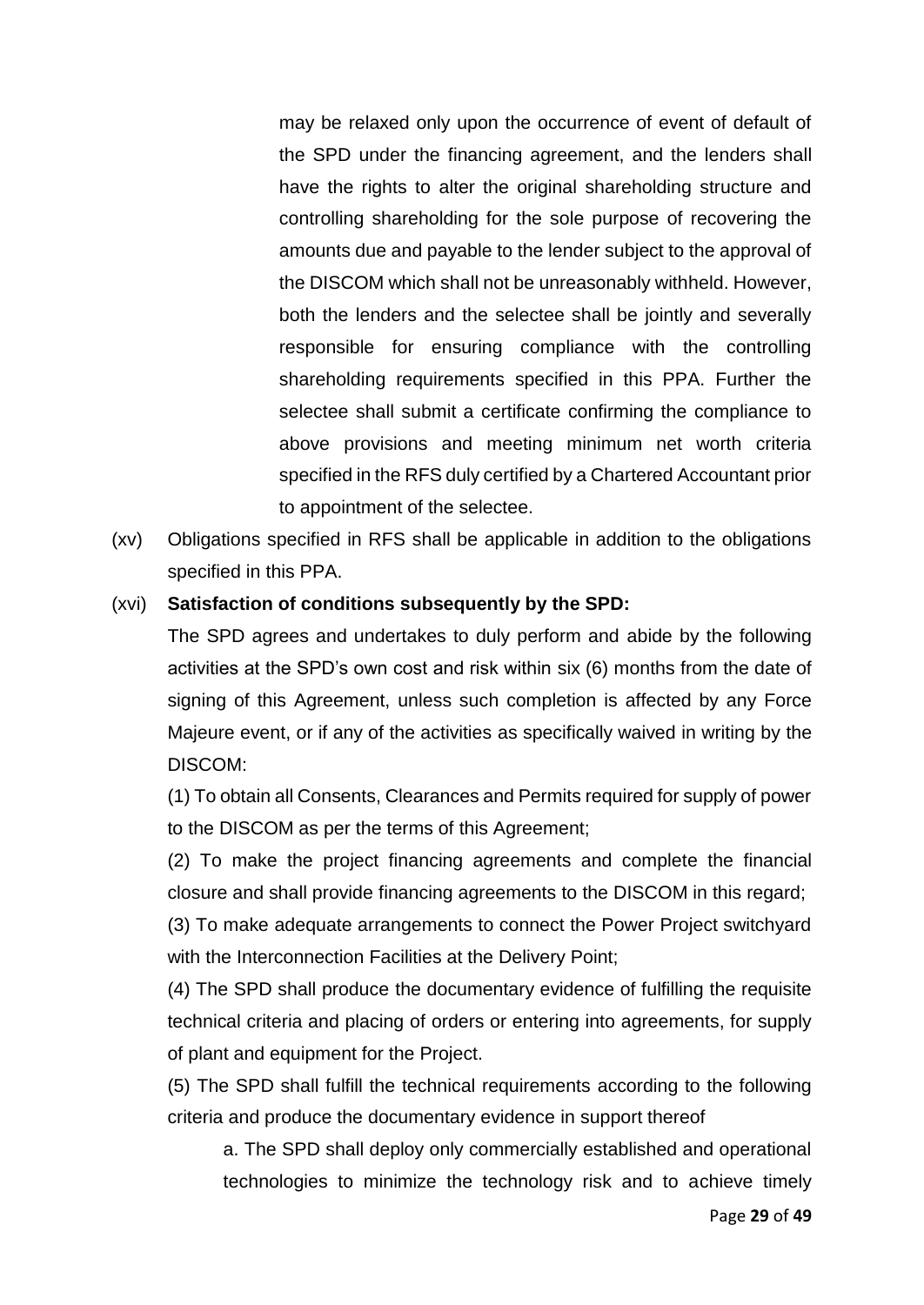commissioning of the Power Project. The SPD has to submit a certificate confirming the technology selected in line with this clause before the Financial Closure. The SPD shall provide details of the project with location and the successful operational period of the project utilizing this technology.

b. Detailed technical parameters for Solar PV Projects to be met by SPDs as provided in Annexure A to the RFS. The SPD shall strictly comply with the technical parameters as provided in the Annexure A to the RFS as a part of the technical requirement.

(6) To produce the documentary evidence of the clear title and possession of the acquired land at least 4 acres per MW in the name of SPD. The SPD shall be required to furnish the following documentary evidences in support of this clause

a. Ownership or lease hold rights from the State or Central agency or private agencies for at least 30 years in the name of the SPD and possession of 100% of the area of land required for the Project.

b. A Certificate by the concerned and competent revenue or registration authority for the acquisition or ownership or vesting of the land in the name of the SPD.

c. A Sworn affidavit from the Authorised person of the SPD listing the details of the land and certifying the total land required for the Project under clear possession of the SPD.

d. A certified English translation from an approved translator in case the land documents are in languages other than English and Telugu.

e. The location of land of the Project i.e., Project site can be changed until Financial Closure and the final land documents shall be furnished in pursuance of this clause.

(7) Submit a Detailed Project Report of the Project.

(8) Infuse equity of Rs. 0.75 crores per MW of contracted capacity on or before financial closure and additional amount of Rs. 0.45 crores per MW of contracted capacity shall be infused on or before scheduled COD of the project.

Non convertible debentures allotted to Registered Foreign Portfolio Investors (RFPI) under "FEMA 20" regulation issued by RBI shall be allowed for meeting above conditions of equity infusion, provided however, the SPD shall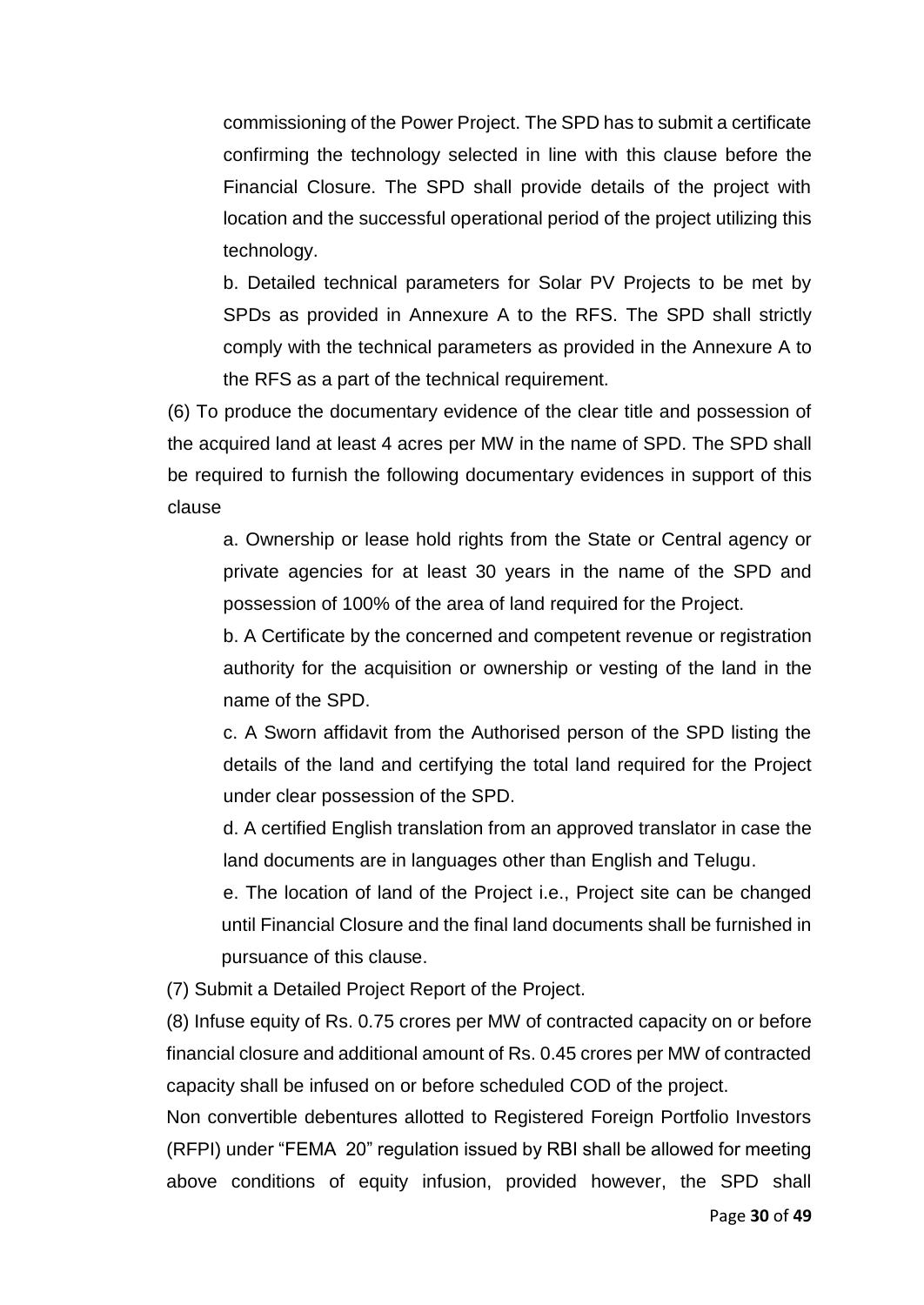mandatorily submit a Charted Accountant certificate clearly certifying the quantum of Non – Convertible Debentures and the compliance of the entity demonstrating net worth with all the conditions specified by "FEMA 20" Regulation and other applicable regulations, to the DISCOM.

(9) If the solar power developer that is bidder is an individual or firm or limited liability partnership, the following additional conditions shall be satisfied within six (6) months from the effective date:

- 1. The SPD shall submit documentary evidence of tie-up with technology partner
- 2. Monthly progress reports on the construction of the project shall be submitted till the COD of the project
- 3. Statement of arranging requisite finances for the project which is certified by a Chartered Accountant
- 4. Documentary evidence clearly demonstrating the deployment of adequate personnel for the project with a statement indicating their roles, responsibilities and professional experience.
- 6.2 The DISCOM agrees:
	- (i) to make all reasonable efforts for making arrangements for evacuation of power from the Project to be completed prior to the COD of the Project subject to Article 3.
	- (ii) to purchase Delivered Energy from the Project as per Clause 2.2 of this Agreement.
	- (iii) to co-ordinate with TSTRANSCO and guide the solar power developer in obtaining the approval for the interconnection facilities where the interconnection is at 33 kV or above voltages, for synchronization, commercial operation, regular operation etc., as required by the solar power developer.
- 6.3 The solar power developer shall take insurance for the project assets against losses due to natural calamities, fire, riot, strike, theft, etc., for replacement value and shall submit documentary evidence of meeting this condition to the DISCOM.
- 6.4 (i). A Performance Bank Guarantee of INR 20 lakh per MW shall be furnished before signing of this Agreement as a guarantee for the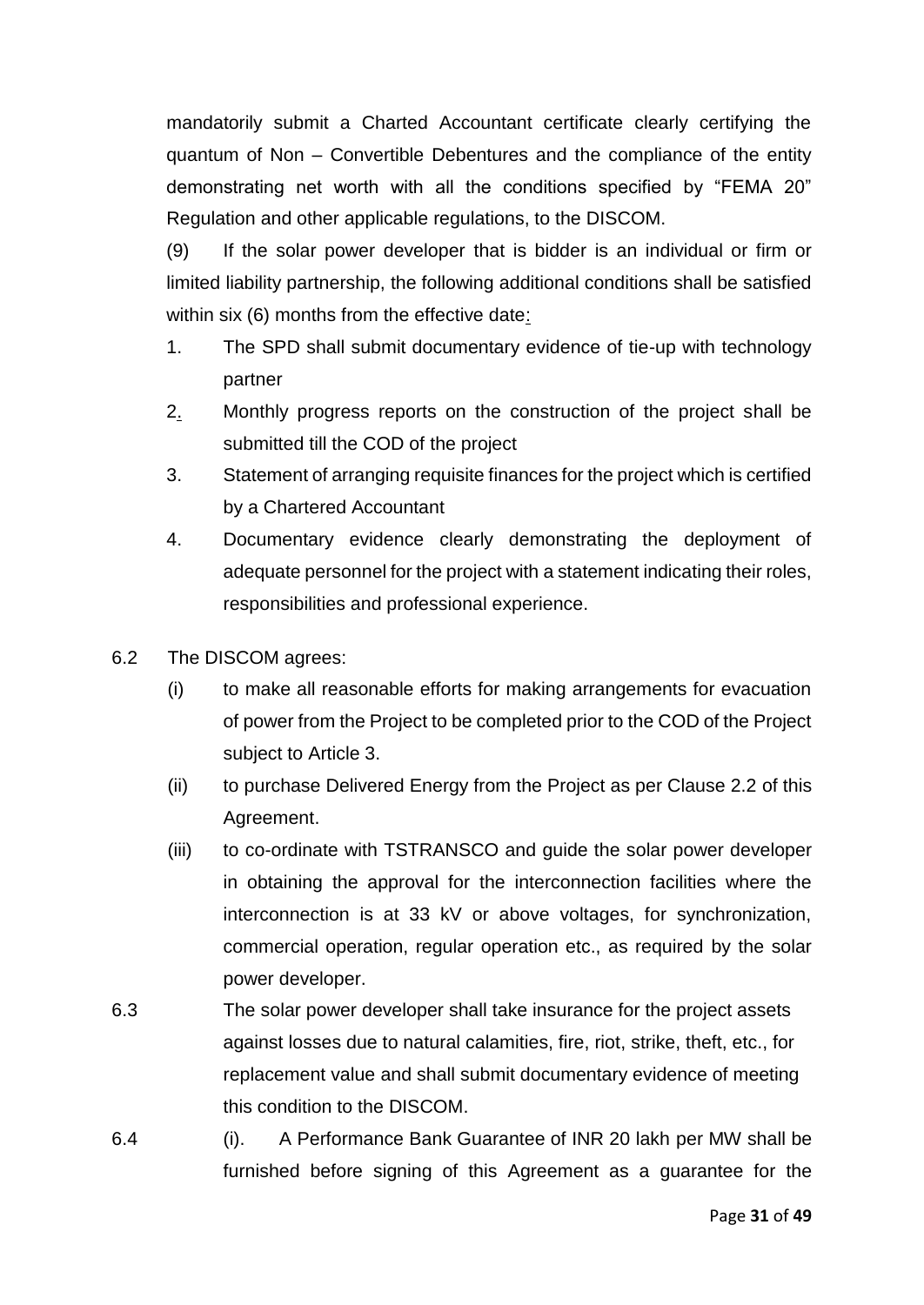commencement of the supply of power upto the Contracted Capacity in the format specified in Schedule 4. The Performance Bank Guarantee shall be submitted in the form of three (3) Bank Guarantees in the ratio of 15%, 35% and 50% aggregating to a sum of INR 20 Lakhs per MW for the contracted capacity. The Performance Bank Guarantee shall have a validity period of six (6) months from the scheduled COD of the project.

(ii) Any failure on the part of the SPD to furnish the Performance Bank Guarantee before signing of this Agreement or to maintain the Performance Bank Guarantee till the validity period of the Performance Bank Guarantee as stated in Clause 6.4 (i) of this Agreement, shall be a material breach of the terms of this Agreement on the part of the SPD.

(iii) If the SPD fails to commence supply of power from the Scheduled Commissioning Date specified in this Agreement, subject to conditions mentioned in Article 9.2, DISCOM shall have the right to encash the Performance Bank Guarantee without prejudice to the other rights of DISCOM under this Agreement.

(iv) Subject to Article 6.5, the DISCOM shall return or release the Performance Bank Guarantee three (3) months after the Date of Commercial Operation COD.

(v) The return or release of the Performance Bank Guarantee shall be without prejudice to other rights of DISCOM under this Agreement.

- 6.5 Consequences of non-fulfillment of conditions subsequently specified in Clause 6.1:
	- (i) In case of a failure to submit the documents as specified in this Agreement, the DISCOM shall have the right to terminate this Agreement by giving a Termination Notice to the SPD in writing of at least twenty one (21) days. The termination of the Agreement shall take effect upon the expiry of the  $21<sup>st</sup>$  day of the Notice.
	- (ii) The DISCOM shall be entitled to encash all the Performance Bank Guarantees submitted by the SPD.
	- (iii) For avoidance of any doubt, it is clarified that this Article shall survive the termination of this Agreement.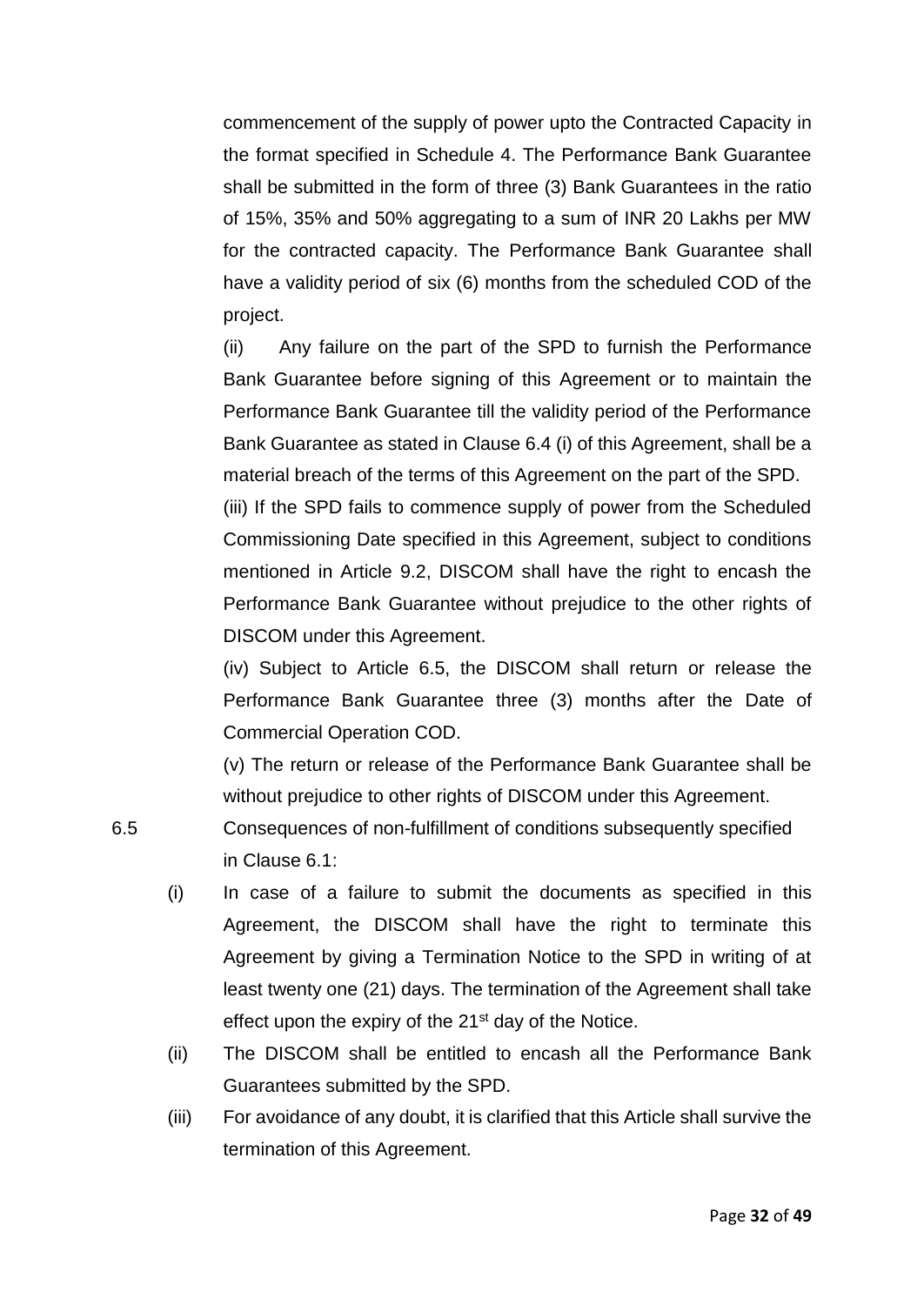- (iv) In case of inability of the SPD to fulfill any of the conditions specified in Article 6.1 (xv) due to any Force Majeure event, the time period for fulfillment of the conditions subsequently as mentioned in Article 6.1 (xv), shall be extended for the period of such Force Majeure event.
- (v) Provided that due to the provisions of Article 6.5 of this Agreement, any increase in the time period for completion of conditions subsequent mentioned under Article 6.1 (xv), shall also lead to an equal extension in the Scheduled Commissioning Date.
- 6.6 The solar power developer shall not encumber, assign or mortgage project assets except for getting finance for execution of the project. Provided the solar power developer may transfer, sell, assign or mortgage the project assets in line with the provisions of Article 10.1.1 (i) (b) of this Agreement.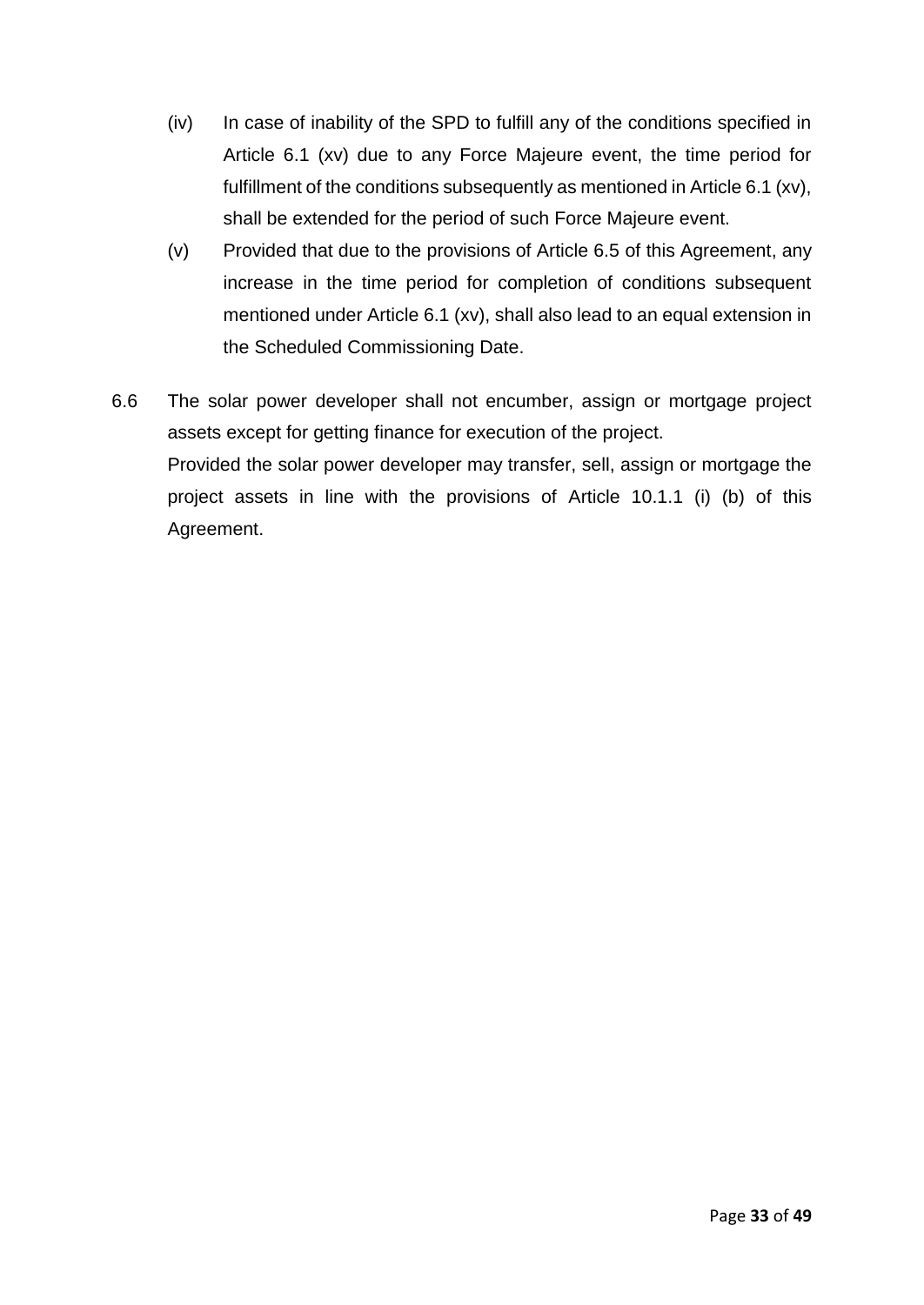# **DURATION OF AGREEMENT**

This Agreement, subject to para (5) of the Preamble and shall be effective upon its execution and delivery thereof between the parties hereto and shall continue to be in force from the Commercial Operation Date (COD) and until the 25<sup>th</sup> anniversary that is for a period of twenty five years from the Commercial Operation Date (COD). This Agreement may be renewed for such further period of time, with or without modification and on such terms and conditions as may be mutually agreed upon to by the parties, ninety 90 days prior to the expiry of the said period, subject to the consent of the TSERC. Any condition envisaged in the Articles of this Agreement are subject to modification from time to time as per the directions of TSERC.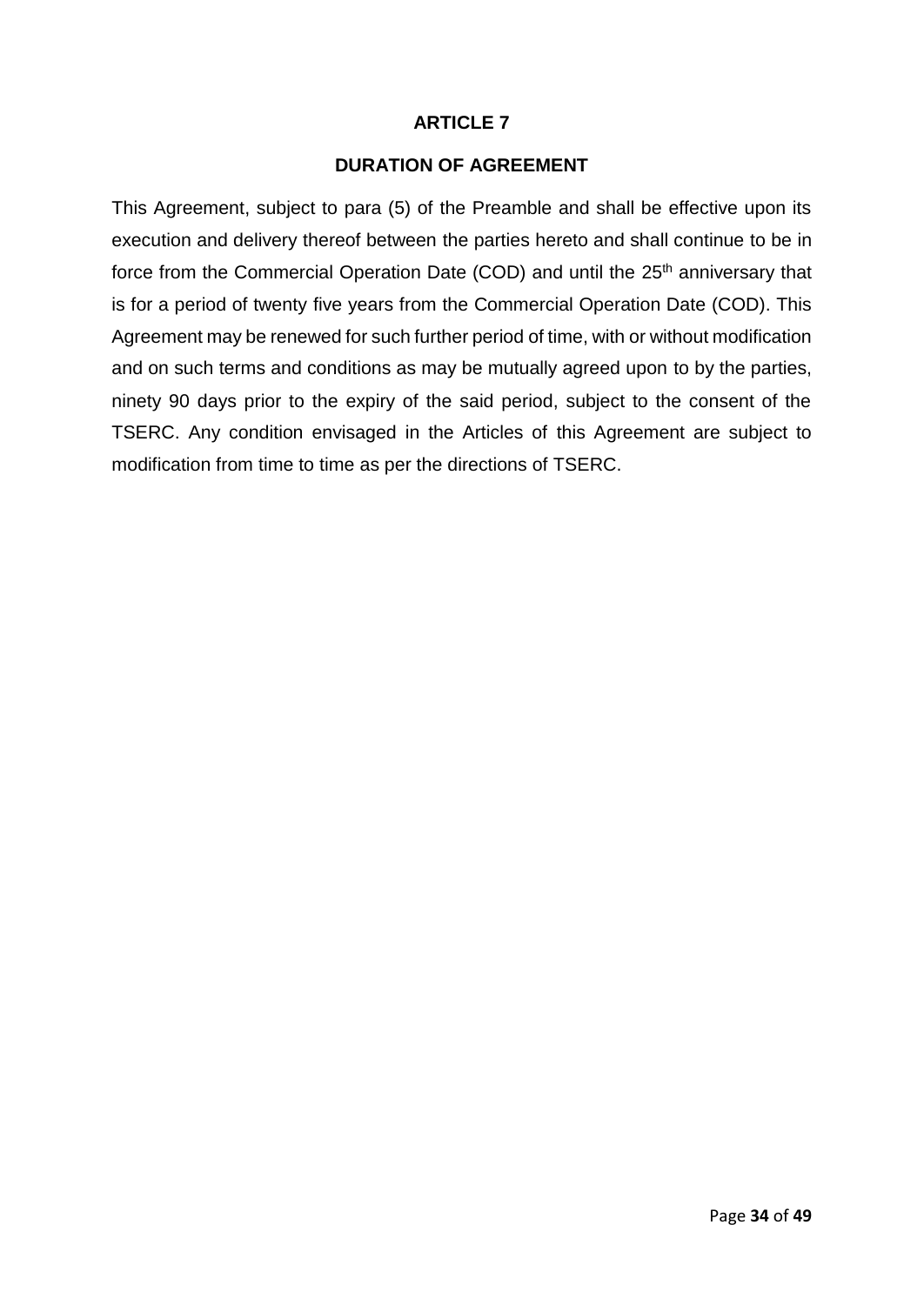### **NOTICES**

8.1 Except as otherwise expressly provided in this Agreement, all notices or other communications which are required or permitted hereunder shall be in writing and sufficient if delivered personally or sent by registered post or faxed or emailed to address as follows:

#### **If to the Solar Power Developer:**

| Attention: Mr. |  |
|----------------|--|
|----------------|--|

 $M/s$ 

Telephone: +91+STD Code +No. (in case of land line)

Mobile +91Mobile No*.*

Fax: +91

email:

#### **If to the DISCOM:**

Attention:

Telephone: +91+STD Code +No. (in case of land line)

Mobile +91Mobile No*.*

Fax: +91

email:

8.2 All notices or communications given by fax or email shall be confirmed by depositing a copy of the same in the post office in an envelope properly addressed to the appropriate party for delivery by registered post. All notices shall be deemed to have been delivered upon receipt, including notices given by fax or mail regardless of the date of the acknowledgement of such notice.

8.3 Any party, may by a written notice, change the address and / or addresses to which such notices and communications to it are to be delivered or mailed.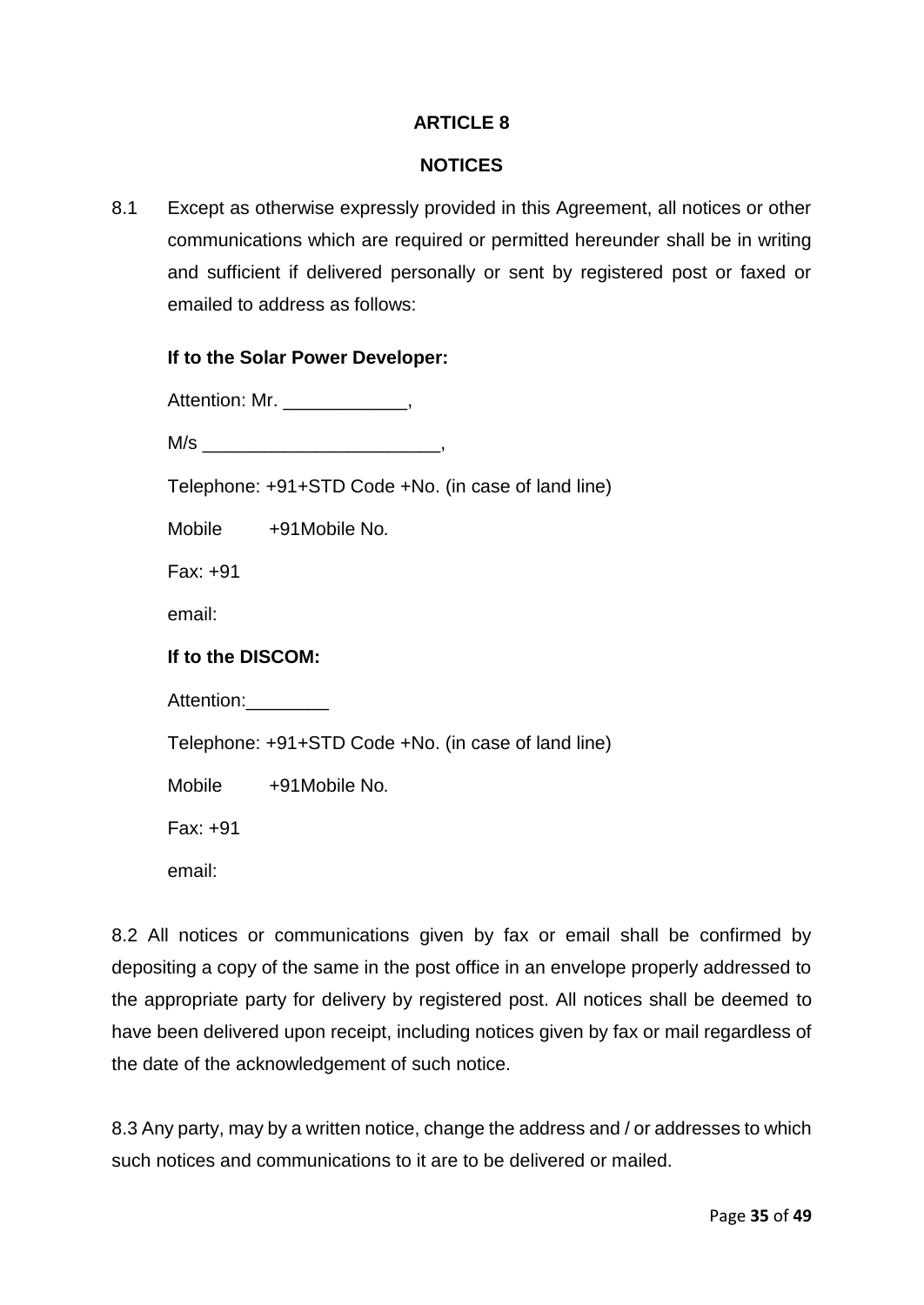#### **FORCE MAJEURE**

#### 9.1 **Definition of Force Majeure:**

- (a) "Force Majeure" shall mean any event or circumstance or combination of events or circumstances that materially and adversely affects the performance by either party (the "Affected Party") of its obligations pursuant to the terms of this Agreement (including by preventing, hindering or delaying such performance), but only if and to the extent that such events and circumstances are not within the Affected Party's reasonable control and were not reasonably foreseeable and the effects of which the Affected Party could not have prevented by Prudent Utility Practices or, in the case of construction activities, by the exercise of reasonable skill and care. Any events or circumstances meeting the description of Force Majeure which have the same effect upon the performance of any of the Solar Power Project setup in accordance with solar policy announced by Govt. of Telangana State (GoTS) under the competitive bidding route and which therefore materially and adversely affect the ability of the Project or, as the case may be, the DISCOM to perform its obligations hereunder shall constitute Force Majeure with respect to the Solar Power Developer or the DISCOM, respectively.
- (b) Force Majeure circumstances and events shall include the following events to the extent, that they or their consequences satisfy the above requirements.
	- (i). Non Political Events such as acts of GOD including but not limited to any storm, flood, Drought, Lightning, Earthquake or other natural calamities, fire, accident, explosion, strikes, labour difficulties, epidemic, plague or quarantine, air crash, shipwreck, train wrecks or failure ("Non Political Events").
	- (ii). Indirect Political Events such as acts of war sabotage, terrorism or act of public enemy, blockades, embargoes, civil disturbance, revolution or radioactive contamination ("Indirect Political Events").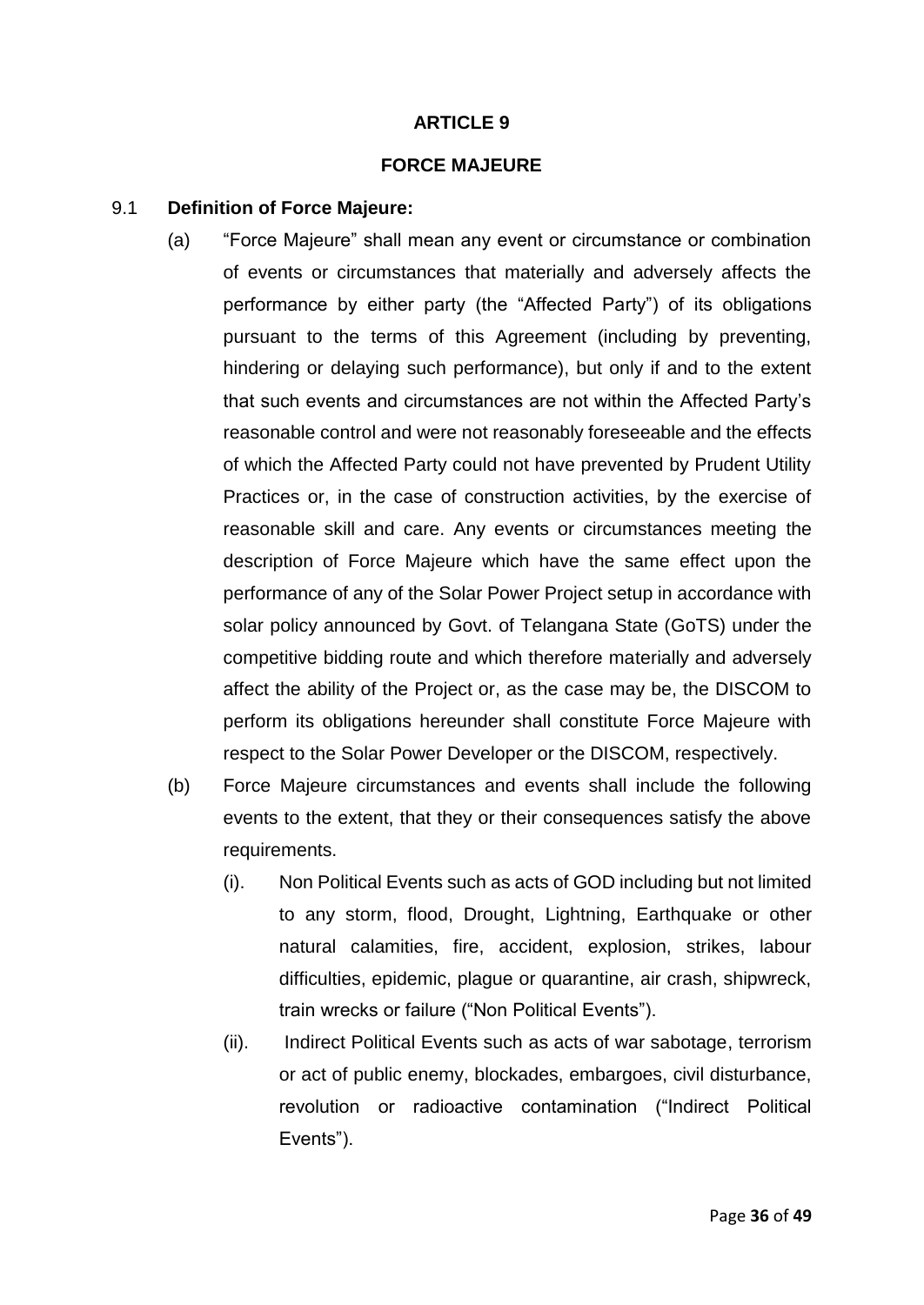- (iii). Direct Political Events such as any Government Agencies' or the DISCOM's unlawful or discriminatory delay, modification, denial or refusal to grant or renew, or any revocation of any required permit or Change in Law (Direct Political Events).
- 9.2 In the event of a delay in COD due to:
	- (a) Force Majeure Events affecting the Solar Power Developer;

or

(b) DISCOM Event of Default as defined in 10.2, the scheduled COD shall be deferred, for a reasonable period but not less than 'day-for-day' basis subject to a maximum period of 12 months, to permit the Solar Power Developer or to overcome the effects of the Force Majeure events affecting the Solar Power Developer or DISCOM, or till such time such event of default is rectified by the Solar Power Developer or the DISCOM, whichever is earlier. Provided further that, the validity of Performance Bank Guarantee shall be extended suitably covering the extended period.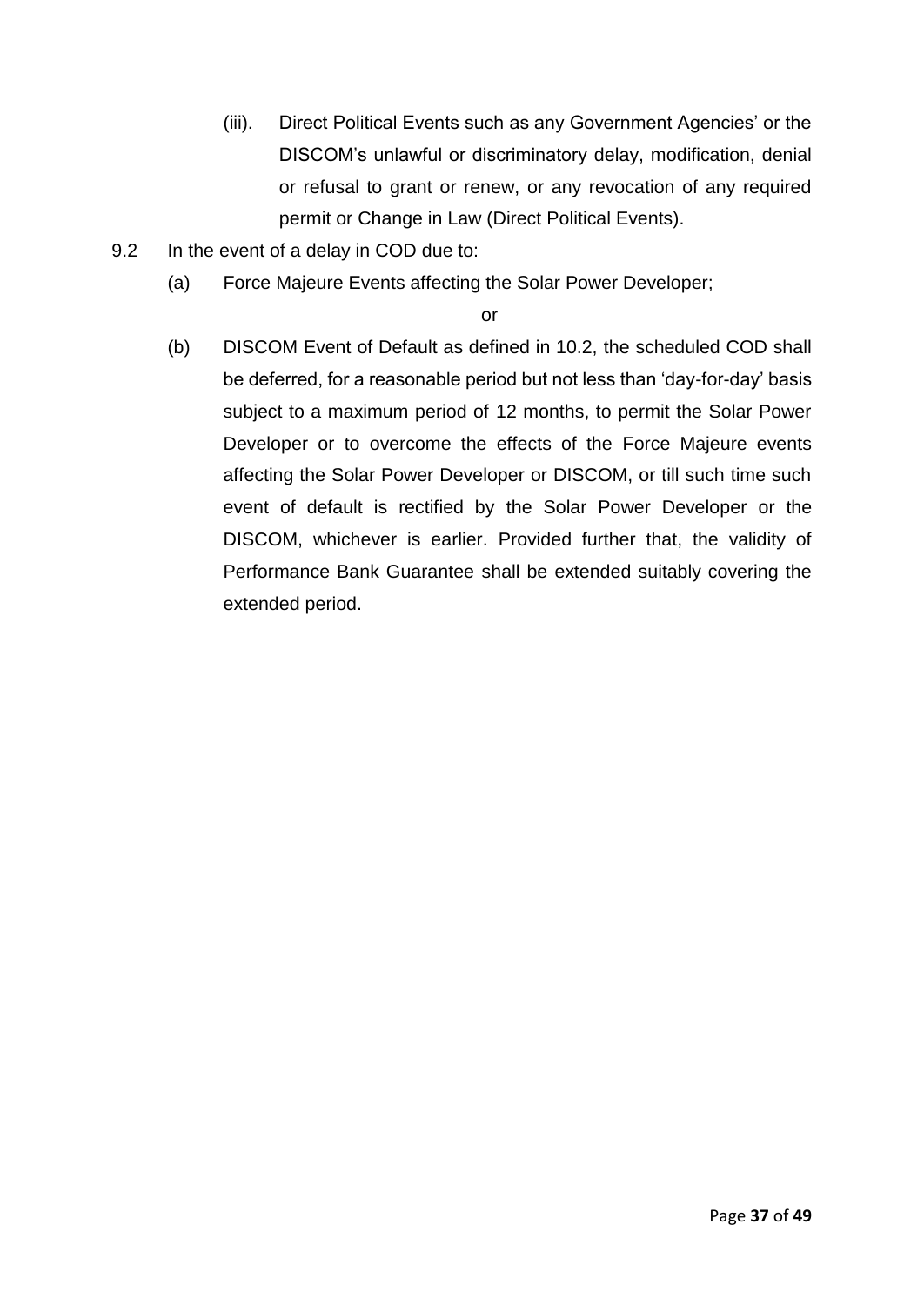### **EVENTS OF DEFAULT AND TERMINATION**

### **10.1 Solar Power Developer Event of Default:**

- **10.1.1** The occurrence and continuation of any of the following events, unless any such event occurs as a result of a Force Majeure event or a breach by DISCOM of its obligations under this Agreement, shall constitute a Solar Power Developer Event of Default ("Solar Power Developer Event of Default"):
	- (i) if
	- (a) the Solar Power Developer assigns, mortgages or charges or purports to assign, mortgage or charge any of its assets or rights related to the Project in contravention of the provisions of this Agreement; or
	- (b) the Solar Power Developer transfers or novates any of its rights and / or obligations under this Agreement, in a manner contrary to the provisions of this Agreement; except where such transfer
		- is in pursuance of a law; and does not affect the ability of the transferee to perform, and such transferee has the financial capability to perform, its obligations under this Agreement or
		- is to a transferee who assumes such obligations under this Agreement and the Agreement remains effective with respect to the transferee;
	- (ii) if
	- (a) the Solar Power Developer becomes voluntarily or involuntarily the subject of any bankruptcy or insolvency or winding up proceedings and such proceedings remain uncontested for a period of thirty (30) days, or
	- (b) any winding up or bankruptcy or insolvency order is passed against the Solar Power Developer, or
	- (c) the Solar Power Developer goes into liquidation or dissolution or has a receiver or any similar officer appointed over all or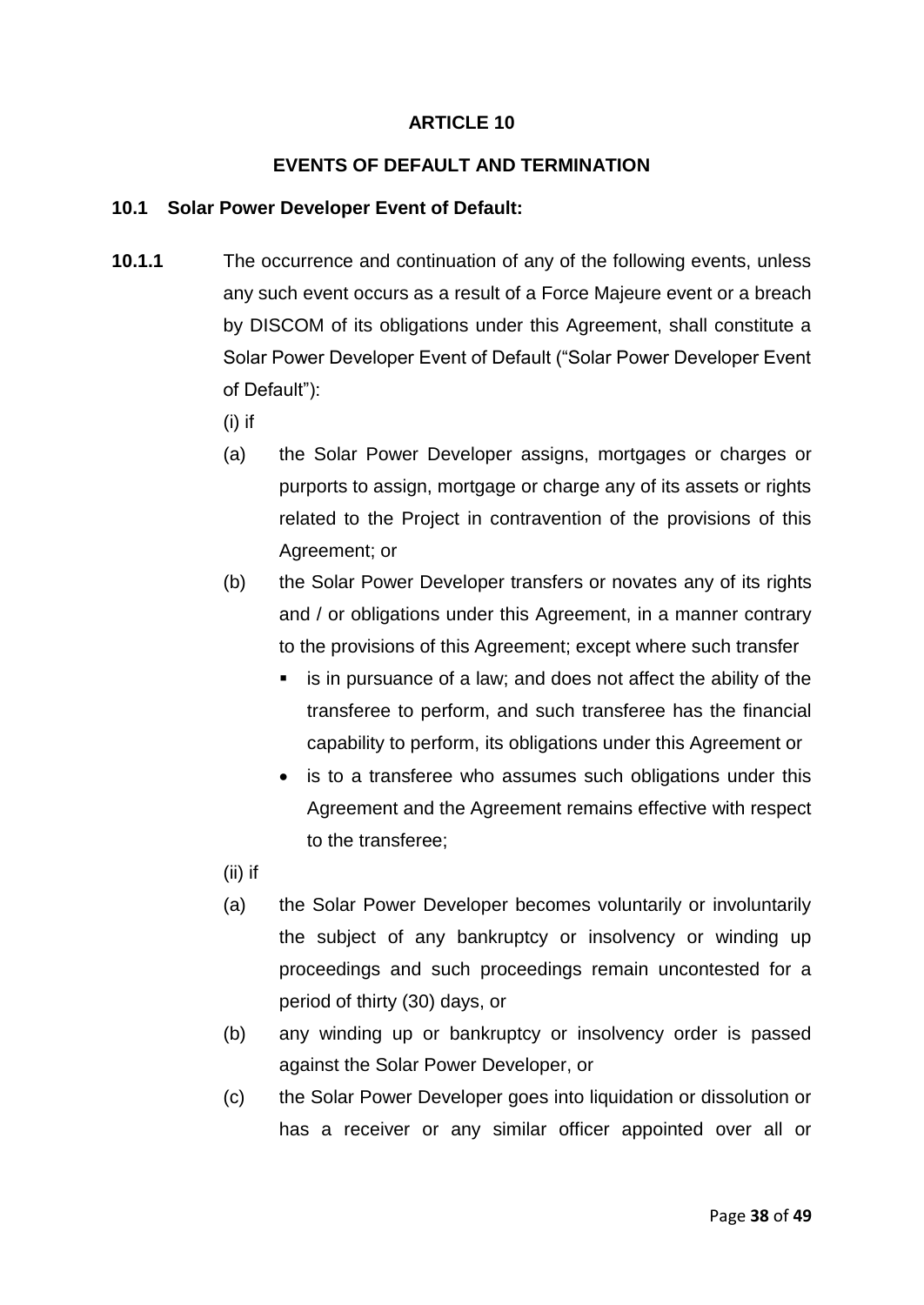substantially all of its assets or official liquidator is appointed to manage its affairs, pursuant to law,

Provided that a dissolution or liquidation of the Solar Power Developer will not be a Solar Power Developer Event of Default if such dissolution or liquidation is for the purpose of a merger, consolidation or reorganization and where the resulting company retains creditworthiness similar to the solar power developer and expressly assumes all obligations of the solar power developer under this Agreement and is in a position to perform them; or

- (iii) the solar power developer repudiates this Agreement and does not rectify such breach within a period of thirty (30) days from a notice from DISCOM in this regard; or
- (iv) except where due to any DISCOM's failure to comply with its material obligations, the solar power developer is in breach of any of its material obligations pursuant to this Agreement, and such material breach is not rectified by the solar power developer within thirty (30) days of receipt of first notice in this regard given by DISCOM; or
- (v) the solar power developer delays the commissioning of the Project by more than 5 months from the Scheduled COD, in which case the procedures of Clause 10.5 shall be followed; or
- (vi) occurrence of any other event which is specified in this Agreement to be a material breach / default of the solar power developer.
- (vii) A default has occurred under any of the financing agreements and any of the lenders to the project has recalled its financial assistance and demanded payment of the amounts outstanding under the financing documents or any of them as applicable and the lenders shall issue a written notice to the DISCOM to this effect.

#### **10.2 DISCOM Event of Default**

**10.2.1** The occurrence and the continuation of any of the following events, unless any such event occurs as a result of a Force Majeure event or a breach by the solar power developer of its obligations under this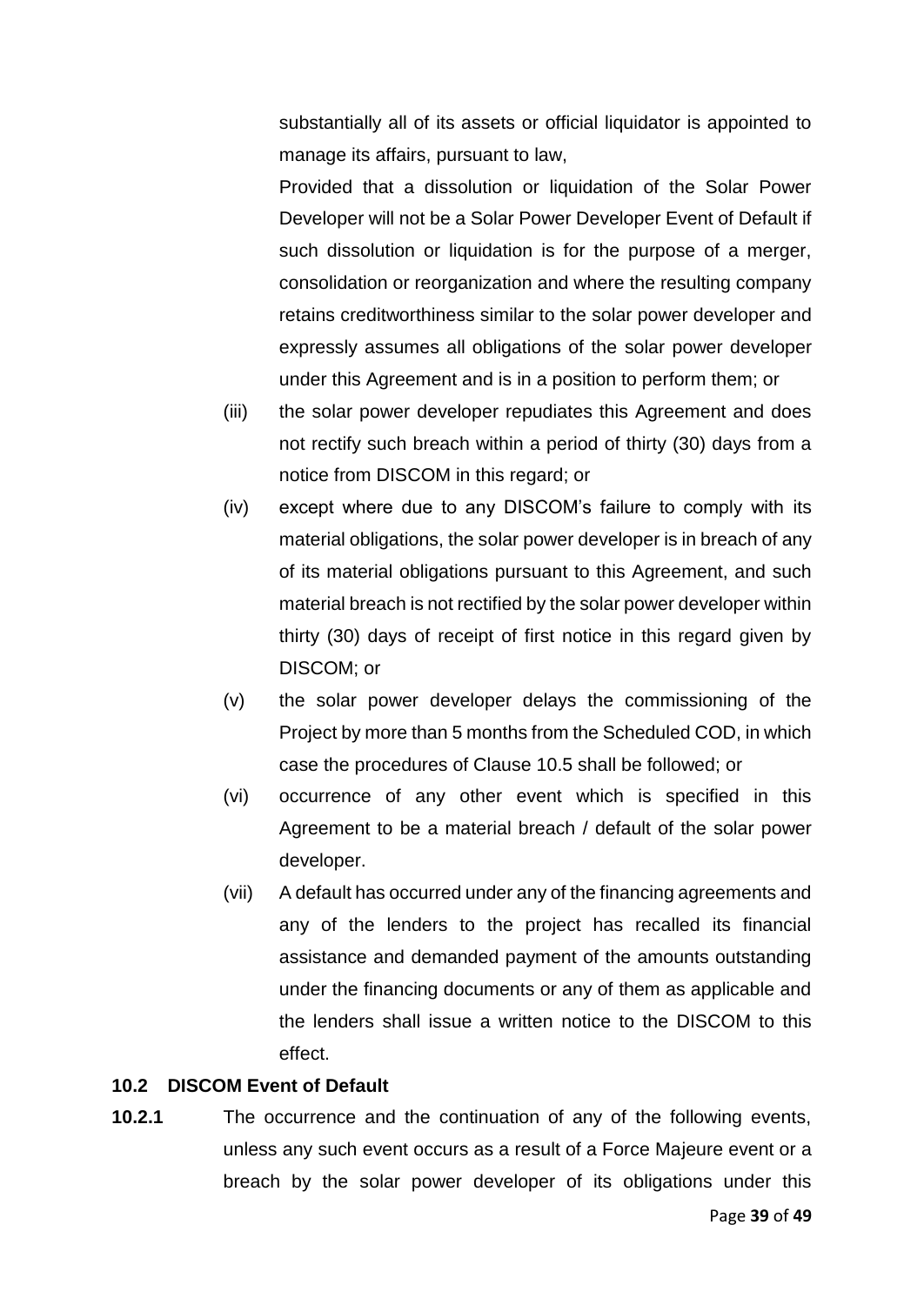Agreement, shall constitute the Event of Default on the part of defaulting DISCOM ("DISCOM Event of Default"):

- (i) DISCOM fails to pay (with respect to payments due to the solar power developer according to Article 5), for a period of ninety (90) days after the Due Date of Payment and the solar power developer is unable to recover the amount outstanding to the solar power developer through the Letter of Credit, or
- (ii) DISCOM repudiates this Agreement and does not rectify such a breach within a period of thirty (30) days from a notice in writing from the solar power developer in this regard; or
- (iii) except where due to any solar power developer's failure to comply with its obligations, DISCOM is in material breach of any of its obligations pursuant to this Agreement, and such material breach is not rectified by DISCOM within thirty (30) days of receipt of notice in writing in this regard from the solar power developer to DISCOM; or
- (iv) if:-
	- DISCOM becomes voluntarily or involuntarily the subject of any bankruptcy or insolvency or winding up proceedings and such proceedings remain uncontested for a period of thirty (30) days, or any winding up or bankruptcy or insolvency order **is passed against DISCOM, or**
	- DISCOM goes into liquidation or dissolution or a receiver or any similar officer is appointed over all or substantially all of its assets or official liquidator is appointed to manage its affairs, pursuant to law,

Provided that it shall not constitute a DISCOM Event of Default, where such dissolution or liquidation of DISCOM or DISCOM is for the purpose of a merger, consolidation or reorganization and where the resulting entity has the financial standing to perform its obligations under this Agreement and has creditworthiness similar to DISCOM and expressly assumes all obligations of DISCOM and is in a position to perform them; or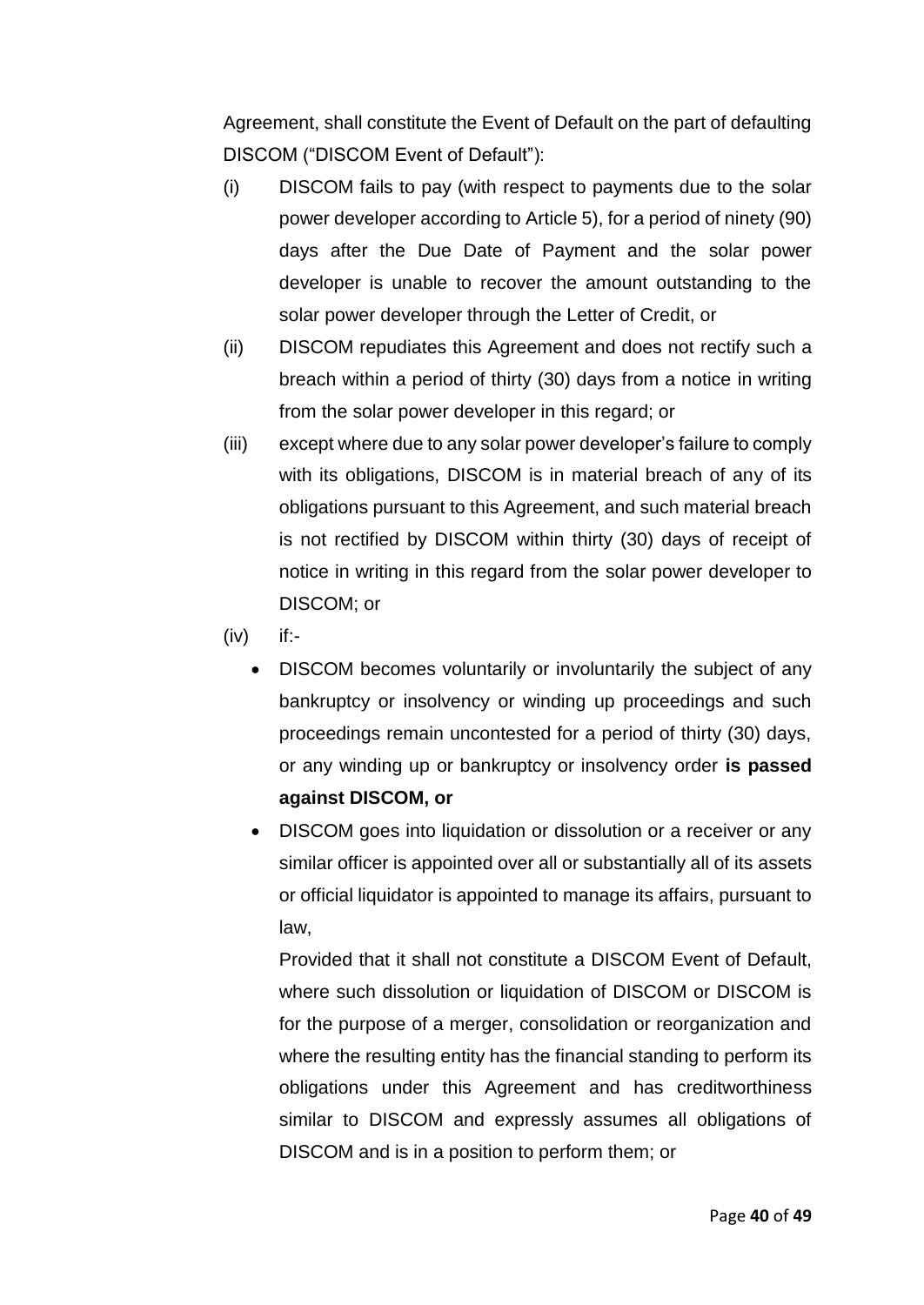- (v) If DISCOM is subject to any of the above defaults and DISCOM does not designate another DISCOM for purchase of Solar Power; or
- (vi) occurrence of any other event which is specified in this Agreement to be a material breach or default of DISCOM.

#### **10.3 Procedure for cases of Solar Power Developer Event of Default**

- **10.3.1** Upon the occurrence and continuation of any solar power developer Event of Default under Clause 10.1, DISCOM shall have the right to deliver to the solar power developer, with a copy to the representative of the lenders to the solar power developer with whom the solar power developer has executed the Financing Agreements, a notice stating its intention to terminate this Agreement ("DISCOM Preliminary Default Notice"), which shall specify in reasonable detail, the circumstances giving rise to the issue of such notice.
- **10.3.2** Following the issue of a DISCOM Preliminary Default Notice, the Conciliation Period of sixty (60) days or such longer period as the parties may agree, shall apply and it shall be the responsibility of the parties to discuss as to what steps shall be taken with a view to mitigate the consequences of the relevant solar power developer Event of Default having regard to all the circumstances.
- **10.3.3** During the Conciliation Period, the parties shall continue to perform their respective obligations under this Agreement.
- **10.3.4** After a period of seven (7) days following the expiry of the Conciliation Period unless the parties shall have otherwise agreed to the contrary or the Solar Power Developer Event of Default giving rise to the Conciliation Period shall have ceased to exist or shall have been remedied, the DISCOMS may terminate this Agreement by giving a written Termination Notice of thirty (30) days to the Solar Power Developer and the same shall be communicated to the lenders concurrently.
- **10.3.5** Subject to the terms of this Agreement, upon occurrence of a solar power developer Event of Default under this Agreement, the lenders may exercise their rights, if any, under Financing Agreements, to seek substitution / subrogation / assignment / novation of the solar power developer by a selectee for the residual period of the Agreement, for the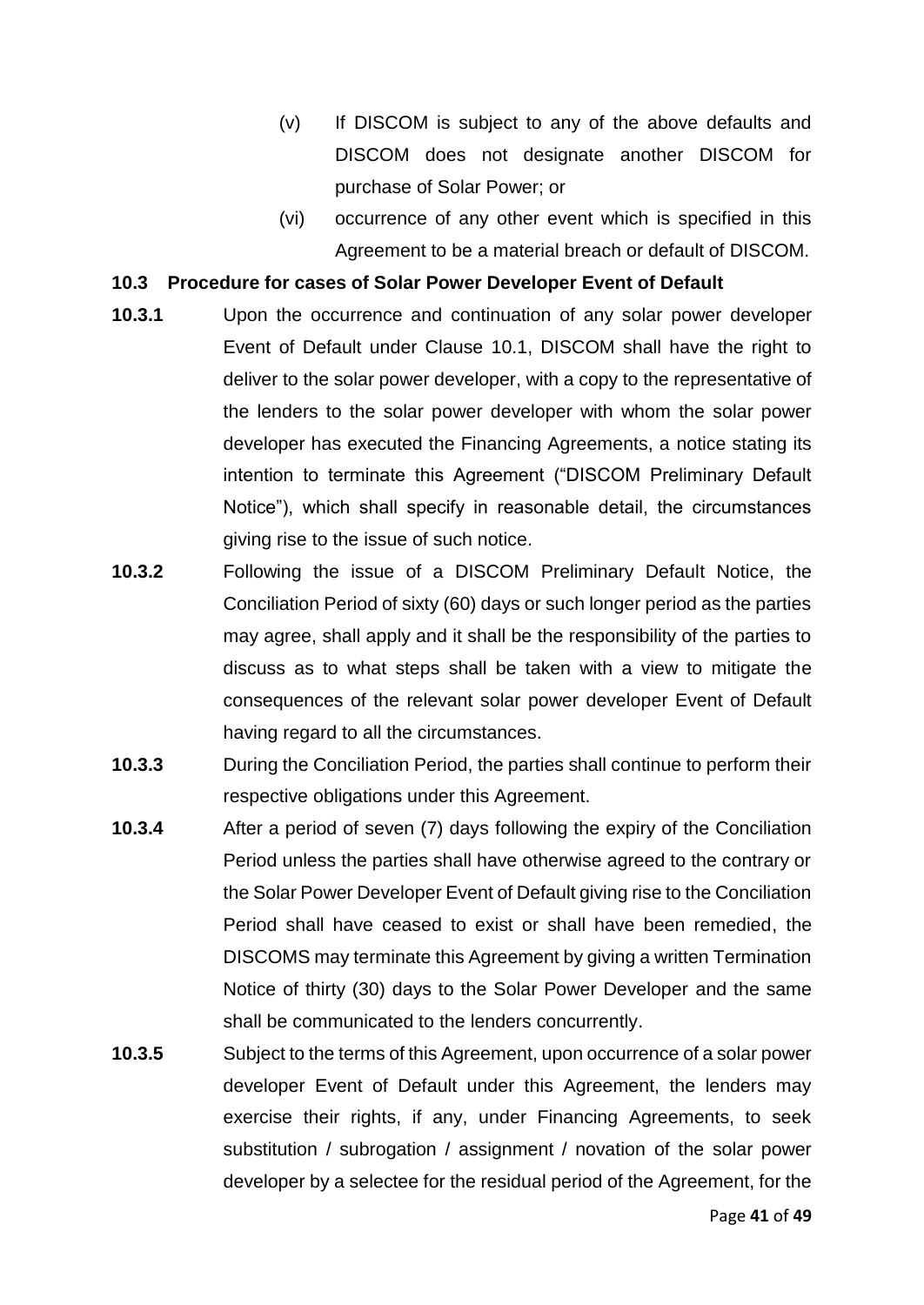purpose of securing the payments of the total debt amount from the solar power developer and performing the obligations of the solar power developer.

Provided that any substitution / subrogation / assignment / novation under this Agreement can only be made with the condition that the selectee meets the eligibility requirements of RFS issued by DISCOM. Provided further that no extension in COD shall be permitted on account of such substitution / subrogation / assignment / novation by lender.

- **10.3.6** The lenders may seek to exercise right of substitution / subrogation / assignment / novation under Clause 10.3.5 by an amendment or novation of the Agreement in favour of the selectee. The solar power developer shall cooperate with the lenders to carry out such substitution / subrogation / assignment / novation and shall have the duty and obligation to continue to operate the Project in accordance with this Agreement till such time as the substitution / subrogation / assignment / novation is finalized. Further, the selectee shall abide by all obligations specified hereunder in this PPA and there shall not be any waiver of any of the obligations unless specifically waived by the DISCOMS in writing. **10.3.7** It is hereby clarified that the provisions of the above clauses 10.3.5 and
- 10.3.6 and other provisions related to lender's rights and obligations shall be only applicable to solar power developer(s) which are bidders. Further, rights of substitution / subrogation / assignment / novation provided here in this PPA shall be appliclable to lenders which are scheduled commercial banks or registered NBFCs under Section 45-1A of the RBI Act, 1934 or foreign banks which have Indian Branch(*e*s) or wholly owned subsidiaries in India and not for other categories of lenders.

#### **10.4 Procedure for cases of DISCOM Event of Default**

**10.4.1** Upon the occurrence and continuation of any DISCOM Event of Default specified in Clause 10.2 the Solar Power Developer shall have the right to deliver to DISCOM, a Solar Power Developer Preliminary Default Notice, which notice shall specify in reasonable detail the circumstances giving rise to its issue.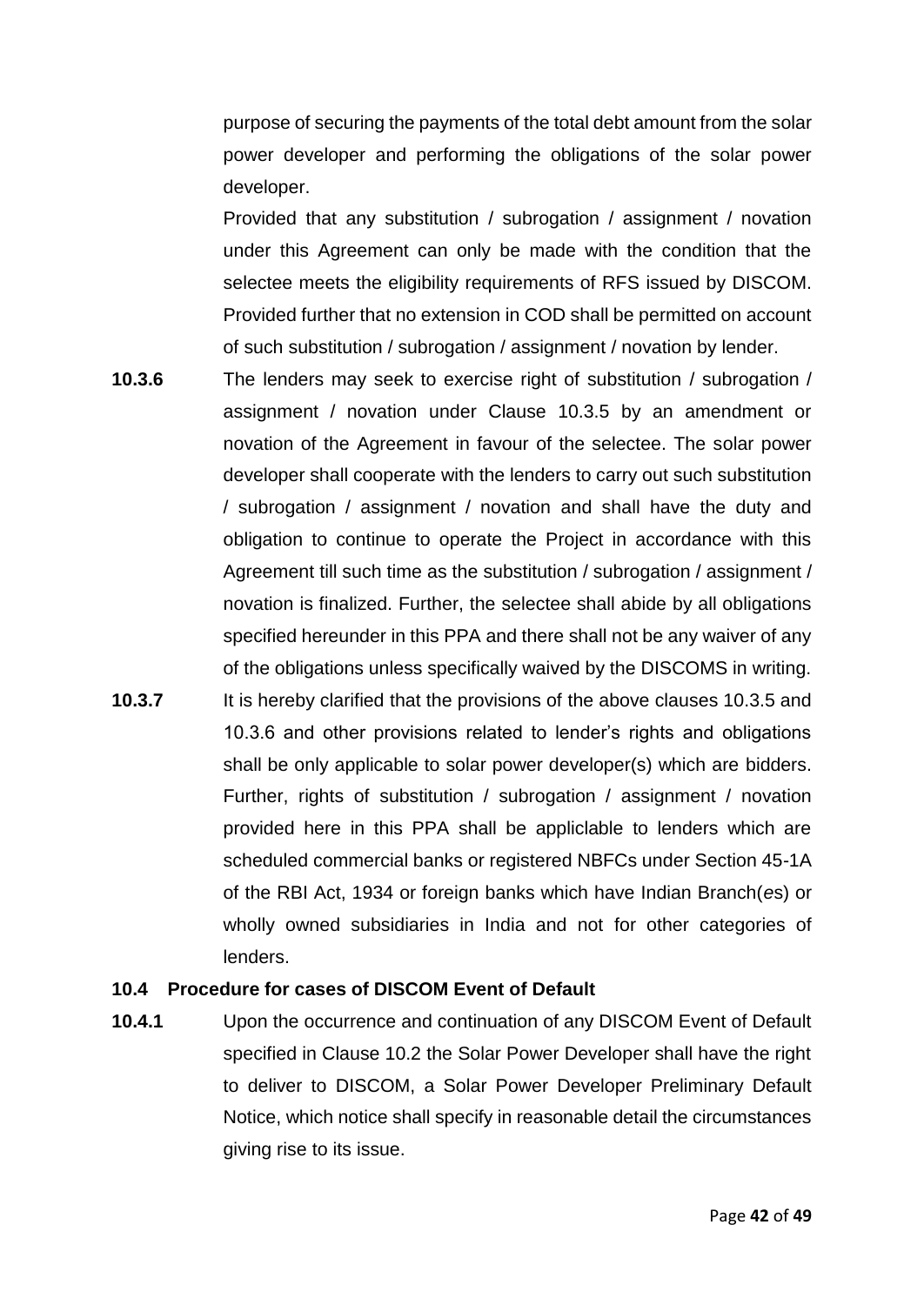- **10.4.2** Following the issue of a Solar Power Developer Preliminary Default Notice, the Conciliation Period of sixty (60) days or such longer period as the parties may agree, shall apply and it shall be the responsibility of the parties to discuss as to what steps shall be taken with a view to mitigate the consequences of the relevant DISCOM Event of Default having regard to all the circumstances.
- **10.4.3** During the Conciliation Period, the parties shall continue to perform their respective obligations under this Agreement.
- **10.4.4** After a period of seven (7) days following the expiry of the conciliation period and unless the parties otherwise agreed to the contrary or DISCOM Event of Default giving rise to the Conciliation Period shall have ceased to exist or shall have been remedied, the solar power developer shall be free to sell the Contracted Capacity to any third party of the solar power developer's choice. Provided further that at the end of three (3) months period from the period mentioned in this Clause 10.4.4, this Agreement may be terminated by the solar power developer.

# **10.5 Penalties in case of Delayed Commissioning**

Under normal circumstances the Project has to be commissioned within 12 months /15 months from the date of signing of this Agreement. In case of failing to achieve this milestone, the DISCOM shall encash the Performance Bank Guarantee which was submitted by the solar developer to the DISCOM at time of entering this Agreement, in the following manner:

Contracted Capacity commissioned but with delay:

- (a) Delay up to one (1) month DISCOM shall encash INR 3 Lakhs per MW on per day basis proportionate to the Capacity not commissioned.
- (b) Delay of more than one (1) month and up to three months DISCOM shall encash INR 7 Lakhs per MW on per day basis proportionate to the Capacity not commissioned, in addition to the amount stated in clause 10.5 (a).
- (c) Delay of more than three (3) months and up to five (5) months DISCOM shall encash INR 10 Lakhs per MW on per day basis proportionate to the Capacity not commissioned, in addition to the amount stated in clauses 10.5(a) and 10.5(b).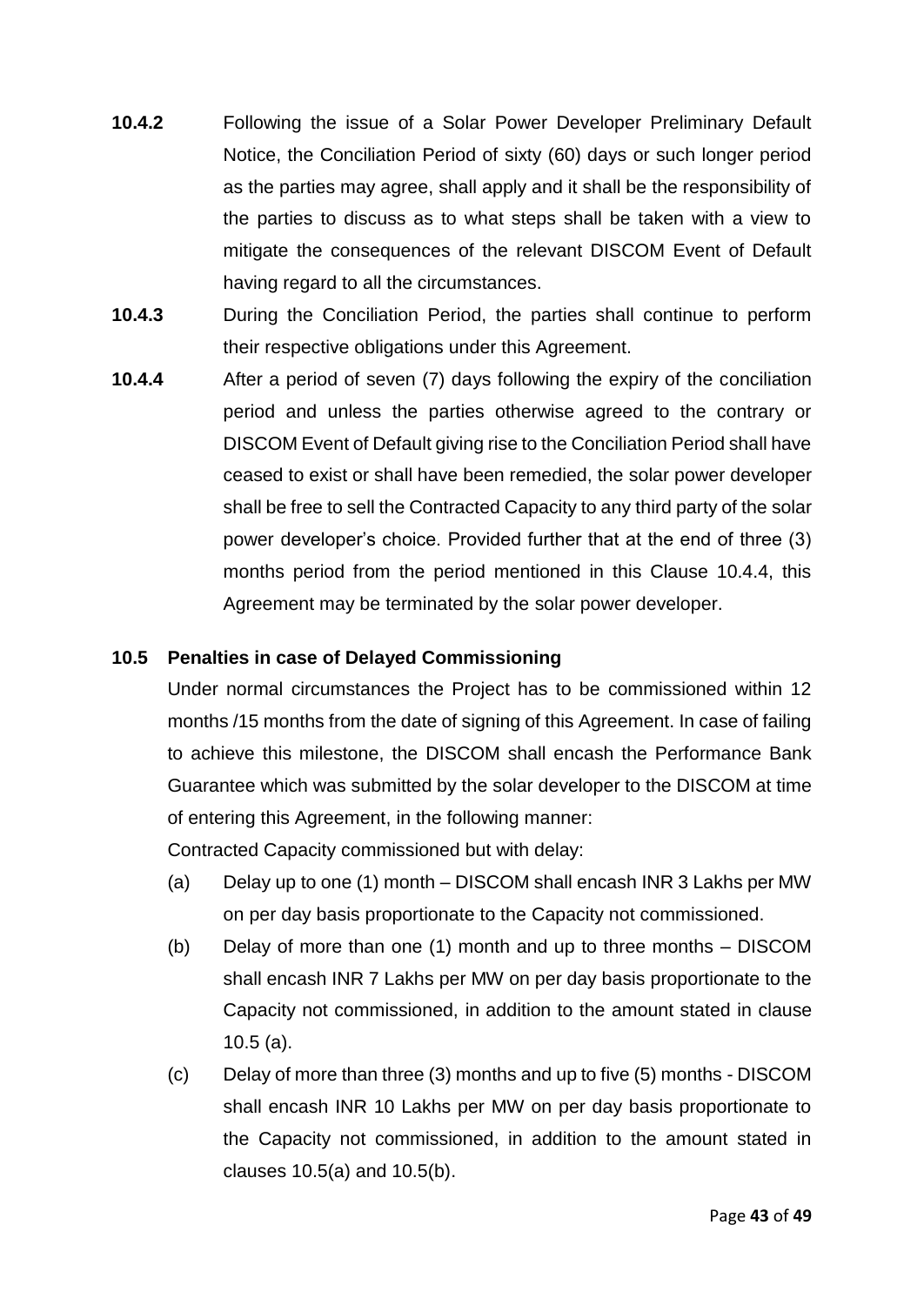- Note: By the way of illustration, if the COD is delayed by ten (10) days, an amount of INR 1 lakh per MW shall be forfeited from the first tranche of PBG of value of Rs. 3 lakhs per MW.
- (d) In case the commissioning of Power Project is delayed beyond five (5) months from the scheduled commissioning date, the SPD shall pay to DISCOM, the Liquidated Damages at the rate of Rs.10,000/- per MW (Ten Thousand) per day of delay for the delay in such remaining Capacity which is not commissioned. The amount of liquidated damages shall be recovered from the SPD from the payments due on account of sale of solar power to the DISCOM.
- (e) The maximum time period allowed for commissioning of the full Project Capacity with encashment of Performance Bank Guarantee and payment of Liquidated Damages shall be limited to eighteen (18) months / twenty one (21) months from the Effective Date this Agreement. In case, the commissioning of the Power Project is delayed beyond eighteen (18) months / twenty one (21) months from the Effective Date of this Agreement, it shall be considered as an SPD Event of Default and provisions of Article 10 shall apply and the Contracted Capacity shall stand reduced / amended to the Project Capacity Commissioned within 18 months / 21 months from the effective date of this Agreement and the Agreement for the balance Capacity shall stand terminated.
- (f) For all other cases of solar power developer Event of Default, procedure as provided in Clause 10.3 shall apply.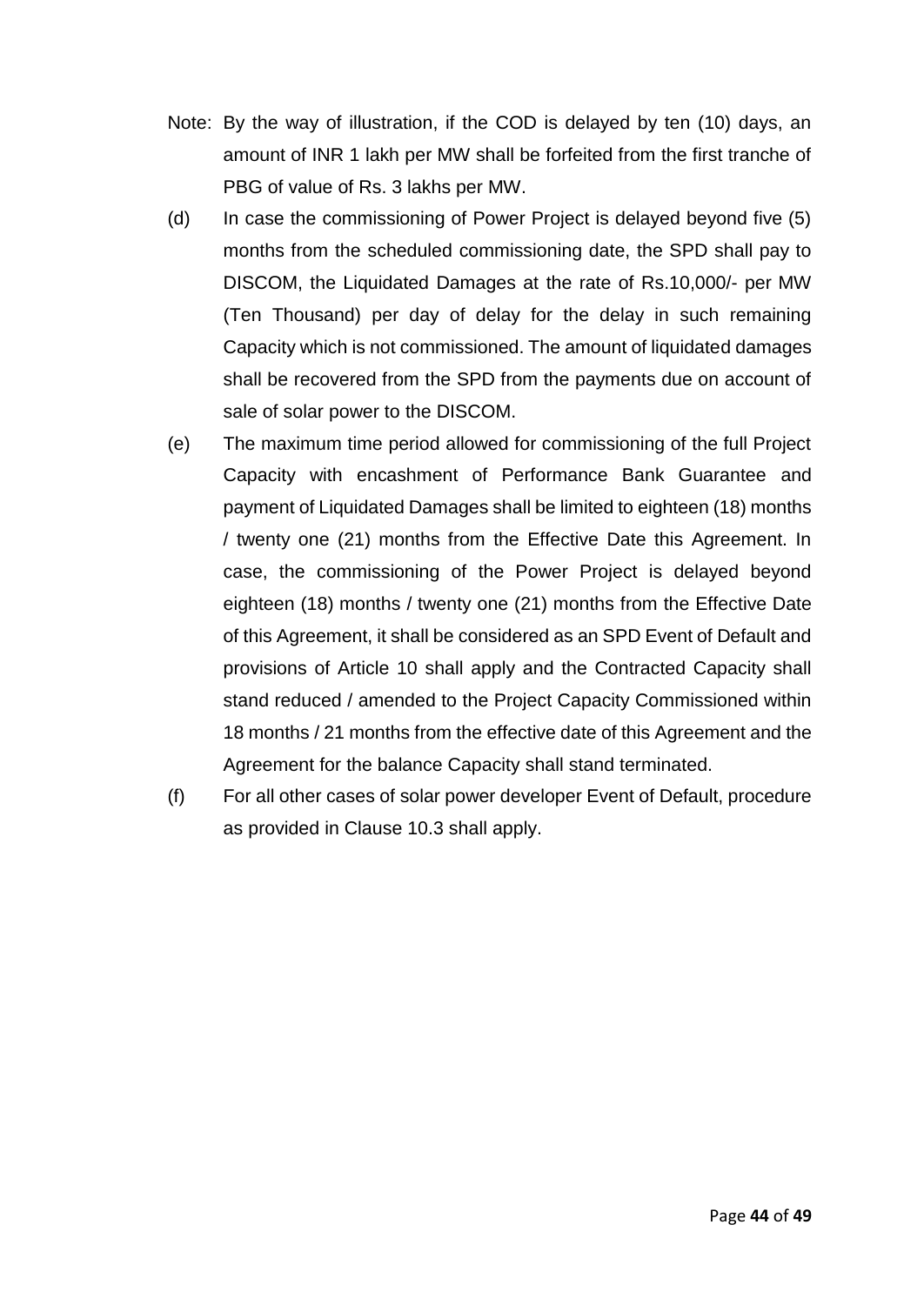### **DISPUTE RESOLUTION**

- 11.1 Each party shall designate in writing to the other party a representative who is authorized to resolve any dispute arising under this Agreement in an equitable manner.
- 11.2 Following the notice by one party to the other setting out the particulars of the dispute, if the designated representatives are unable to resolve a dispute under this Agreement within 15 days, such a dispute shall be referred by such representatives to a senior officer designated by the Solar Power Developer and a senior officer designated by the DISCOM, respectively, who shall attempt to resolve the dispute within a further period of 15 days.
- 11.3 The parties hereto agree to use their best efforts to attempt to resolve all disputes arising hereunder promptly, equitably and in good faith and further agree to provide each other with reasonable access during normal business hours to any and all non-privileged records, information and data pertaining to any such dispute.
- 11.4 Failure to resolve the dispute in terms of clauses 11.1 to 11.3 or even otherwise, any party may approach the TSERC to resolve the dispute under section Section 86 (1) (f) of Electricity Act, 2003.
- 11.5 In the event of any conflict of interpretation in terms and conditions between the RFS document and the PPA, the provisions of PPA shall prevail.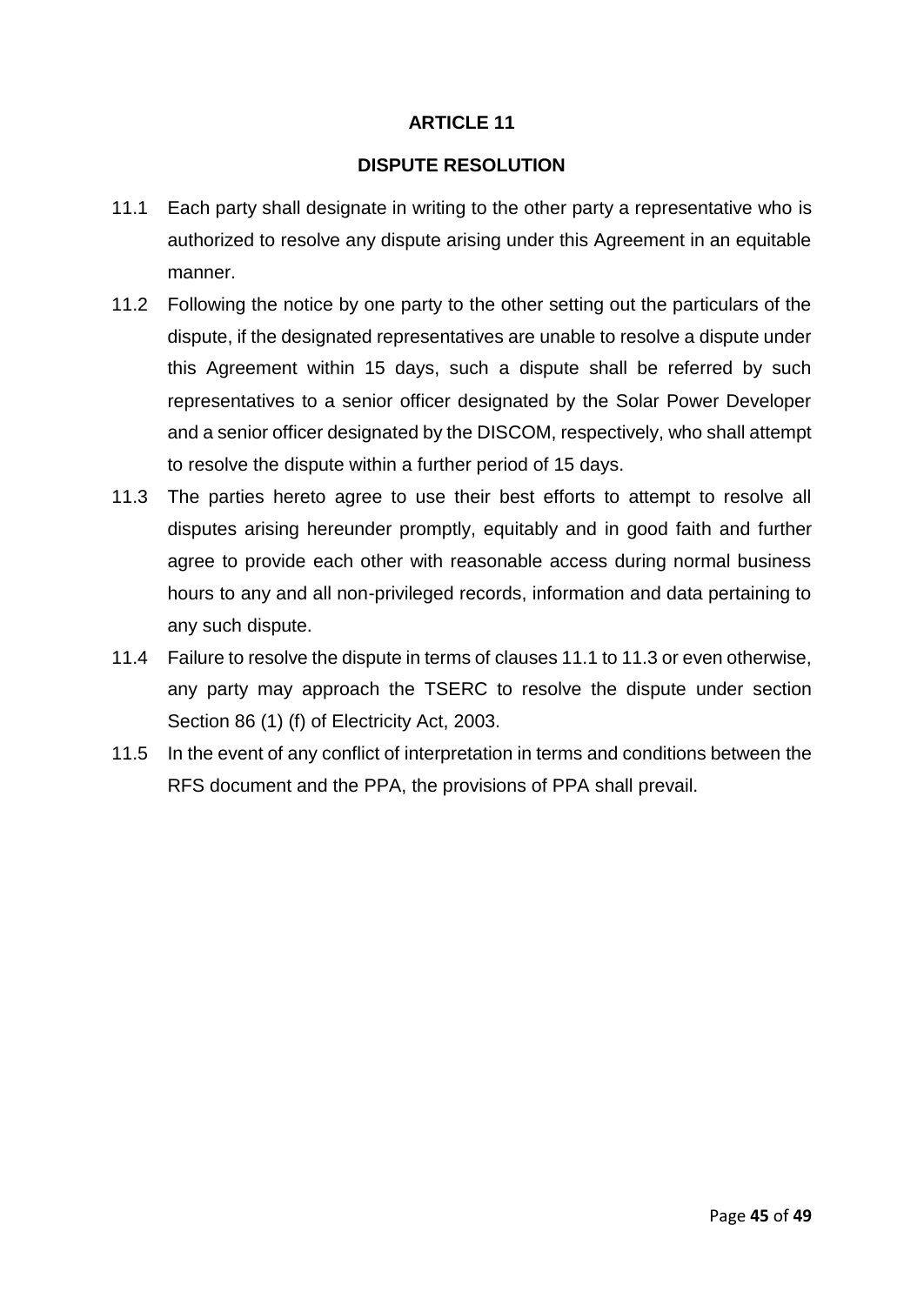#### **SPECIAL PROVISIONS**

- 12.1 The waiver of any breach or failure to enforce any of the terms, covenants or conditions of this Agreement shall not in any way affect, limit, modify or waive the future enforcement of such terms, covenants or conditions.
- 12.2 No oral or written modification of this Agreement either before or after its execution shall be of any force or effect unless such modification is in writing and signed by the duly authorized representatives of the Solar Power Developer and the TSTRANSCO or the DISCOM, subject to the condition that any further modification of the Agreement shall be done only with the prior approval of TSERC. Provided that, the amendments to the Agreement in accordance with the orders of the TSERC from time to time shall be carried out. All the conditions mentioned in the Agreement are with the approval of TSERC.
- 12.3 In respect of power evacuation, the voltage levels for interfacing with grid shall be as per Voltage of Delivery. The cost of Interconnection Facilities has to be borne by the Solar Power Developer as per Article 3.
- 12.4 The invalidity or unenforceability for any reason of any provision of this Agreement shall not prejudice or affect the validity or enforceability of any other provision of this Agreement.
- 12.5 The failure of any party to insist in one or more instances upon the strict performance of any of the provisions of this Agreement or to take advantage of any of its rights hereunder shall not be construed as a waiver of any such provisions or relinquishment of any such rights but the same shall continue in full force and effect.
- 12.6 Unless the context otherwise requires, every arrangement, procedure or any other matter which is, under any of the provisions of this Agreement, required to be mutually agreed upon between the parties, shall be concluded by a written Agreement between the parties not later than the date specified in the concerned clause of this Agreement, subject to the approval of the TSERC.
- 12.7 This Agreement, including Schedule 1, 2, 3, 4 & 5 attached hereto, constitute the entire agreement between the parties with respect to the subject matter hereof, and there are no oral or written understandings, representations or commitments of any kind, express or implied, not set forth herein.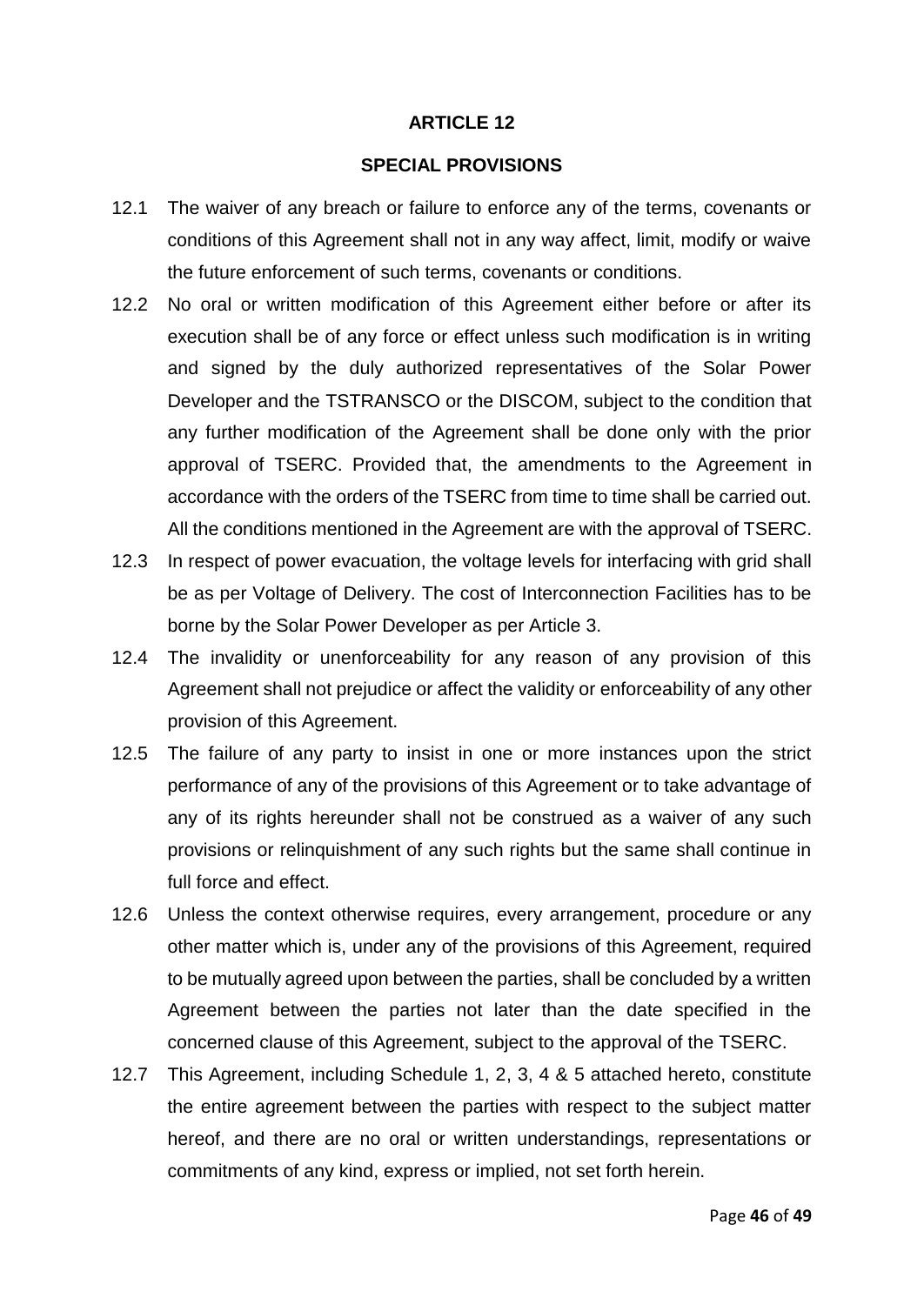- 12.8 The headings contained herein are included solely for the convenience of the parties and are not to be used as a basis for interpreting the various Articles of this Agreement.
- 12.9 Each party to the Agreement shall act in good faith in implementing the terms and conditions of this Agreement and in carrying out their respective obligations hereunder.
- 12.10 In the event of the merger or re-organization of DISCOM, if the resulting entity is able to perform DISCOM's obligations hereunder in no less a manner than DISCOM, the resulting entity shall take the right and responsibility for performance of DISCOM's obligations.
- 12.11 In the event of the merger or re-organization of the Solar Power Developer if the resulting entity is able to perform the Solar Power Developer's obligations hereunder in no less a manner than the Solar Power Developer, the resulting entity shall take the right and responsibility for performance of the Solar Power Developer's obligations.
- 12.12 **Assignment and Financing**: Neither party shall assign this Agreement or any portion thereof to any third party without the prior written consent of the other party which consent shall not be unreasonably withheld.

The PPA shall be binding upon and inure to the benefit of the solar power developer and the DISCOM and their respective permitted successors and assignees. This PPA shall not be assigned by either the solar power developer or the DISCOM except by mutual consent between the parties to the PPA to be evidence in writing. Provided such consent shall not be withheld if the DISCOM seeks to transfer to any transferee all of its rights and obligations under the PPA.

Notwithstanding anything to the contrary contained herein, DISCOM shall promptly give its consent and no-objection to the assignment of any of the solar power developer's rights and obligations under this PPA in favour of lenders or lender's representative. Provided however that any successors or permitted assignees identified after such mutual agreement may be required to execute a new agreement on the same terms and conditions as are included in this agreement and obligations of the SPD provided herein the agreement shall not be waived in respect of the selectee unless such waiver is specifically issued in writing by the DISCOM.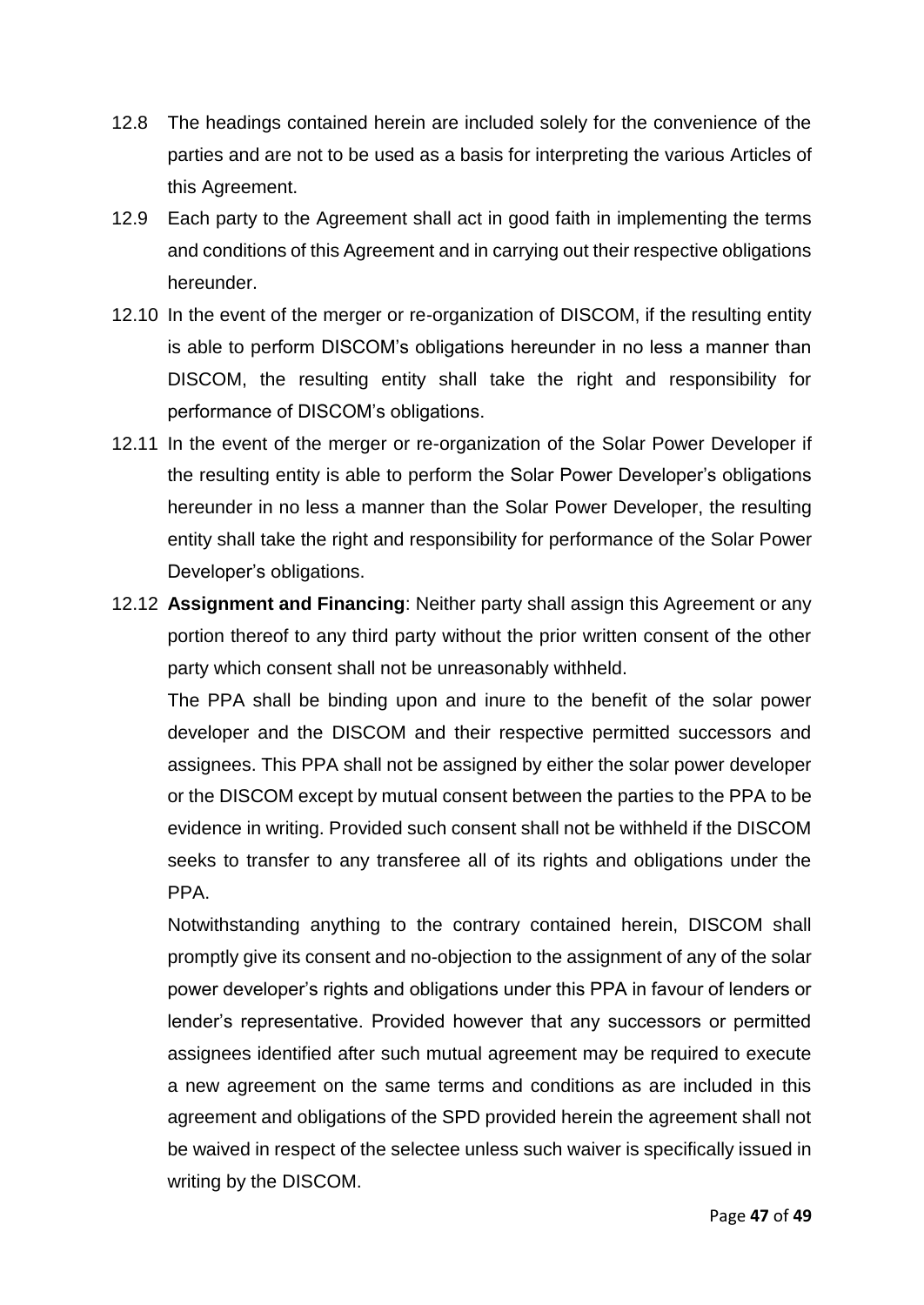- 12.13 The DISCOM shall not be liable for any damage or loss, due to loss of Grid connectivity or any other event related to Grid for whatsoever reasons.
- 12.14 In case the state of Telangana is given a special status by the Government of India, then all the tax benefits either to the solar power plant or the solar power developer owing to the special status shall have to be passed on by the SPD or the Solar Power Plant to the DISCOM.

IN WITNESS WHEREOF, the Solar Power Developer and the DISCOM have caused this Agreement to be executed as on the date and the year first set forth above.

### **For and behalf of**

**\_\_\_\_\_\_\_POWER DISTRIBUTION COMPANY OF** *TELANGANA* **LIMITED**

### **WITNESS**

- **1. :**
- **2. :**

**For and behalf of** 

**M/s.** 

#### **WITNESS**

**1. :** 

**2. :**